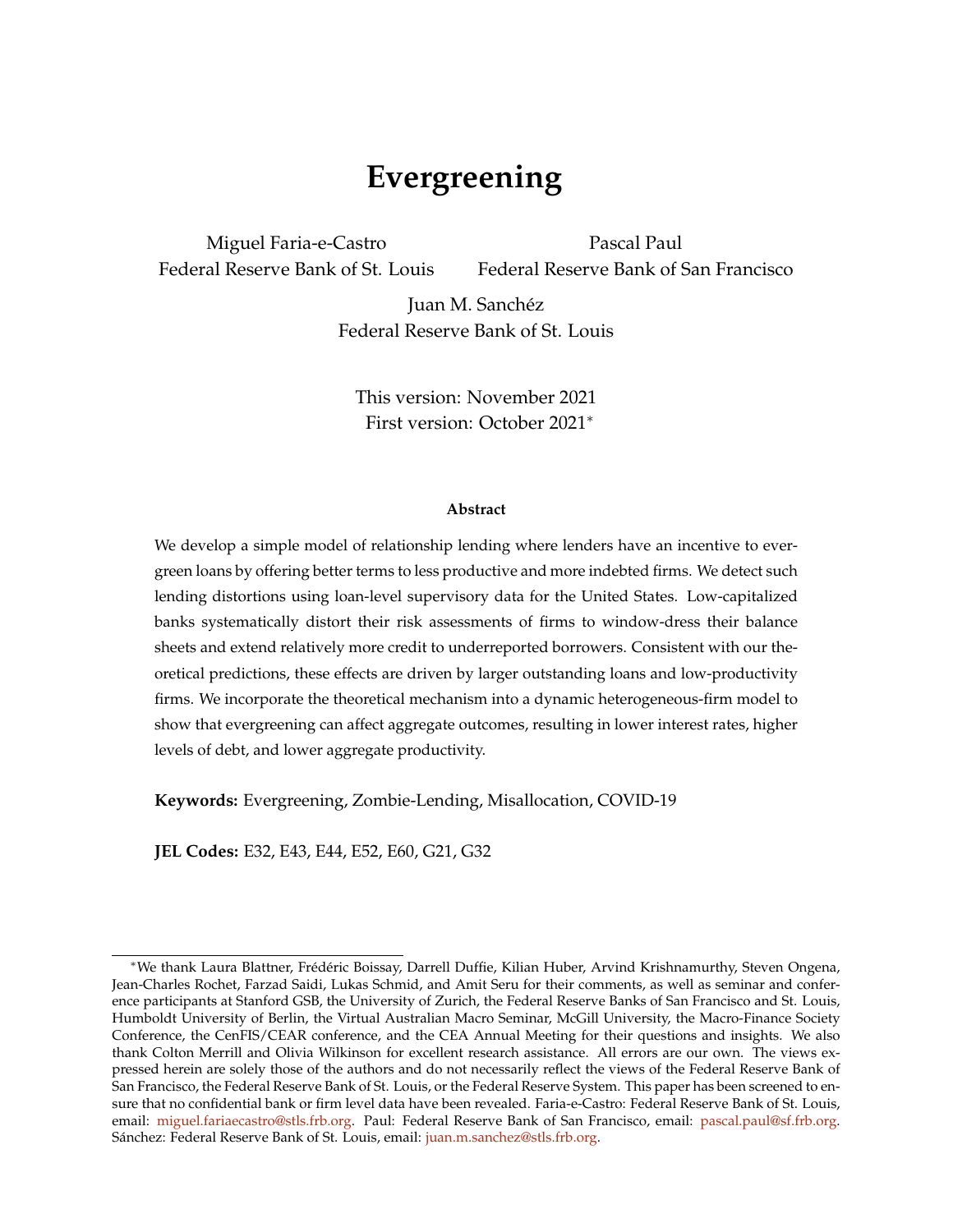*"Owe your banker £1,000 and you are at his mercy; owe him £1 million and the position is reversed."* — J. M. Keynes (1945)

### **1 Introduction**

Following the outbreak of COVID-19 in early 2020, firm profits declined sharply and governments supported businesses through a number of programs that provided firms with subsidized credit. In the short run, such interventions can stabilize the economy in that they prevent firms from laying off workers and declaring bankruptcy, mitigating adverse aggregate demand externalities during a recession. However, in the medium run, they may contribute to less productive firms being kept alive, potentially hindering efficient restructuring and depressing aggregate productivity. Related to these government programs, concerns emerged that banks would "evergreen" loans, with similar short-run benefits, but potentially leading to the creation of "zombie" firms and lowering economic growth after an immediate crisis passes [\(Peek and Rosengren,](#page-38-0) [2005;](#page-38-0) [Ca](#page-37-0)[ballero, Hoshi and Kashyap,](#page-37-0) [2008\)](#page-37-0). However, at least in the United States, such worries were frequently dismissed on the basis that such evergreening is typically associated with economies experiencing depressions with undercapitalized banking systems—Japan in the 1990s is a prime example—and the U.S. economy was not thought to be in such a position (e.g., [Gagnon,](#page-37-1) [2021\)](#page-37-1).

To assess whether banks evergreen loans requires a general theory that formalizes such lending behavior. In this paper, we illustrate the economic mechanism that results in evergreening using a stylized model of bank lending. Equipped with this basic framework, we address the following questions. Instead of being specific to economies that resemble Japan in the 1990s, is evergreening in fact a general feature of financial intermediation? If so, can we find empirical evidence for such lending distortions even for the U.S. economy over recent years, when banks were operating with relatively high capital ratios? And finally, what are the macroeconomic implications of evergreening for aggregate productivity and output?

To begin our analysis, we modify a benchmark model of bank-firm lending along two realistic dimensions. First, we assume that a bank owns a firm's legacy debt, resulting in bank losses in the case of firm default. Second, we posit that the bank has market power and internalizes how the offered lending terms influence a firm's decision to default and therefore the likelihood of repayment of existing liabilities. In the presence of such relationship banking and market power, typical lending incentives can be reversed. In contrast to standard intuition, lenders may offer *better* terms to less productive and more indebted firms. That is because such firms are closer to the default boundary. By offering more attractive conditions on a new loan contract, a bank can raise the continuation value of a firm, thereby reducing the likelihood of default and increasing the chance of repayment of existing debt. All else being equal, larger outstanding debt raises the threat of default and improves a borrower's position vis-à-vis its lender, as captured by the Keynes-quote above. Within our static framework, firms with "worse" fundamentals—more debt and lower productivity—pay lower interest rates and invest relatively more. As a result, these firms have lower marginal products of capital, leading to capital misallocation across firms. Importantly, our proposed mechanism is distinct from well-known corporate finance theories, such as risk-shifting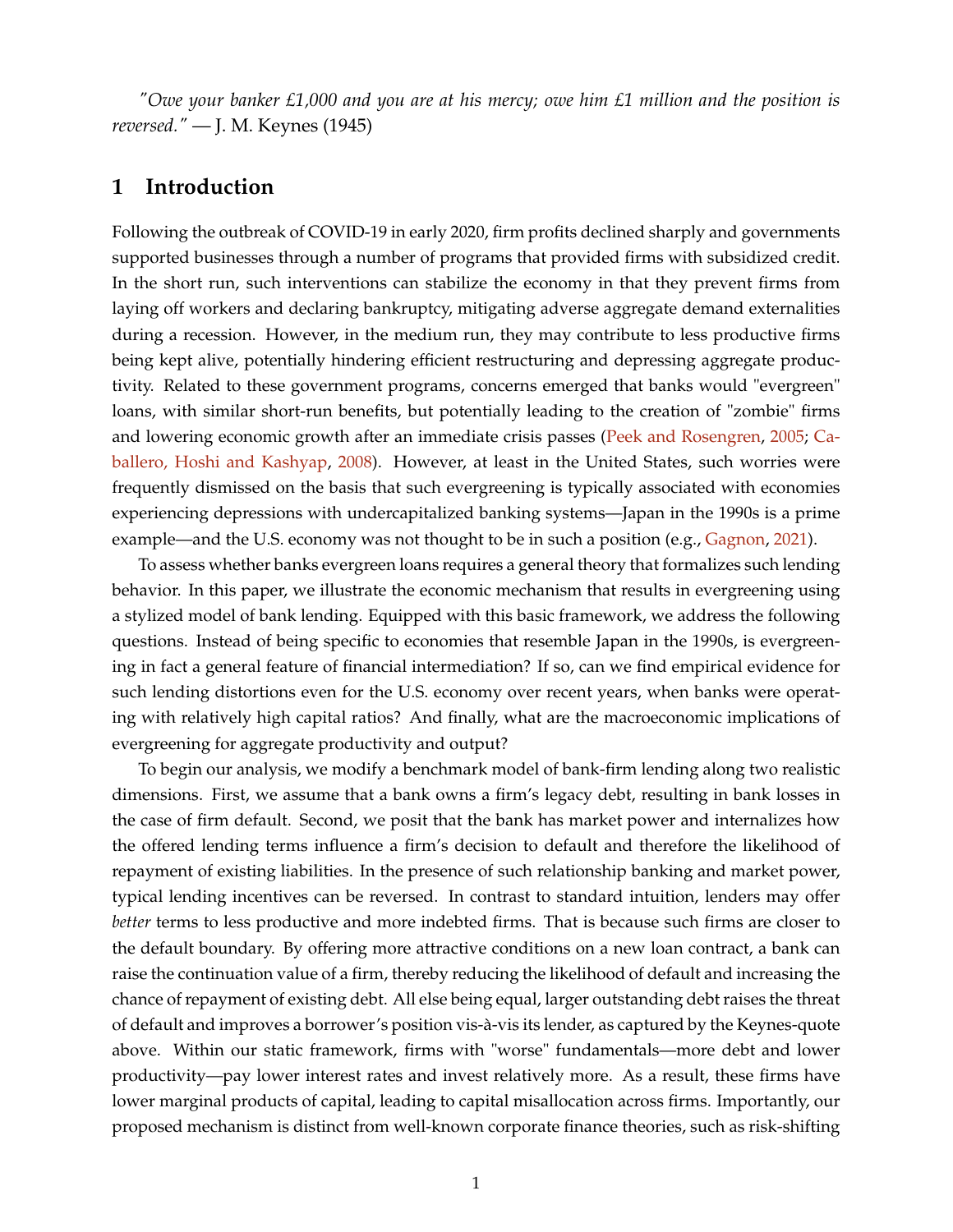or debt overhang, and does not hinge on lending frictions such as asymmetric information.

With these theoretical predictions, we turn to the data to test whether such lending behavior can be found in practice. To this end, we use the Federal Reserve's Y-14 data set that provides us with detailed loan-level information for the United States. For our analysis, we make use of the fact that the data include banks' risk assessments for each individual loan and that banks have an incentive to assess similar loans differently due to the regulator design. Specifically, we show that banks with low capital buffers systematically understate their credit risk exposure, confirming previous findings by [Plosser and Santos](#page-38-1) [\(2018\)](#page-38-1). Such "window-dressing" can arise because the loan risk assessments either directly or indirectly affect bank capital positions. In the cross-section of banks, low-capitalized banks therefore have a stronger incentive to lend more to their underreported borrowers to avoid further declines in their capital ratios and to reconcile their reporting. Using the approach by [Khwaja and Mian](#page-38-2) [\(2008\)](#page-38-2), we confirm such differential evergreening behavior across banks. However, we show that these results are only present for larger preexisting debt and for low productivity firms, confirming our theoretical mechanism that predicts that evergreening should occur in these instances. Illustrating the generality of the theoretical incentives, these effects are found even outside of a recession when U.S. banks were thought to be well capitalized, operating with relatively high capital ratios but smaller capital buffers above regulatory requirements.

Building on this empirical evidence, we embed the theoretical mechanism into a dynamic model to study the macroeconomic implications of evergreening. We augment the frameworks developed by [Hopenhayn](#page-38-3) [\(1992\)](#page-38-3), [Hennessy and Whited](#page-37-2) [\(2005\)](#page-37-2), and [Gomes and Schmid](#page-37-3) [\(2010\)](#page-37-3) with the relationship lending behavior that we describe in the static, two-period model. Unlike the static model, the dynamic one endogenizes the joint distribution of firm productivity, debt, and capital. Based on a calibration that targets moments related to U.S. firms, we show that evergreening is an equilibrium outcome that affects firm borrowing and investment decisions. In the aggregate, two forces largely work against each other. On the one hand, evergreening allows lenders to recover their investments more frequently, and these benefits are passed on to borrowers through lower interest rates. In turn, incumbent firms increase their debt and investment. On the other hand, the firms that are saved and invest more are the ones that are less productive and prevent new firms from entering. In turn, this results in a shift in the distribution of firm productivity, with aggregate TFP losses of around 0.3% relative to an economy with competitive lenders. On net, the two forces—higher capital but lower TFP—largely offset each other, such that aggregate output remains similar in economies with or without relationship lenders. One important insight from our framework is that most evergreening is associated with riskier firms that are paying relatively high interest rates, but those rates are lower *relative* to an economy without relationship lenders. This suggests that attempts to identify zombies as the ones with funding costs below benchmark risk-free rates may underestimate the extent of this phenomenon. Broadening such definitions to capture evergreening at other parts in the firm distribution faces the challenge that one does not observe counterfactual outcomes to quantify the subsidies that firms receive.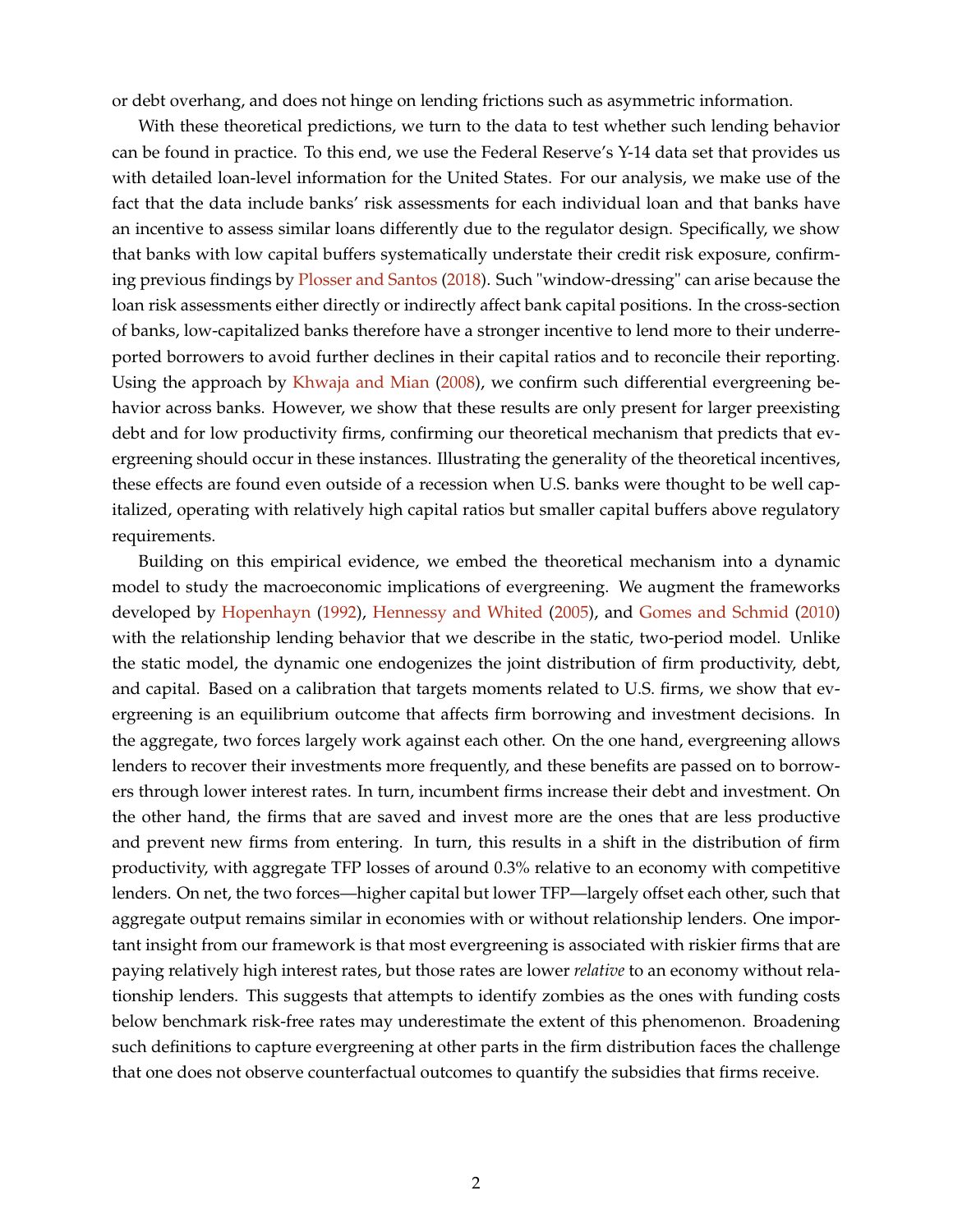**Related Literature.** Our paper relates to the literature on evergreening and zombie lending that emerged from Japan's "lost decade," which started with the collapse of stock and real estate markets in the early 1990s. For this period, [Peek and Rosengren](#page-38-0) [\(2005\)](#page-38-0) provide evidence of evergreening by showing that poorly performing firms typically experienced an increase in their credit. Lending surges were also associated with banks that were weakly capitalized or if banks and firms had strong corporate affiliations.<sup>1</sup> Similarly, [Caballero, Hoshi and Kashyap](#page-37-0) [\(2008\)](#page-37-0) document a rise in the share of zombie firms, which they define as businesses that pay interest rates below comparable prime rates. Consistent with a model of creative destruction, they show that, in industries that experienced an increase in the share of zombie firms, job creation and destruction declined and productivity growth stalled. The presence of zombie firms also spilled over to other firms. In industries with a higher share of zombies, healthy firms experienced a fall in their investment and employment, while their productivity relative to zombies increased.

Building on these seminal contributions, a number of papers have documented similar evidence of evergreening and real economy effects of zombie firms subsequently.<sup>2</sup> These studies span several countries with varying economic conditions, but they generally share two main findings, that evergreening is more prevalent among weakly capitalized banks during severe recessions, and that zombie firms adversely impact healthy firms and impede firm exit and entry, hindering productivity growth within industries. Throughout, this literature faces two key identification challenges: first, identifying the credit supply effects of evergreening, and second, quantifying the spillover effects of zombie firms onto other firms and broader economic indicators.

We contribute to the literature by addressing these two challenges with the following two approaches. We isolate the credit supply effects with the described empirical strategy that exploits the regulatory environment in the United States. $3$  Low capitalized banks have incentives to underreport their credit risk exposure and we use this setting to test for the existence of lending distortions.<sup>4</sup> Related to our empirical analysis, [Blattner, Farinha and Rebelo](#page-37-4) [\(2020\)](#page-37-4) use data from Portugal to show that low-capitalized banks extended relatively more credit to borrowers with underreported loan losses following an unexpected increase in capital requirements.

To assess the real effects of zombie lending, the common approach follows [Caballero, Hoshi](#page-37-0) [and Kashyap](#page-37-0) [\(2008\)](#page-37-0) in first defining what a zombie firm is and, based on this definition, testing for spillover effects within industries or beyond. This approach isolates only extreme forms of evergreening by design—those that lead to the creation of zombie firms—and has led to a num-

<sup>&</sup>lt;sup>1</sup>Within the bank, loan officers may engage in evergreening if they face a lower likelihood of being exposed (e.g., [Hertzberg, Liberti and Paravisini,](#page-38-4) [2010\)](#page-38-4). Related to this explanation, banks are found to reduce zombie-lending after on-site inspections (e.g., [Bonfim et al.,](#page-37-5) [2020;](#page-37-5) [Angelini et al.,](#page-36-0) [2021\)](#page-36-0).

<sup>&</sup>lt;sup>2</sup> Among others, examples are [Giannetti and Simonov](#page-37-6) [\(2013\)](#page-37-6), [Storz et al.](#page-39-0) [\(2017\)](#page-39-0), [McGowan, Andrews and Millot](#page-38-5) [\(2018\)](#page-38-5), [Banerjee and Hofmann](#page-36-1) [\(2018\)](#page-36-1), [Acharya et al.](#page-36-2) [\(2019\)](#page-36-2), [Andrews and Petroulakis](#page-36-3) [\(2019\)](#page-36-3), [Acharya et al.](#page-36-4) [\(2020\)](#page-36-4), [Acharya et al.](#page-36-5) [\(2021\)](#page-36-5), [Bittner, Fecht and Georg](#page-37-7) [\(2021\)](#page-37-7), [Blattner, Farinha and Rebelo](#page-37-4) [\(2020\)](#page-37-4), [Chari, Jain and Kulkarni](#page-37-8) [\(2021\)](#page-37-8) and [Schivardi, Sette and Tabellini](#page-39-1) [\(2021\)](#page-39-1).

 $3$ In this regard, we connect to an extensive body of work that measures how bank health affects the allocation of firm credit (e.g., [Khwaja and Mian,](#page-38-2) [2008\)](#page-38-2) and firm outcomes (e.g., [Chodorow-Reich,](#page-37-9) [2014\)](#page-37-9). Related to our application, [Berrospide and Edge](#page-37-10) [\(2019\)](#page-37-10), [Favara, Ivanov and Rezende](#page-37-11) [\(2021\)](#page-37-11), and [Ma, Paligorova and Peydro](#page-38-6) [\(2021\)](#page-38-6) have used the Y-14 data in this context to investigate the effects of bank capitalization and lender expectations.

 $4$ Underreporting of risk has been found for various bank assets and to be linked to bank capital positions in a number of circumstances (see, e.g., [Behn, Haselmann and Vig,](#page-36-6) [2016;](#page-36-6) [Begley, Purnanandam and Zheng,](#page-36-7) [2017;](#page-36-7) [Plosser](#page-38-1) [and Santos,](#page-38-1) [2018;](#page-38-1) and [Behn et al.,](#page-36-8) [2019\)](#page-36-8).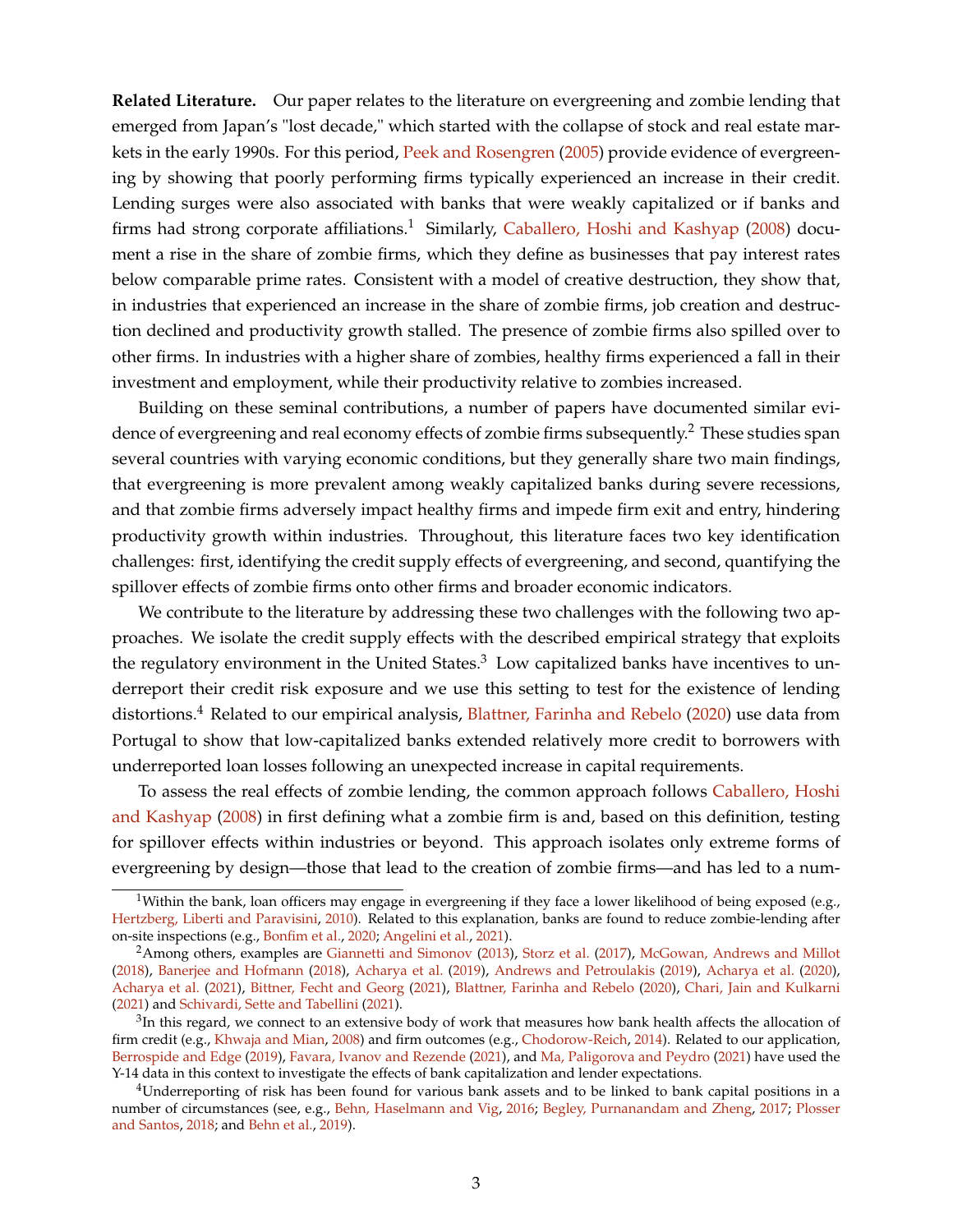ber of distinct zombie-firm definitions that may affect the identification of the spillover effects as pointed out by [Schivardi, Sette and Tabellini](#page-38-7) [\(2020\)](#page-38-7).<sup>5</sup> Given these empirical challenges, we depart from the common practice and take a theoretical approach instead, embedding our mechanism into a dynamic model that allows us to investigate the spillover effects and also study the aggregate implications of evergreening.

The theoretical mechanism is distinct from existing models of zombie-lending, though it shares similarities with some mechanisms in distantly related literatures. Thus far, relatively few papers formalize the idea of zombie-lending theoretically. Previous theories have relied on information asymmetries [\(Rajan,](#page-38-8) [1994;](#page-38-8) [Puri,](#page-38-9) [1999;](#page-38-9) [Hu and Varas,](#page-38-10) [2021\)](#page-38-10), on the premise that banks gamble for resurrection or evergreen loans to meet regulatory limits [\(Bruche and Llobet,](#page-37-12) [2013;](#page-37-12) [Acharya,](#page-36-9) [Lenzu and Wang,](#page-36-9) [2021\)](#page-36-9), or that banks delay the recognition of loan losses [\(Begenau et al.,](#page-36-10) [2021\)](#page-36-10). In contrast, our model assumes full information and excludes the possibility of bank default and regulation. Related to our dynamic model, [Tracey](#page-39-2) [\(2021\)](#page-39-2) considers a setting in which heterogeneous firms have the option to enter a loan forbearance state, which results in a larger number of less productive firms in equilibrium compared with an economy without this option. In contrast, in our model, lenders choose to offer better loan conditions to less productive firms to keep them alive and recover their outstanding debt; firms do not enter explicit states of bankruptcy or restructuring to be subsidized by the lender.

The mechanism is also different from the classic problem of debt overhang [\(Myers,](#page-38-11) [1977\)](#page-38-11). This theory posits that equity holders are reluctant to invest in profitable investment projects since the benefits could be reaped by existing debt holders, hindering further borrowing. In our static framework, more indebted firms receive better loan conditions, enabling them to borrow and invest relatively more, yielding strikingly different predictions than the debt overhang theory. Similar to the prediction of our model, less competition among banks is found to be related with fewer firms that are larger on average (e.g., [Cetorelli and Strahan,](#page-37-13) [2006\)](#page-37-13) and a higher indebtness of banks to certain industries is associated with stronger incentives to provide credit in times of distress (e.g., [Giannetti and Saidi,](#page-37-14) [2019\)](#page-37-14). In the sovereign debt literature, similar mechanisms illustrate comparable results as our model, showing that more indebted governments are able to obtain more favorable conditions once they restructure their debt (e.g., [Dvorkin et al.,](#page-37-15) [2021\)](#page-37-15).

Last, our paper relates to an extensive literature that studies factor misallocation (e.g., [Restuc](#page-38-12)[cia and Rogerson,](#page-38-12) [2008;](#page-38-12) [Hsieh and Klenow,](#page-38-13) [2009\)](#page-38-13). For Spain around the early 2000s, [Gopinath](#page-37-16) [et al.](#page-37-16) [\(2017\)](#page-37-16) show that the dispersion of the return to capital increased, at the same time as real interest rates declined and aggregate productivity growth stalled.<sup>6</sup> Using a heterogeneous firm model, they show that these facts can be explained by a misallocation of capital inflows towards less productive firms. Our model shares the feature that lower interest rates lead to an increase of the capital stock of less productive firms. However, such a decline in interest rates is the result

 $5$ For example, zombie firms have been defined according to their interest expenses, profitability, age, investment rates, leverage, ratings, and often based on a combination of several measures (see, e.g., [Caballero, Hoshi and Kashyap,](#page-37-0) [2008;](#page-37-0) [Storz et al.,](#page-39-0) [2017;](#page-39-0) [McGowan, Andrews and Millot,](#page-38-5) [2018;](#page-38-5) [Banerjee and Hofmann,](#page-36-1) [2018;](#page-36-1) [Acharya et al.,](#page-36-2) [2019;](#page-36-2) [Acharya et al.,](#page-36-4) [2020;](#page-36-4) and [Schivardi, Sette and Tabellini,](#page-39-1) [2021\)](#page-39-1).

 $6$ The connection between the secular decline in interest rates and aggregate productivity and output has also recently been studied by [Liu, Mian and Sufi](#page-38-14) [\(2021\)](#page-38-14), [Asriyan et al.](#page-36-11) [\(2021\)](#page-36-11), and [López-Salido, Goldberg and Chikis](#page-38-15) [\(2021\)](#page-38-15).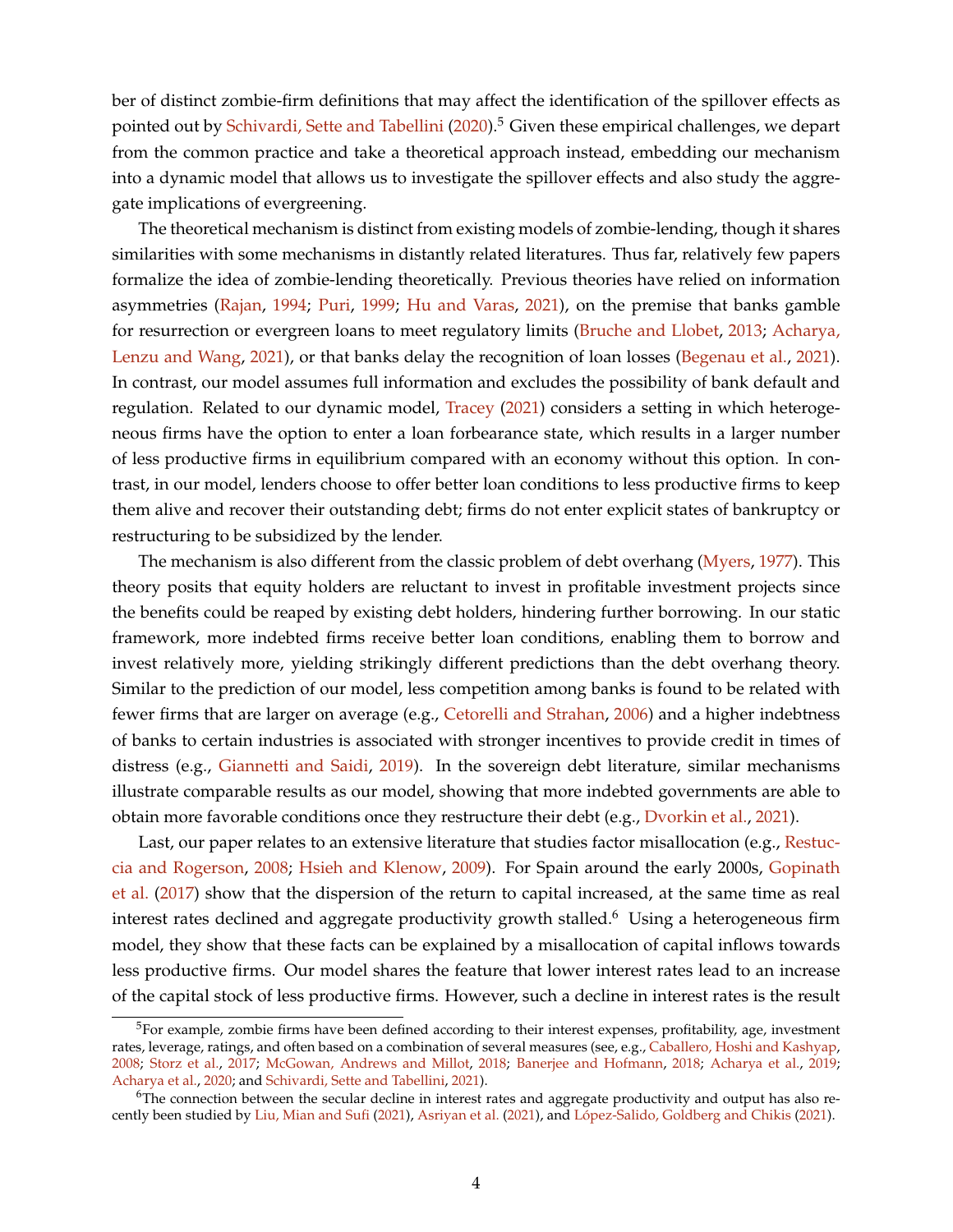of evergreening in our framework and is constrained to the set of indebted and less productive firms.

**Overview.** The next section illustrates the economic mechanism of evergreening using a static two-period model. Section [3](#page-13-0) contains the empirical analysis and provides evidence for the mechanism. Section [4](#page-25-0) embeds the static two-period framework to a dynamic infinite-horizon model and studies the macroeconomic consequences of evergreening. Section [5](#page-35-0) concludes.

# <span id="page-5-0"></span>**2 Static Model**

In this section, we develop a simple model of bank-firm lending. We begin by presenting the problem of a firm that decides how much to borrow and invest, taking the interest rate on new credit as given. The firm has some pre-existing liabilities and may decide to default on its outstanding debt instead of investing and producing. Given the firm's problem, we compare the equilibrium outcomes of two economies: (i) one with competitive lenders and (ii) an economy with relationship banking. The latter features a single lender that owns the firm's outstanding debt and internalizes how the offered lending terms affect the firm's decision to default on its legacy debt. In equilibrium, the relationship lender may offer better terms to firms that are more indebted and less productive to save these firms from defaulting and thereby recover its previous investment. However, the dispersion in lending conditions also leads to differences in marginal products of capital across firms, and thus capital misallocation.

**Environment.** Time is discrete and finite with two periods  $t = 0, 1$ . The economy features two types of agents: firms, which are indexed by their pre-determined states  $(b, z)$ , where *b* are preexisting liabilities and *z* is productivity, and lenders, who are risk-neutral and have deep pockets. In the competitive lending economy, there is a continuum of lenders for each firm. In the relationship banking economy, each firm borrows from a single lender.

### **2.1 Firm Problem**

At the beginning of the first period  $t = 0$ , the firm may choose to default. If the firm defaults, it obtains a zero value. If it remains in business, the firm has a continuation value equal to  $V(z, b; Q)$ , which is a function of the legacy debt *b*, productivity *z*, and the price of new debt *Q* that is offered by the lender at  $t = 0$ , and which the firm takes as a given. The firm therefore defaults if and only if  $V(z, b; Q) < 0$ . For simplicity, we assume that there is no default at  $t = 1$ .<sup>7</sup>

If the firm does not default, it has to repay its existing liabilities  $b$ , borrows  $Qb'$ , and invests  $k'$ at  $t = 0$ . At  $t = 1$ , the firm produces according to a decreasing returns-to-scale technology  $z(k')^{\alpha}$ , where  $\alpha \in (0, 1)$ , and repays debt *b*' borrowed at  $t = 0$ . Additionally, the firm faces a borrowing

 ${}^{7}$ Given this assumption, lenders price the new debt as if they would always be fully repaid. No default is an equilibrium outcome under the additional restriction that *Q* ≤ 1/*θ* + *β f* (1 − *α*).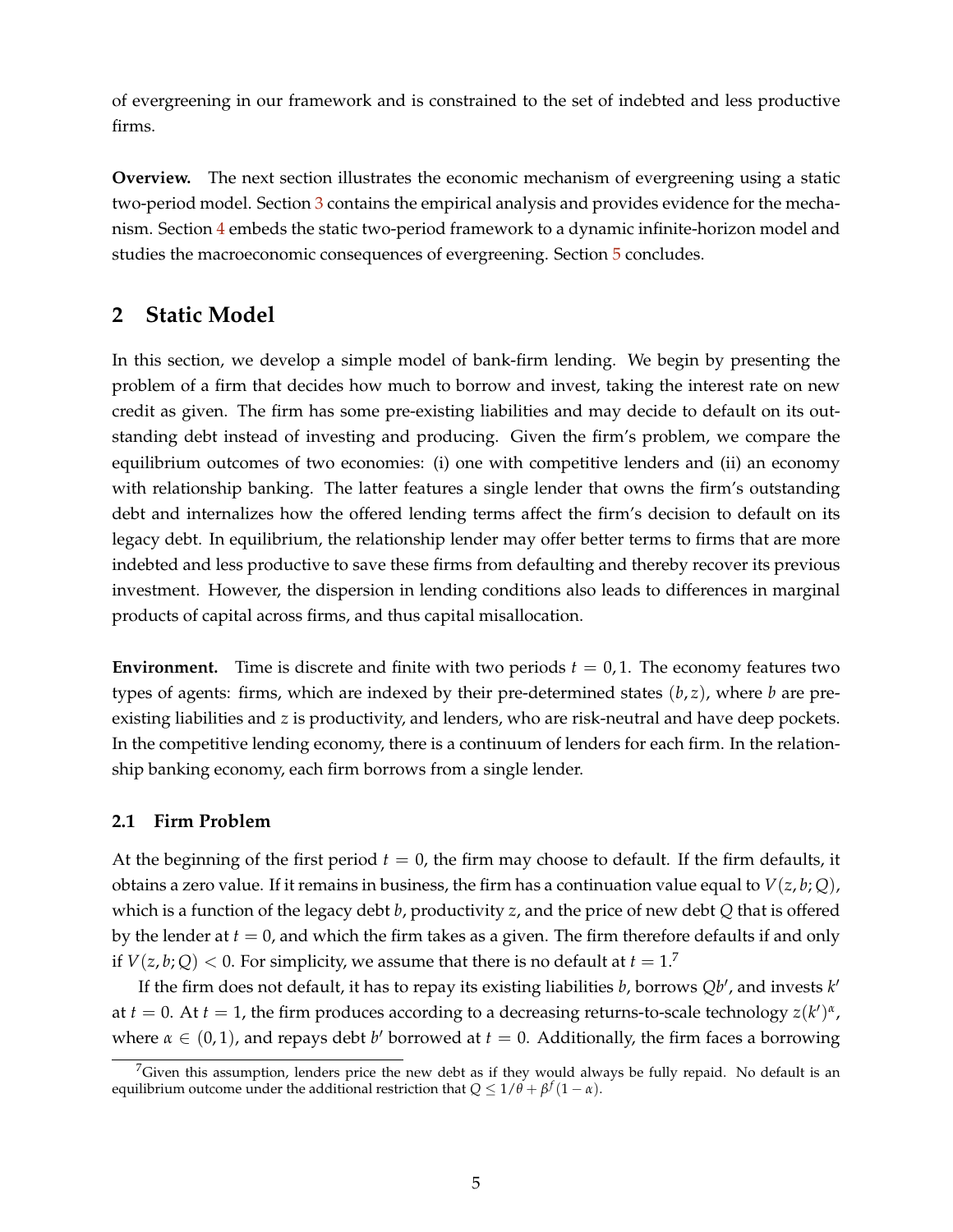constraint at  $t=0$  that takes the form  $b'\leq \theta k'$ , where  $\theta>0.8$  The firm's value, conditional on not defaulting, is then given by

$$
V(z, b; Q) = \max_{b', k' \ge 0} -b - k' + Qb' + \beta^{f}[z(k')^{\alpha} - b']
$$
\n
$$
\text{s.t.}
$$
\n
$$
b' \le \theta k'
$$
\n
$$
(2.1)
$$

where  $β$ <sup>f</sup> is the firm's discount factor.<sup>9</sup> The firm's first-order condition (FOC) with respect to *b'* is simply

$$
Q - \beta^f - \lambda \leq 0 \quad ,
$$

where  $\lambda \geq 0$  is the Lagrange multiplier on the borrowing constraint. Clearly, the constraint binds as long as  $Q\geq \beta^f$  , implying that  $\lambda=Q-\beta^f.$  We assume that  $\lambda>0$  for now, and later impose restrictions on the model's parameters to ensure that this is the case. The FOC for capital investment is

$$
-1 + \beta^f z \alpha(k')^{\alpha-1} + \lambda \theta \leq 0 \quad .
$$

Substituting in  $\lambda = Q - \beta^f$ , we obtain a closed-form expression for the optimal capital stock,

<span id="page-6-0"></span>
$$
k'(z;Q) = \left(\frac{\beta^f \alpha z}{1 - \theta(Q - \beta^f)}\right)^{\frac{1}{1 - \alpha}}.
$$
\n(2.2)

With a binding borrowing constraint, the optimal level of new debt is

<span id="page-6-2"></span>
$$
b'(z;Q) = \theta k'(z;Q) = \theta \left(\frac{\beta^f \alpha z}{1 - \theta(Q - \beta^f)}\right)^{\frac{1}{1 - \alpha}},
$$
\n(2.3)

and, finally, the value function can be written in closed-form

<span id="page-6-1"></span>
$$
V(z, b; Q) = -b + \left(\frac{1}{\alpha} - 1\right) \frac{(\beta^f \alpha z)^{\frac{1}{1 - \alpha}}}{[1 - \theta(Q - \beta^f)]^{\frac{\alpha}{1 - \alpha}}} .
$$
 (2.4)

This characterizes the firm's problem for an arbitrary price of debt *Q*, which is taken as given. We restrict  $Q \leq \beta^f + \frac{1}{\theta}$  to ensure that policy and value functions are well-defined and later confirm that this restriction is satisfied in equilibrium. From equations [2.2](#page-6-0)[-2.4,](#page-6-1) it is easy to see that the firm's policies and value are all strictly increasing in productivity *z* and the price of debt *Q*. Additionally, firm value is strictly decreasing in the amount of legacy debt *b*. The fact that firm value is

<sup>&</sup>lt;sup>8</sup>Our results hold for other specifications of the borrowing constraint, such as  $b' \leq z(k')^{\alpha}$ , which guarantees no default in the second period, or a constraint that includes the price of debt,  $Qb' \leq \theta k'$ . Appendix [A.1](#page-40-0) discusses general constraints of the type  $b' \leq g(k')$ , with *g* positive and increasing, for which we can still prove our main results.

<sup>&</sup>lt;sup>9</sup>We assume that the firm owns no pre-existing stock of capital that would allow it to produce at  $t = 0$  and faces no costs of issuing equity. These assumptions are made without loss of generality, and to keep the framework as simple as possible. Pre-existing capital and production in the first period are equivalent to rescaling the net liabilities *b* and therefore do not change our results. Adding a linear equity issuance cost also rescales/increases net liabilities in the first period and introduces an additional investment distortion (as the marginal cost of investment rises), but does not affect our results.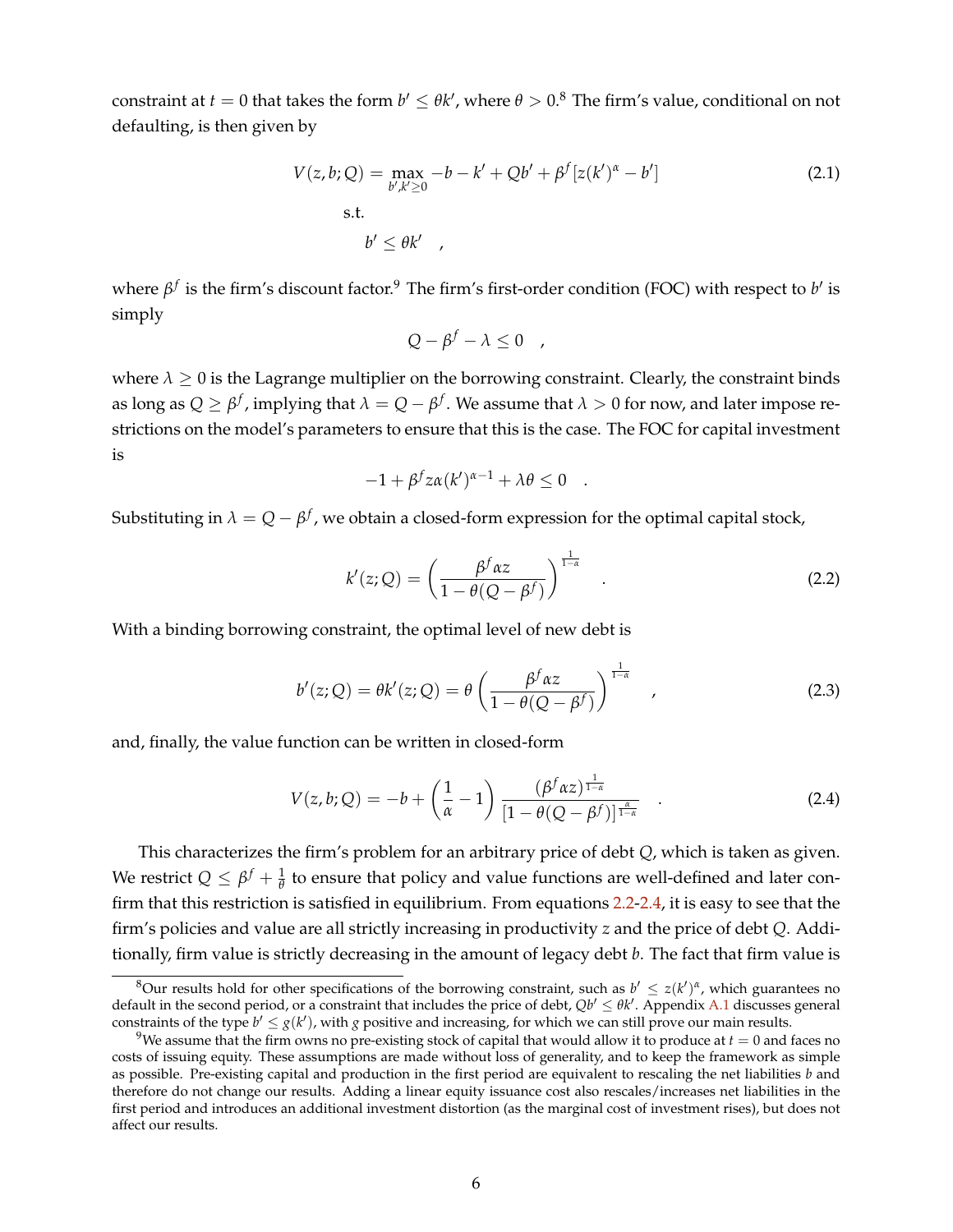strictly increasing in *Q* also allows us to characterize the firm's default decision. In particular, we can show that there exists  $Q^{\min}(z, b)$  such that the firm chooses to default if it is offered a Q that is lower than this threshold, as illustrated with the following proposition.

**Proposition 1.** *There exists a*  $Q^{min}(z, b)$  *such that the firm defaults if and only if*  $Q < Q^{min}(z, b)$ *. The threshold is given by*

$$
Q^{\min}(z,b) = \beta^f + \frac{1}{\theta} - \frac{(\beta^f \alpha z)^{\frac{1}{\alpha}}}{\theta} \left(\frac{1-\alpha}{\alpha b}\right)^{\frac{1-\alpha}{\alpha}}.
$$
 (2.5)

*The threshold is:*

- *1. Strictly increasing in b*
- *2. Strictly decreasing in z*
- <span id="page-7-0"></span>3. *Satisfies*  $\lim_{b\to\infty} Q^{\min}(z, b) = \beta^f + \frac{1}{\theta}$ .

The last condition ensures that  $Q^{\min} < \beta^f + \frac{1}{\theta}$  for finite values of *b*. Equipped with the solution to the firm's problem for a given price of debt *Q*, we now proceed to study two different forms of determining *Q* and characterize the equilibria that result from each of them.

#### **2.2 Competitive Lending**

In the first economy that we consider, there is a continuum of lenders that are willing to lend to the firm. These lenders are risk-neutral, have unlimited resources, and discount payoffs with factor *β*<sup>*k*</sup> > *β<sup>f</sup>*, as in [Kiyotaki and Moore](#page-38-16) [\(1997\)](#page-38-16). Additionally, we also assume that  $β^k < β^f + \frac{1}{θ}$ , as otherwise there is never default at  $t = 0$  for  $b < \infty$ . Since we assume that there is no default at  $t = 1$ , perfect competition in the lending market imposes that the offered contract, conditional on no default at  $t = 0$ , satisfies

$$
Q = \begin{cases} \beta^k & \text{if } \beta^k \ge Q^{\min}(z, b) \\ 0 & \text{otherwise} \end{cases}
$$
 (2.6)

The equilibrium allocation is then obtained by evaluating [2.2,](#page-6-0) [2.3,](#page-6-2) and [2.4](#page-6-1) at  $Q=\beta^{k\_10}$  In particular, the firm's FOC for capital can be rewritten as

$$
z\alpha(k')^{\alpha-1} \equiv MPK = \frac{1-\theta(Q-\beta^f)}{\beta^f} = \frac{1-\theta(\beta^k-\beta^f)}{\beta^f} \quad \forall (z,b) ,
$$

which implies that all non-defaulting firms borrow at the same interest rate, regardless of their initial states (*z*, *b*). Marginal products of capital (MPKs) are therefore equalized across all surviving firms. Hence, there is no misallocation in this economy, as one could not redistribute capital from one firm to another and thereby increase overall output.

To illustrate the equilibrium outcomes, we use a standard parameterization and plot policies and prices in Figure [2.1,](#page-8-0) as a function of the pre-existing liability *b* and for different levels of

 $^{10}$ Since  $\beta^k = Q > \beta^f$  , our conjecture that the constraint is always binding is confirmed.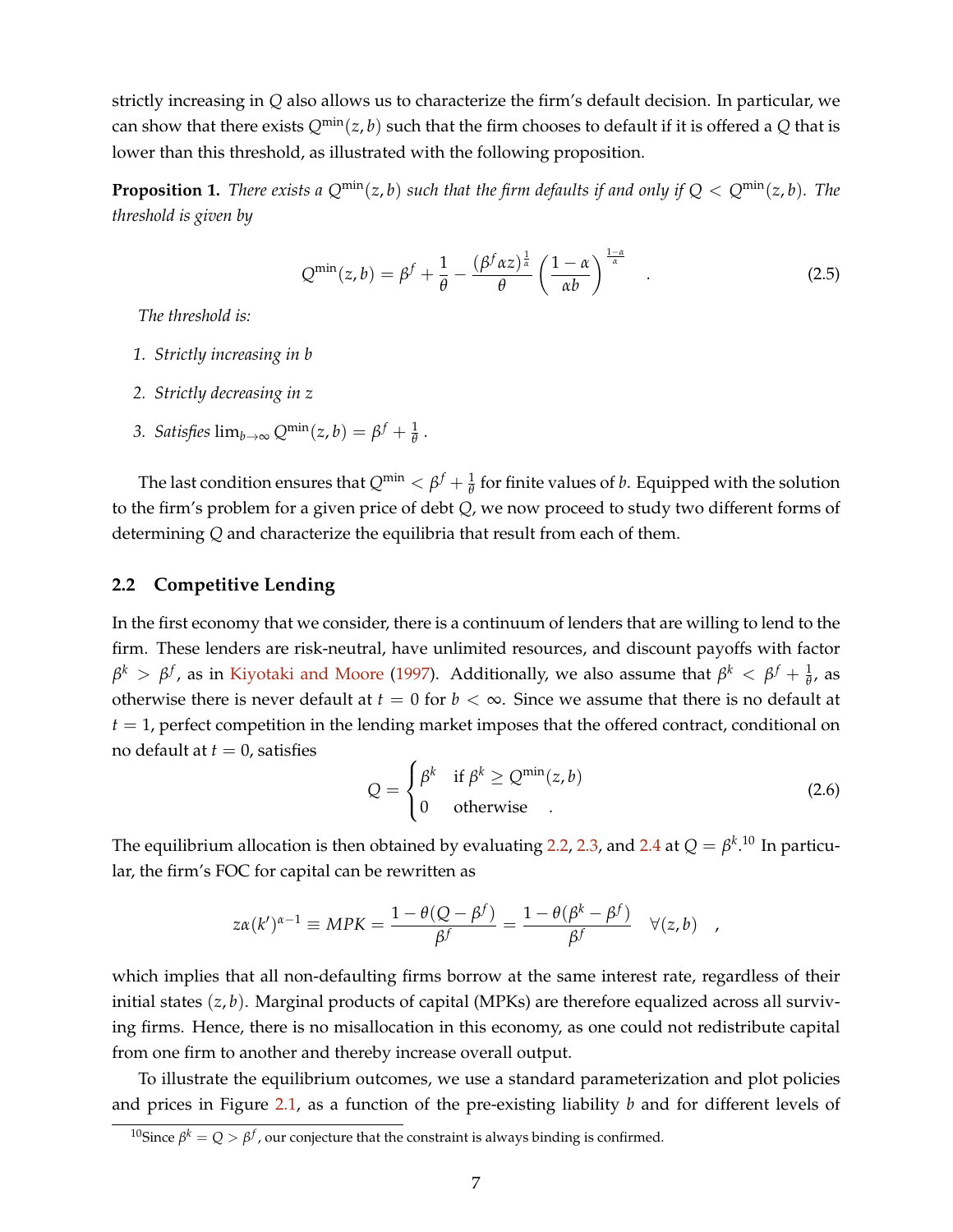<span id="page-8-0"></span>

Figure 2.1: **Competitive Lending Economy.** Equilibrium policies and prices for the competitive lending economy as a function of *b*, for different levels of *z*.

productivity *z*. <sup>11</sup> The bottom left panel shows that all firms borrow at the same price of new debt *Q*, up to the point where *b* becomes sufficiently large and the firm decides to default instead. Default occurs at lower values of *b* for less productive firms, as visible from the shape of the *Q*min(*z*, *b*) function. The top left panel shows that more productive firms also borrow and invest more, as MPKs are equalized. Furthermore, investment and borrowing policies, as well as prices, are independent of *b* up to default.

#### **2.3 Relationship Lending**

We now proceed to analyze the equilibrium under a different institutional setting that resembles relationship banking. Compared with the competitive lending economy, there are two key differences. First, the lender has market power, and behaves like a Stackelberg leader, internalizing how its choice of Q affects the firm's policies and values  $(b', k', V)(z, b; Q)$ . Second, lending is nonanonymous in the sense that the lender owns the pre-existing debt *b* and understands that this debt is lost in the case of default. In the context of relationship lending, we use the terms "lender" and "bank" interchangeably. The lender's problem is now given by

$$
W = \max_{Q \ge \beta^k} \mathbb{I}[V(z, b; Q) \ge 0] \times [b - Qb'(z; Q) + \beta^k b'(z; Q)] \quad , \tag{2.7}
$$

 $11$ All plots are based on the model parameterization described in Appendix [A.2.](#page-42-0)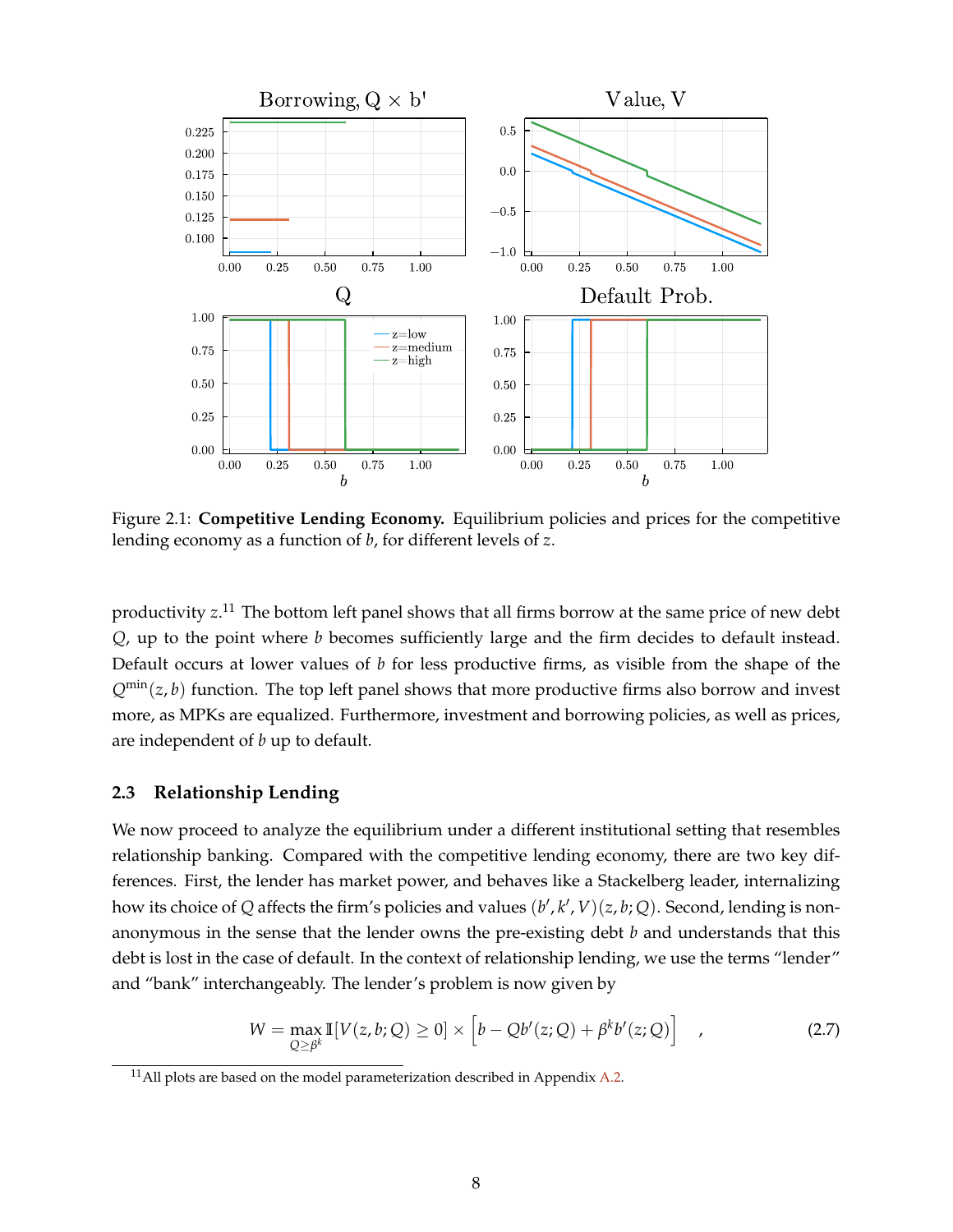where **I** is the indicator function. If the firm defaults at  $t = 0$ , the lender makes zero profits. Otherwise, the lender recovers *b*, lends  $Qb'$ , and obtains  $b'$  at  $t = 1$ , which is discounted at the factor  $\beta^k$ . Finally, the lender's choice of  $Q$  is constrained to be above  $\beta^k$ , as we assume that the firm may access a competitive debt market as the one previously described if the lender tries to offer terms that are worse than those. Note that we can equivalently write the bank's problem as

$$
W = \max_{Q \ge \max\{\beta^k, Q^{\min}(z, b)\}} \left[ b + b'(z; Q)(\beta^k - Q) \right] \quad . \tag{2.8}
$$

From this formulation, and the fact that *∂b* 0 (*z*; *Q*)/*∂Q* > 0, it is evident that the bank's objective function is strictly decreasing in *Q* (subject to the constraint on *Q*). For this reason, it is optimal for the bank to offer the lowest possible  $Q$  as long as  $W \geq 0$ . The next propositions characterize the bank's optimal lending policy.

**Proposition 2.** *Let Q*max(*z*, *b*) *denote the maximum Q at which the bank is willing to lend,*

$$
Q^{\max}(z,b): W(z,b;Q^{\max}) = 0
$$
\n(2.9)

*Q*max(*z*, *b*) *solves the implicit equation*

$$
b + [\beta^k - Q^{\max}(z, b)]\theta \left(\frac{\beta^f \alpha z}{1 - \theta(Q^{\max}(z, b) - \beta^f)}\right)^{\frac{1}{1 - \alpha}} = 0
$$
 (2.10)

*and satisfies the properties:*

- *1.*  $Q^{\max}(z, b) > \beta^k$  *iff*  $b > 0$
- *2. It is increasing in b*
- *3. It is decreasing in z*

**Proposition 3.** *The bank's optimal policy can be written as*

$$
Q^*(b,z) = \begin{cases} \beta^k & \text{if } Q^{\min}(z,b) \le \beta^k \le Q^{\max}(z,b) \\ Q^{\min}(z,b) & \text{if } \beta^k \le Q^{\min}(z,b) \le Q^{\max}(z,b) \\ 0 & \text{otherwise} \end{cases}
$$
(2.11)

Let  $\bar{b}(z)$  be such that  $Q^{\min}(\bar{b}(z),z)=\beta^k$  and  $\hat{b}(z)$  such that  $Q^{\min}(\hat{b}(z),z)=Q^{\max}(\hat{b}(z),z)$ , with closed*form expressions given by*

$$
\bar{b}(z) = \frac{1-\alpha}{\alpha} \left[ \frac{\alpha \beta^f z}{(1-\theta(\beta^k - \beta^f))^{\alpha}} \right]^{\frac{1}{1-\alpha}}
$$

$$
\hat{b}(z) = (1-\alpha) \left[ \frac{\beta^f z}{(1-\theta(\beta^k - \beta^f))^{\alpha}} \right]^{\frac{1}{1-\alpha}}
$$

*then:*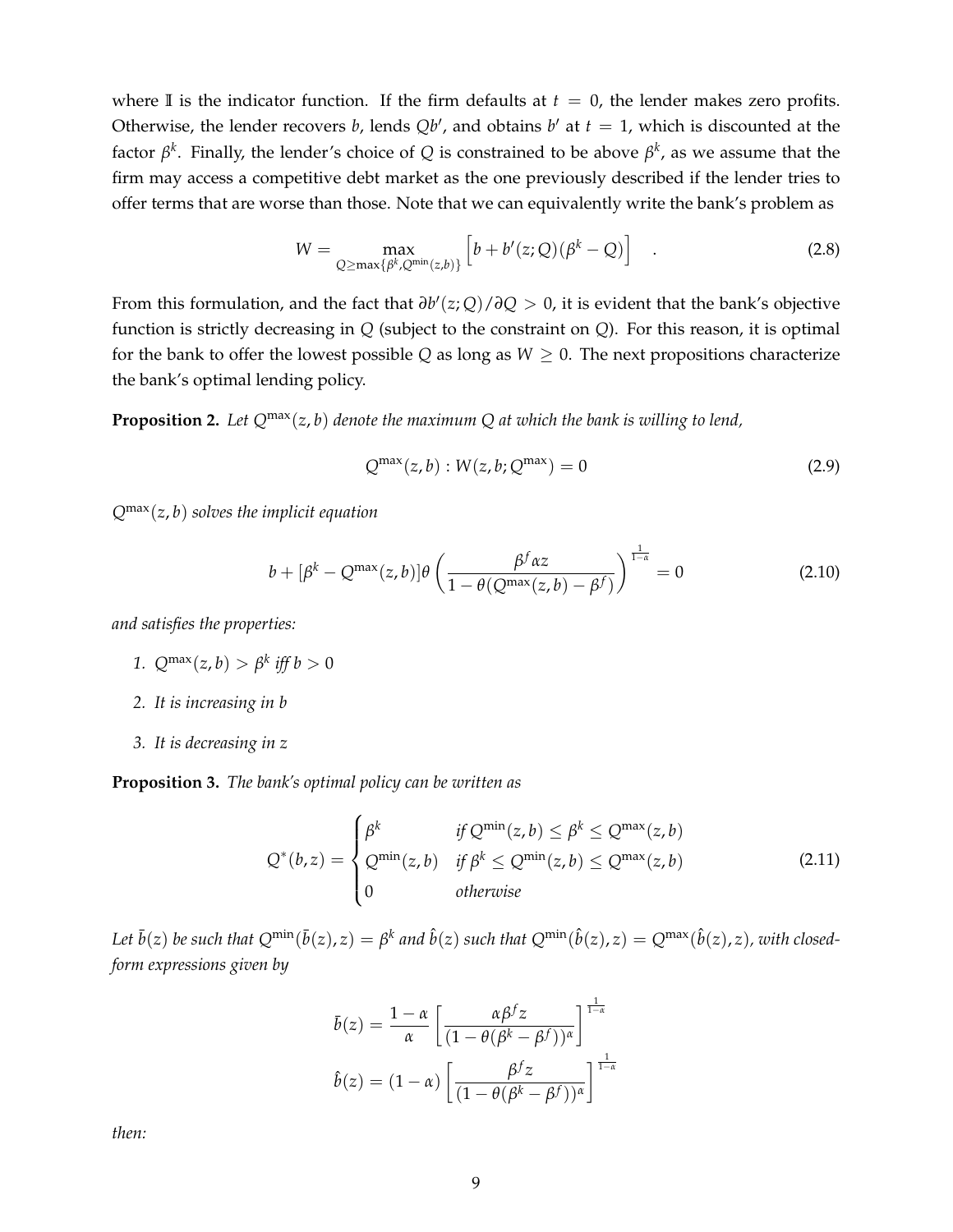<span id="page-10-1"></span>

Figure 2.2: **Relationship Lending Economy.** Equilibrium allocation as a function of *b*, for low *z* (left) and high *z* (right). The solid blue line is  $Q^{min}(z, b)$ , the solid green line is  $Q^{max}(z, b)$ , the dashed red line is  $\beta^k$ , and the thick black line is the bank's chosen policy  $Q^*.$ 

- *1.*  $\bar{b}(z) < \hat{b}(z)$ ,  $\forall z$
- 2.  $Q^*(b, z)$  *is increasing in b, strictly if*  $b \in [\bar{b}(z), \hat{b}(z)]$
- <span id="page-10-0"></span>*3.*  $Q^*(b, z)$  *is decreasing in z, strictly if*  $b \in [\bar{b}(z), \hat{b}(z)]$

Proposition [3](#page-10-0) states that, as long as the legacy debt is nonzero,  $b > 0$ , the bank is willing to offer terms that are better than those in the competitive market to the firm. Offering more favorable lending conditions allows the bank to recover *b* by preventing the firm from defaulting. The optimal price of debt  $Q^*$  consists of three regions. First, as long as  $Q^{\min}(z,b) < \beta^k$ , the bank can offer  $Q^* = \beta^k$  and guarantee that the firm does not default. In this case, the allocation in the relationship economy coincides with the competitive lending economy. Second, Proposition [1](#page-7-0) states that  $Q^{\min}(z, b)$  is increasing in *b* and decreasing in *z*. Therefore, for sufficiently high *b* or low  $z$ ,  $Q^{\min}(z,b)$  exceeds  $\beta^k$ . If that is the case, the firm would simply exit in the competitive economy. In the relationship economy, however, and as long as  $Q^{\min}(z, b) < Q^{\max}(z, b)$ , the bank is willing to keep the firm alive by offering  $Q^* = Q^{\min}(z, b) > \beta^k$ . These terms are strictly better than those the firm could obtain in the competitive market, and become more favorable as *b* increases or *z* falls. In the third region,  $Q^{\min}(z, b)$  exceeds the maximum price the bank is willing to offer to break even, and the bank decides to simply liquidate the firm.<sup>12</sup>

These three regions are shown in Figure [2.2,](#page-10-1) for a low productivity level on the left, and a high productivity level on the right. Comparing the two panels illustrates that the intermediate "evergreening region" with  $Q^{\min}(z, b) > \beta^k$  starts at a higher level of  $b$  if productivity is higher. Furthermore, conditional on the same level of legacy debt *b*, the amount of surplus that the bank needs to transfer to the firm to prevent it from defaulting is lower the higher *z*, since firm value is increasing in productivity.

<sup>&</sup>lt;sup>12</sup>Note that this confirms our conjecture that  $Q^*(b, z) < \beta^f + 1/\theta$ .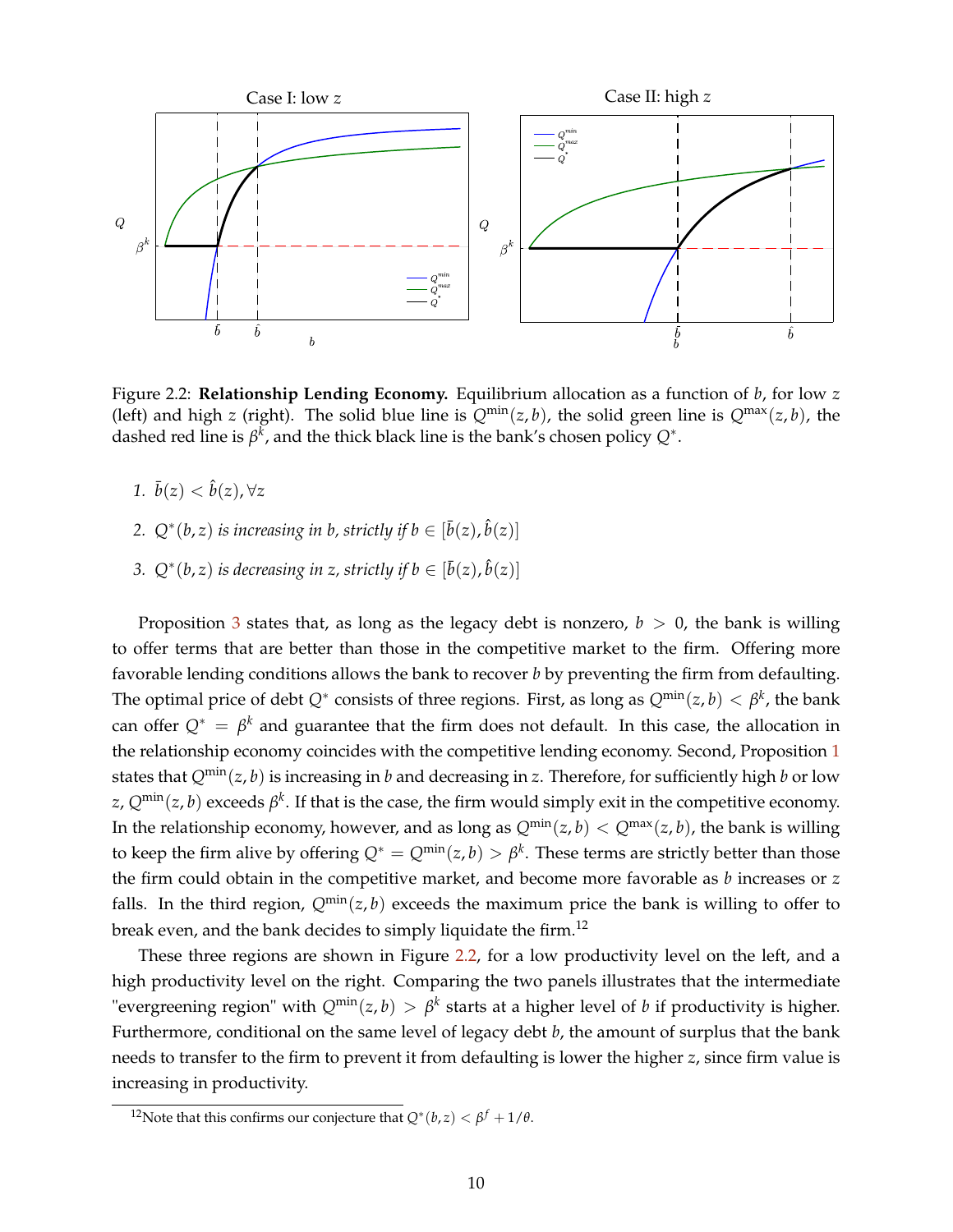**Misallocation.** Recall that the firm's FOC implies that

$$
z\alpha(k')^{\alpha-1} \equiv MPK = \frac{1-\theta[Q^*(z,b)-\beta^f]}{\beta^f}
$$

.

The results in Proposition [3](#page-10-0) establish that *Q*<sup>∗</sup> (*b*, *z*) is weakly increasing in *b* and decreasing in *z*. More indebted firms and less productive firms are therefore offered better lending terms  $Q^*(z, b)$ and choose larger levels of capital, implying lower MPKs. Unlike the competitive lending case, where MPKs are equalized across all surviving firms, the relationship lending economy features MPK dispersion, with more capital flowing to firms that are more indebted and less productive. Thus, one could increase overall output by simply redistributing capital across firms.

#### **2.4 Discussion**

The two-period model isolates potential advantages and disadvantages of evergreening. On the one hand, evergreening saves firms with too much debt, but otherwise viable investment projects that have a positive net present value (NPV) and generate additional production. On the other hand, low-productive firms are kept alive, MPKs differ across firms, and capital could therefore be reallocated to increase overall output. However, the static model also leaves several questions unanswered. First and foremost, does the mechanism accurately reflect how banks make lending decisions in practice? We address this question in the next section using detailed loan-level data.

But beyond the empirical relevance, the static model falls short in assessing the broader macroeconomic consequences. Thus far, we assumed that firms start with certain levels of debt and productivity, while setting the amount of pre-existing capital to zero. But how often do firms actually end up with levels of debt, capital, and productivity that give rise to evergreening? Do firms potentially acquire more debt today if they know that they could be saved tomorrow, a form of moral hazard? And last, by saving some firms, are more productive ones kept out of the economy? To answer these questions, a macroeconomic framework is needed that allows for endogenous firm entry and exit, aggregation across firms, and a counterfactual analysis between relationship and competitive economies. We propose such a model in Section [4.](#page-25-0)

Before proceeding with the empirical analysis, we compare our mechanism to some wellknown corporate finance theories, discuss the contracting protocol, and extend the benchmark model to include bank capital as a motivation for the empirical identification approach that we pursue.

### **2.5 Relation to Existing Corporate Finance Theories**

Our proposed mechanism is distinct from phenomena such as risk-shifting or debt overhang. According to the risk-shifting or gamble for resurrection theory, distressed borrowers have an incentive to invest in risk-increasing negative NPV projects under limited liability (e.g., [Jensen](#page-38-17) [and Meckling,](#page-38-17) [1976\)](#page-38-17). That is because they can reap the benefits if the investments go well, but creditors bear the costs otherwise. In contrast, in our framework, banks do not borrow, and firms do not default *following* their investments, preventing such risk-shifting to occur.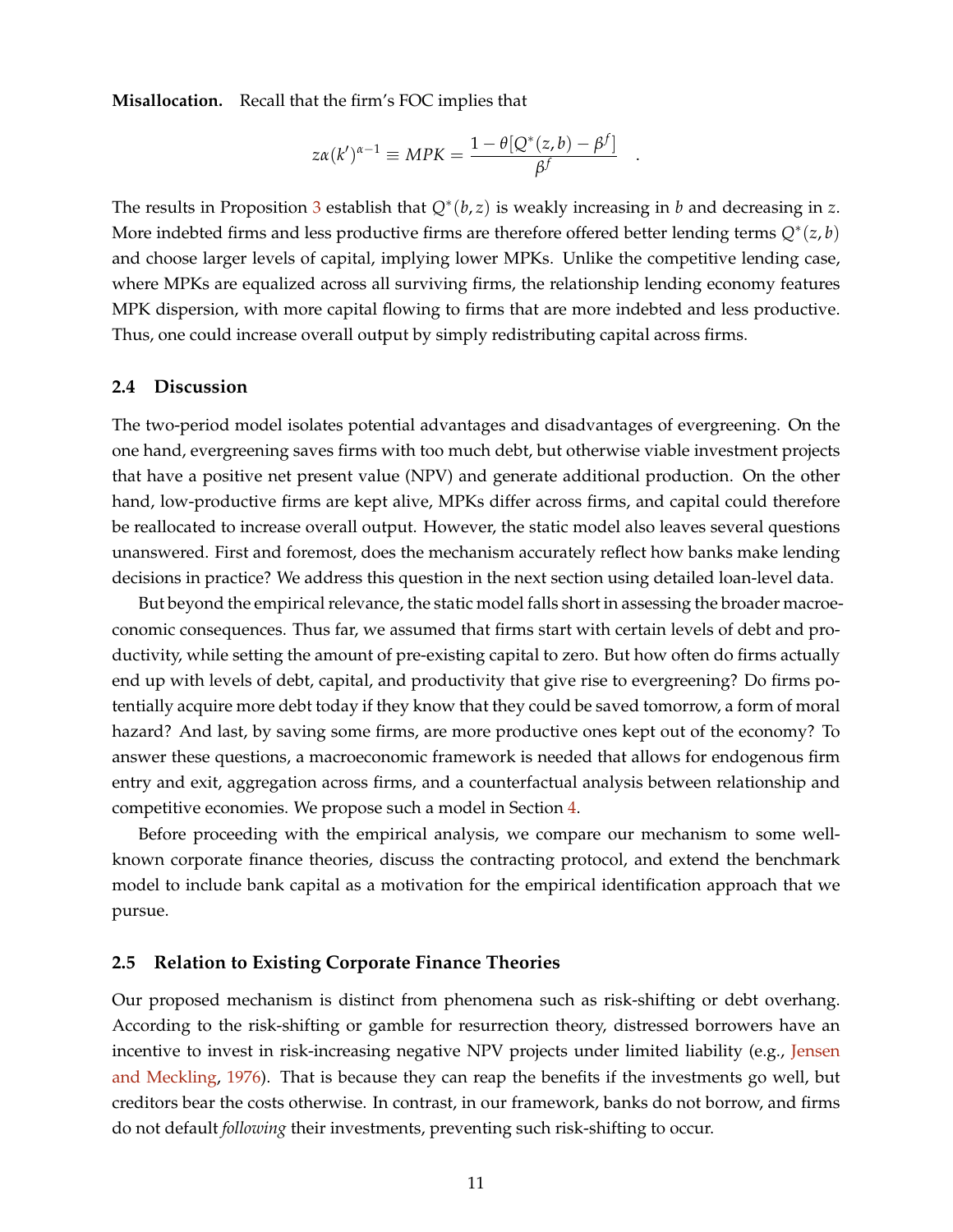According to the debt overhang theory, highly indebted borrowers underinvest since the potential profits would largely accrue to the current creditors, hindering further borrowing (e.g., [Myers,](#page-38-11) [1977\)](#page-38-11). The debt overhang theory relies on the timing that the outstanding (long-term) debt matures *after* the investment decision takes place. In contrast, in our framework, the timing of these decisions is reversed, legacy debt is short-term, and highly indebted firms "overinvest," in the sense that their MPKs are lower than the ones of less indebted firms.

#### **2.6 Contracting Protocol**

Our benchmark model assumes a specific contracting protocol that is based on a Stackelberg game. The relationship lender is the leader (offering  $Q$ ) and the firm is the follower (choosing  $b'$ ,  $k'$  based on the offered *Q*). One could think of alternative arrangements, where the lender sets both the price Q and the quantity of debt *b'* in a take-it-or-leave-it offer. Appendix [A.3](#page-42-1) derives the solution to such a contracting protocol. In this case, the lender implicitly chooses the firm's investment, which is linked to credit quantities via the firm's borrowing constraint, while extracting the maximum surplus from the firm by setting its continuation value to zero. The solution to such a protocol is therefore equivalent to a scenario where the lender owns the firm, and we show that such an arrangement eliminates misallocation across firms. Intuitively, the lender restricts the quantity of credit to less productive firms, while offering a more favorable price of debt to raise a firm's continuation value, just enough to prevent it from defaulting. In contrast to this prediction, we show in the next section that evergreening is characterized by more favorable lending conditions both with respect to credit quantities and interest rates in the data. We therefore view our benchmark model as the empirically relevant case.

### **2.7 Bank Capital**

While the incentives to evergreen loans are independent of a lender's capital position in our benchmark model, we next extend the model by including bank capital to motivate our empirical strat-egy. We leave the derivations to Appendix [A.4](#page-44-0) and illustrate the intuition of the results in Figure [2.3,](#page-13-1) which again shows the optimal pricing policies for a firm with a given productivity and various levels of legacy debt. The graph includes two Q<sup>max</sup>-curves, one for a bank with high capital and one for a bank with low capital. The *Q*max-curve of the low-capital bank lies strictly above the one of the high-capital bank. For low and intermediate levels of legacy debt, the optimal policies of the two banks coincide. However, after the point where the *Q*min-curve intersects the *Q*max curve of the high-capital bank, the optimal policies diverge. The high-capital bank is unwilling to save the firm, while it is still beneficial for the low-capital bank to evergreen credit of a firm with such high legacy debt, and a similar result emerges for firm productivity. Thus, scarce bank capital leads to stronger evergreening incentives.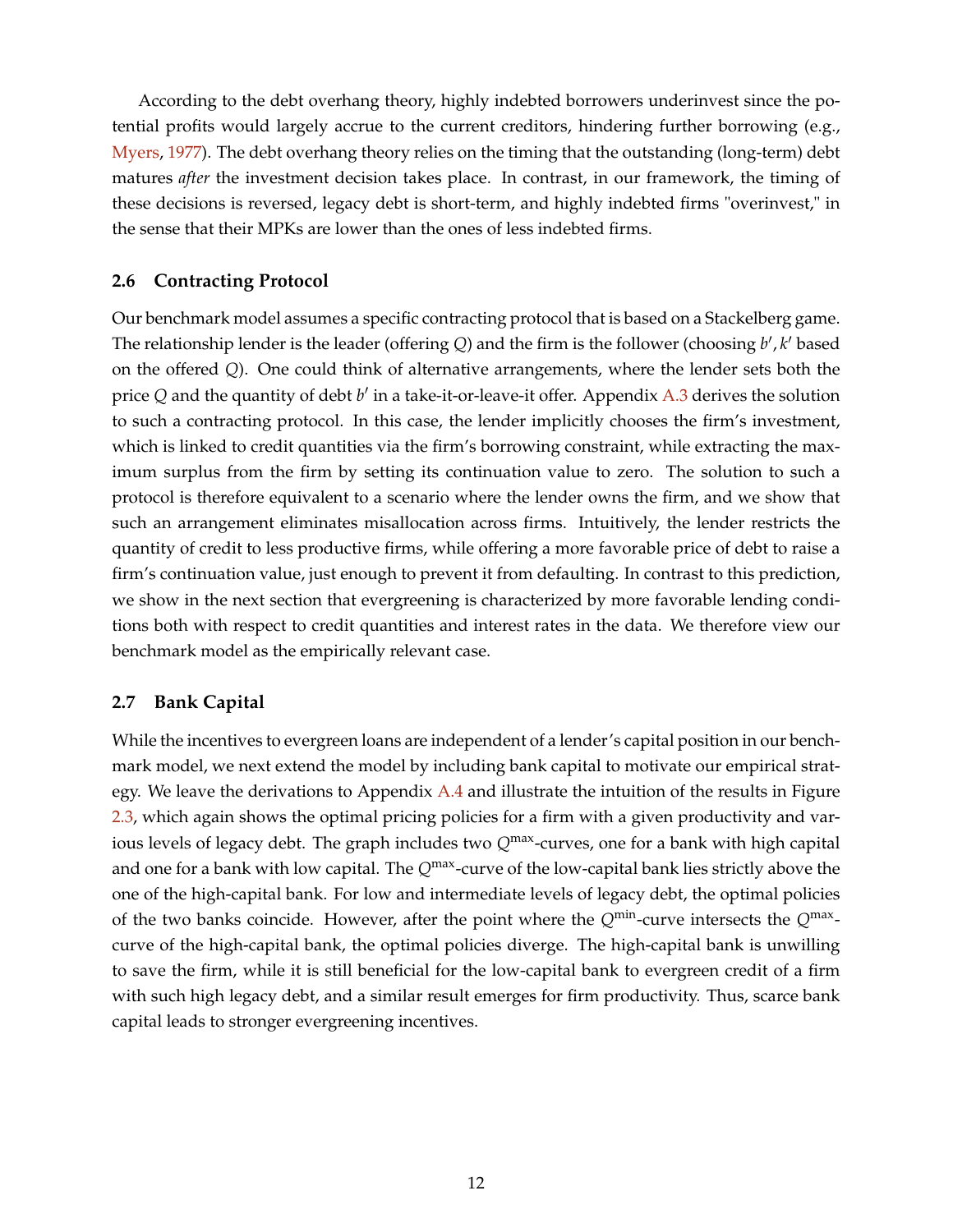<span id="page-13-1"></span>

Figure 2.3: **Low vs. High Bank Capital.** Equilibrium allocation as a function of *b*, for high-capital *ahigh* (green) and low-capital *alow* (purple) banks.

# <span id="page-13-0"></span>**3 Empirical Analysis**

### **3.1 Identification Approach**

This prediction inspires our empirical strategy that we turn to next. In the cross-section of banks, the ones that are less capitalized should have stronger incentives to evergreen loans. However, in the data, credit supply may also vary with bank capital for a number of other reasons that are unrelated to our mechanism. We therefore further identify certain loans that low-capitalized banks may prefer to evergreen. Specifically, loans with underreported credit risk are particularly valuable for low-capitalized banks to keep on their books, and we provide evidence that lowcapitalized banks systematically understate their credit risk exposure. We test whether the differential risk assessments also influence lending decisions and, if so, whether the patterns match the predictions in our theory. Based on a sample of firms that borrow from multiple banks which allows us to control for credit demand [\(Khwaja and Mian,](#page-38-2) [2008\)](#page-38-2), we find that low-capitalized banks lend relatively more to underreported borrowers. For this result to be consistent with our theory, the additional credit should enable firms that are in financial distress—that is, low-productivity firms with large legacy debt—to stay alive. In support of our mechanism, we confirm that our findings are explained by the samples of firms with such characteristics.

### **3.2 Data**

The main data set of our analysis is the corporate loan schedule H.1 of the Federal Reserve's Y-14Q collection (Y14 for short). These data were introduced as part of the Dodd-Frank Act following the 2007-09 financial crisis. They are typically used for stress-testing and cover large bank holding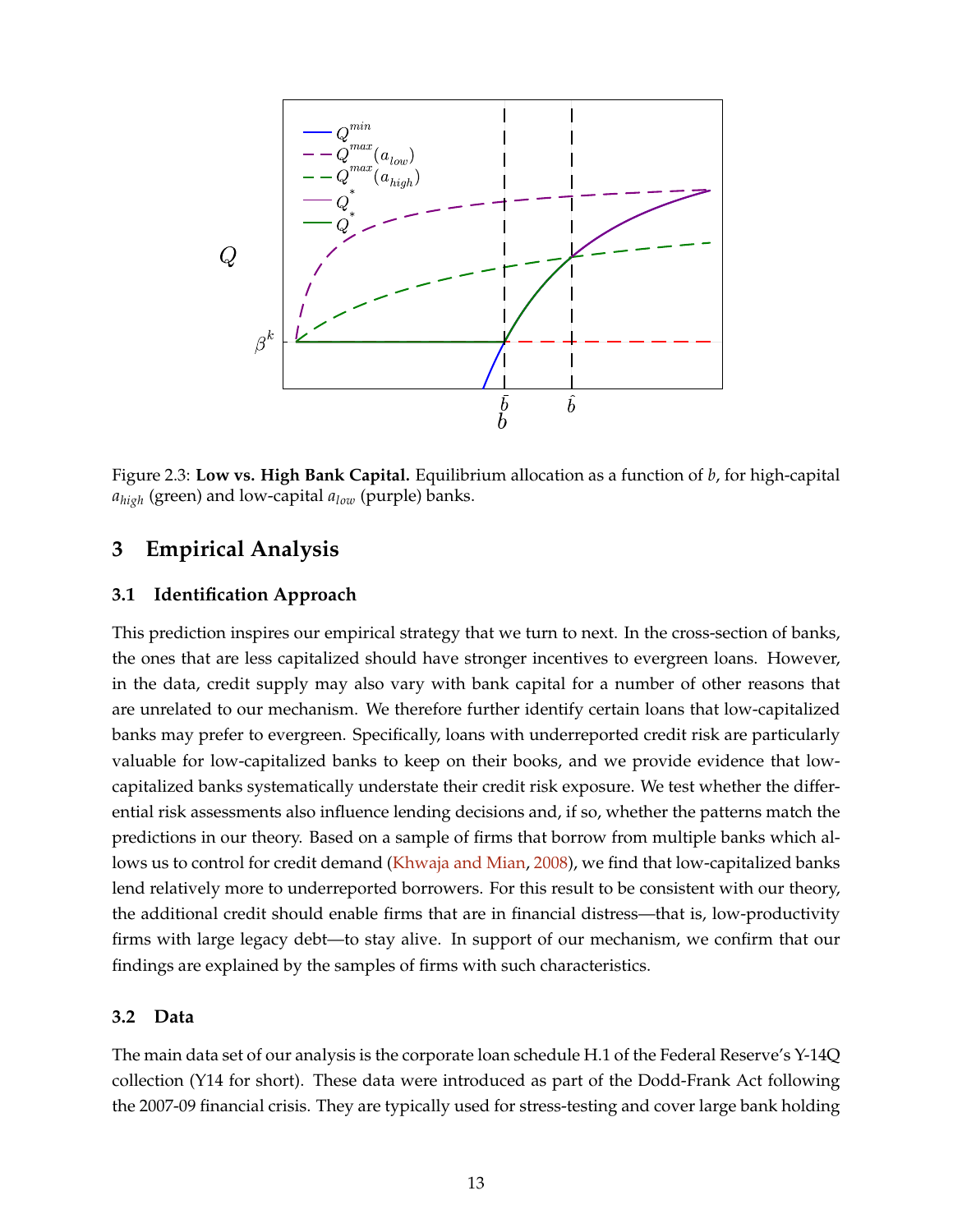companies (BHCs).<sup>13</sup> For the BHCs within our sample, the data contain quarterly updates on the universe of loan facilities with commitments in excess of \$1 million and include detailed information about the credit arrangements. Important for our analysis, the data cover risk assessments for each individual loan, allowing us to compare evaluations for the same borrower across banks, as explained in the next section.

We identify a firm using the Taxpayer Identification Number (TIN). The vast majority of firms within our data are private ones. For these firms, we rely on the banks' own collections of firm balance sheet and income statements that are also part of the Y14 data. To reduce measurement error and to increase the number of observations, we take the median of firm financial variables across all banks and loans for a particular firm-date observation since these data are firm-specific. For the public firms, we instead use information from Compustat on firm financials. We further apply several sample restrictions. First, we exclude lending to financial and real estate firms. Second, we restrict the start of the sample to 2012:Q3 to allow for a short phase-in period for the structure of the collection and variables to stabilize, though most of our analysis is constrained to begin in 2014:Q4, when loan risk assessments were required for all banks. We include information up until 2020:Q4. Over this sample, we cover 4,904,321 loan facility observations and 216,661 distinct firms. We identify 3,217 of those firms as public ones, since they can be matched to Compustat. Last, we apply a number of filtering steps that are described in Appendix  $\overline{B}$ , which also includes an overview of the variables that are used from the various sources.

#### **3.3 Risk-Reporting and Bank Capital**

For each loan, banks have to report several risk measures: the probability of default (PD), a loan rating, the loss given default, and the exposure at default. Among those, we use the PD for our analysis, which measures whether a loan is nonperforming over the course of the next year, that is, it is not repaid in full or the borrower is sufficiently late on payments.<sup>14</sup> In contrast to the other risk measures, the PD has the advantage that it is a continuous measure and approximately borrowerrather than loan-specific.<sup>15</sup> That is, borrowers are typically late on several outstanding payments or default on a number of loans at the same time. In support of this approximation, Appendix Figure [C.1](#page-51-0) shows that individual banks assign virtually the same PD across multiple loans to the same firm, even if those loans have distinct characteristics. In contrast, there is substantial dispersion of PDs across banks, even when considering loans with similar characteristics to the same firm.

<sup>13</sup>Until 2019, BHCs with more than \$50 billion in assets were required to participate in the collection, and the size threshold was changed to \$100 billion subsequently.

<sup>&</sup>lt;sup>14</sup> According to the Basel Committee, a loan is in default if either one or both of the following events have taken place: (1) the bank considers that the obligor is unlikely to pay its credit obligations to the banking group in full, without recourse by the bank to actions such as realizing security (if held); and (2) the obligor is past due more than 90 days on any material credit obligation to the banking group. Source: [https://www.bis.org/basel\\_framework/chapter/CRE/36.htm](https://www.bis.org/basel_framework/chapter/CRE/36.htm)

<sup>&</sup>lt;sup>15</sup>Our data do not cover information on the debt seniority and we might therefore compare loans with different seniority levels to the same borrower. However, that is unlikely to affect our results for two reasons. First, the PD only captures the likelihood that a borrower is late on payments or does not repay the loan in full without seizing collateral, and both events are likely similar across loans with different seniority. Second, the debt seniority would have to correlate with the bank capital positions over time to affect our regressions [\(3.1\)](#page-15-0) and [\(3.2\)](#page-18-0).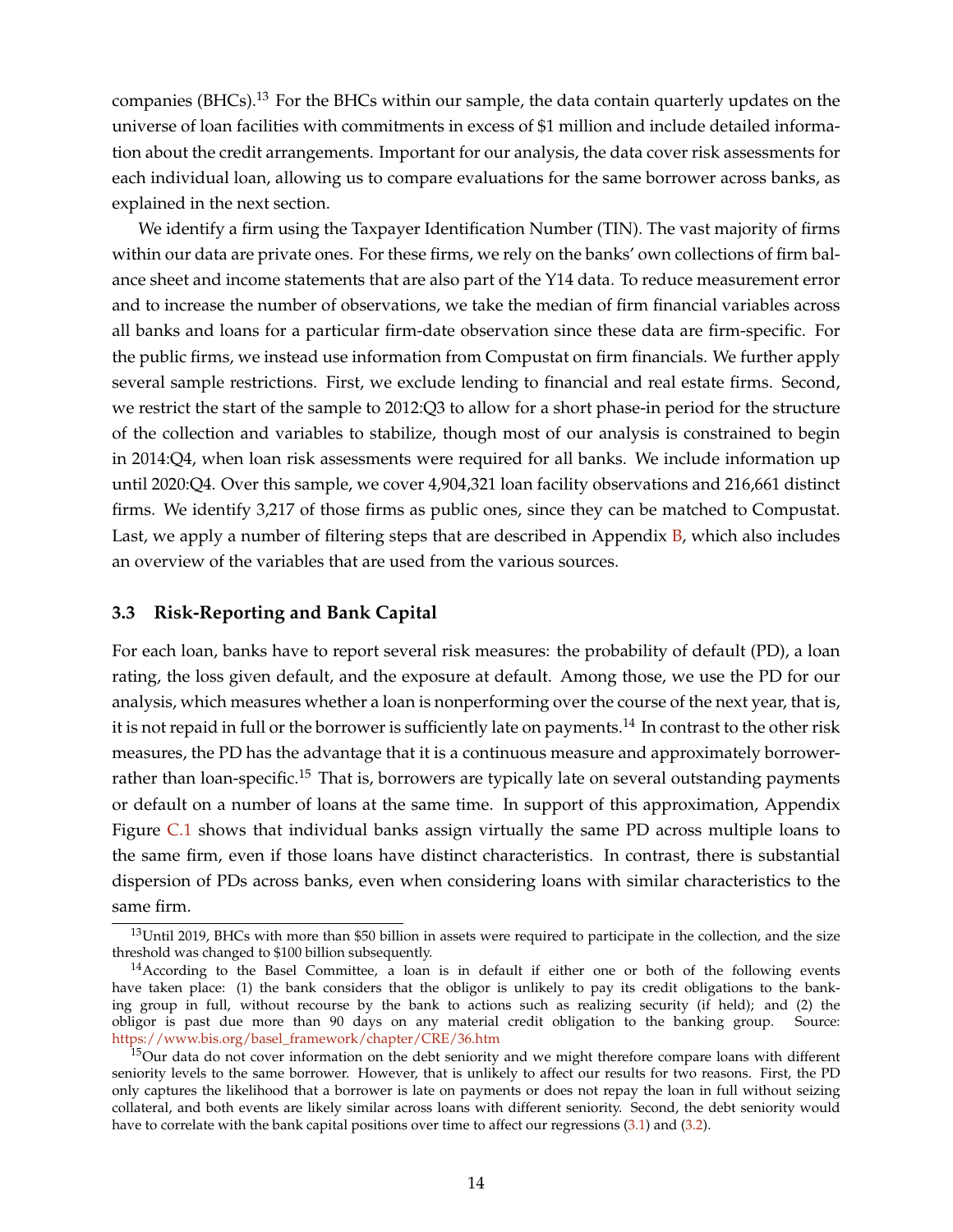To understand the origin of this dispersion across banks, we conduct a similar analysis as [Plosser and Santos](#page-38-1) [\(2018\)](#page-38-1). Weighted by all outstanding loans, we denote the probability of default that bank *j* reports for firm *i* at time *t* by *PDi*,*j*,*<sup>t</sup>* . To compare risk-reporting across banks, we further define the difference between this variable and the average reported PD by all other banks as PD-Gap<sub>i,j,t</sub> =  $PD_{i,j,t} - \overline{PD}_{i,t}$  where  $\overline{PD}_{i,t} = (1/M) \sum_m^M PD_{i,m,t}$  for all  $m \neq j$ . In practice, there are many reasons why banks differ in their risk assessments. For example, some banks may possess private information about a borrower, resulting in a more accurate and potentially different forecast relative to other banks. To assess whether bank capital positions can explain the dispersion across banks, we estimate different versions of the regression

<span id="page-15-0"></span>
$$
PD_{i,j,t} = \beta Capital_{j,t-1} + \gamma X_{j,t-1} + \alpha_{i,t} + \kappa_j + u_{i,j,t} \qquad , \qquad (3.1)
$$

where either PD*i*,*j*,*<sup>t</sup>* or PD-Gap*i*,*j*,*<sup>t</sup>* is used as a dependent variable, *Xj*,*t*−<sup>1</sup> is a vector of bank characteristics, *αi*,*<sup>t</sup>* is a firm-time fixed effect, and *κ<sup>j</sup>* is a bank fixed effect. The variable of interest is *Capitalj*,*t*−<sup>1</sup> and we use the buffer over the common equity Tier 1 (CET1) requirement to measure bank capital positions.<sup>16</sup>

Before estimating the regression, it is useful to consider various explanations for different values of *β*. First, assume that some banks possess private information and therefore have more accurate forecasts than others. All else being equal, such an explanation should not result in a systematic relation between bank capital and reported PDs but rather yield *β* ≈ 0. Second, assume that a bank has downward-biased PDs. If that bank's risk-weighted assets (RWAs) are computed according to the internal ratings-based approach (IRB), then such a bank would assign relatively lower risk-weights and therefore lower RWAs. The ratio of capital-to-RWAs should therefore be higher, resulting in *β* < 0. Similarly, imagine that a bank learns that its loan portfolio is riskier than previously anticipated. This should raise PDs, risk-weights, and RWAs, and therefore lower the ratio of capital to RWAs, again giving  $\beta$  < 0. And third, there are two relevant explanations that can instead result in  $\beta > 0$ . Assume that a bank's overall risk-perception is low or its risktaking is high. Such a bank may assign low PDs but also operate with a high leverage (or low capital buffers). Similarly, if banks specialize in risky lending, they may assign high PDs but also operate with high capital buffers to support potential losses. To account for this "business-model" explanation, we include bank fixed effects and total portfolio risk variables into our regressions, controlling for time-invariant and time-varying factors, respectively.

The final explanation for why we should find  $\beta > 0$  is that low-capitalized banks systematically underreport their credit risk exposure due to regulatory incentives. In the United States, banks may have such incentives for the following three reasons. First, around half of the banks in our sample were subject to the IRB approach, which allows banks to use their own risk measures to compute loan-specific risk weights.<sup>17</sup> The PDs that we use directly enter those calculations,

 $16$ Throughout our analysis, we use the CET1 buffer since CET1 is the most "costly" type of capital for banks. It covers common stock, stock surplus, retained earnings, minority interest, and accumulated other comprehensive income. We define the capital buffer as the difference between the capital ratio and the required capital, consisting of a minimum and a capital conservation buffer requirement (GSIB surcharge + stress capital buffer + countercyclical capital buffer). In addition to the CET1 requirement, banks face requirements on their Tier 1 and their total capital.

<sup>&</sup>lt;sup>17</sup> According to the advanced IRB approach, banks' own risk measures determine risk weights (PD, exposure at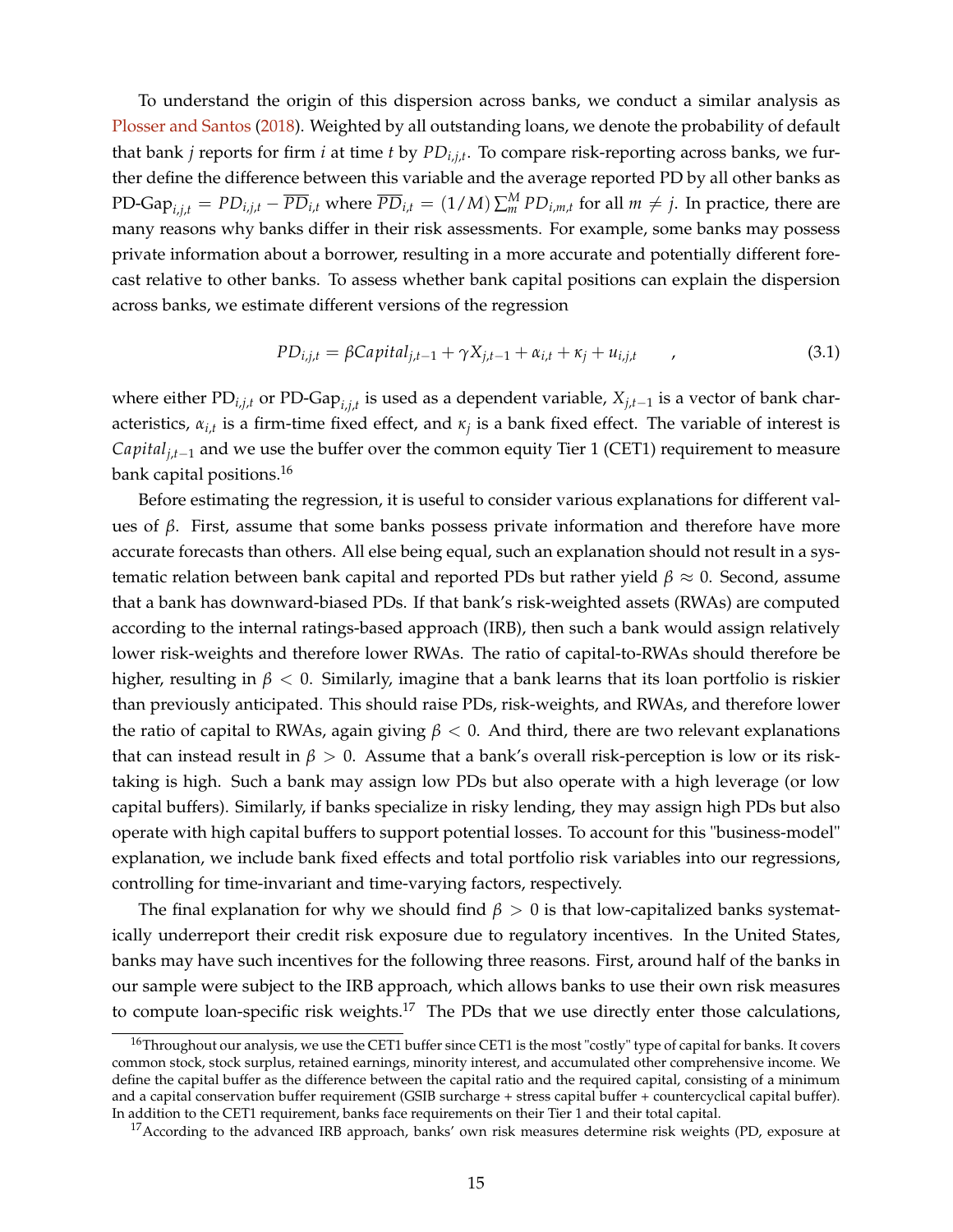and banks with low capital buffers may underreport PDs to avoid further declines in their capital ratios and potential penalties for violating capital requirements.<sup>18</sup> Second, the Federal Reserve's stress tests also make use of the banks' own risk measures.<sup>19</sup> Institutions with low capital buffers may therefore have an incentive to underreport their credit risk exposure to increase the chance of passing the tests. Similarly, low-capitalized banks attract supervisory attention and may therefore window-dress their balance sheets to circumvent further regulatory scrutiny (e.g., through on-site inspections). And third, low-capitalized banks may try to avoid loan write-offs and loan loss provisions (LLPs), since both reduce the book value of loans and therefore decrease capital ratios. If the financial situation of a borrower deteriorates, a low-capitalized bank may either try to delay the recognition of loan losses and PD changes, or continue lending, so that the firm can make its payments to the bank. As long as the additional funds are not equally used to meet outstanding payments with another (high-capital) bank, the write-offs, LLPs, and PDs may differ across banks depending on their capital position.<sup>20</sup> Thus, a positive correlation between PDs and bank capital may already indicate evergreening or the delayed recognition to changes in borrower health.

With these explanations in mind, we expect to find that  $\beta \leq 0$  when accounting for the business-model explanation and absent any regulatory incentives to distort PDs. Table [3.1](#page-17-0) reports the estimation results for various setups of regression [\(3.1\)](#page-15-0). Columns (i) and (ii) use PD*i*,*j*,*<sup>t</sup>* as a dependent variable, whereas columns (iii) and (iv) show the results for PD-Gap*i*,*j*,*<sup>t</sup>* instead. To account for the business-model explanation, we include bank fixed effects and total portfolio risk controls into the regressions reported in columns (ii) and (iv). $^{21}$  Across the various specifications, we find that  $\beta$  is positive and statistically significant at either the 1 percent or the 5 percent confidence level. These results are also economically sizable. A 1 percentage point higher capital buffer is related to a 6-10 basis points higher PD of a bank's entire loan portfolio, a substantial effect given that the average PD across all loans is around 2.5 percent. The magnitude of the effects are also comparable to the ones by [Plosser and Santos](#page-38-1) [\(2018\)](#page-38-1) who estimate similar regressions for syndicated loans.

default, loss given default, expected credit loss, and loan maturities). Pre-2020, banks with >\$250 billion assets or >\$10 billion in foreign exposure were required to use the advanced IRB approach. Post-2020, the requirement changed to cover all GSIBs or firms with >\$700 billion assets or >\$75 billion cross-jurisdictional activity. In the United States, banks that are subject to the advanced IRB approach also have to compute their capital ratios based on the standardized approach and must comply with the capital requirements under both approaches. Source: <https://www.federalreserve.gov/aboutthefed/boardmeetings/files/board-memo-20181031.pdf>

<sup>18</sup>When bridging the capital conservation buffer requirement, banks may face limitations such as restrictions on dividend payouts, retained earnings, and share buybacks. When violating the minimum requirement, regulators may, for example, force a bank to issue capital or restrict asset growth ("prompt corrective action"). Sources: [https://www.bis.org/basel\\_framework/chapter/RBC/30.htm](https://www.bis.org/basel_framework/chapter/RBC/30.htm) and [https://www.occ.gov/news](https://www.occ.gov/news-issuances/bulletins/2018/bulletin-2018-33.html)[issuances/bulletins/2018/bulletin-2018-33.html](https://www.occ.gov/news-issuances/bulletins/2018/bulletin-2018-33.html)

<sup>&</sup>lt;sup>19</sup>Specifically, banks' corporate loan ratings are one of the inputs that are used to compute potential losses under the various scenarios. These ratings are directly related to the PDs (see the Y14 data description, Appendix Table [B.2\)](#page-48-0). Starting in 2020:Q4, the bank-specific stress capital buffer requirement is also based on the outcome of the stress tests, providing an additional incentive for low-capitalized banks to underreport their credit risk exposures. Source: <https://www.federalreserve.gov/publications/files/2019-march-supervisory-stress-test-methodology.pdf>

 $^{20}$ Since 2020:Q1, large U.S. banks calculate LLPs based on the current expected credit losses (CECL) over the lifetime of a loan. This approach is more forward-looking relative to the previous incurred loss standards. However, LLPs are strongly related to changes in PDs under both approaches when the financial situation of a borrower deteriorates.

<sup>&</sup>lt;sup>21</sup>Following [Plosser and Santos](#page-38-1) [\(2018\)](#page-38-1), we use the ratio of risk-weighted assets to total assets and the PD of the total loan portfolio based on the average reported PDs of other banks, given by  $PD_{i,t} = \sum_i \overline{PD}_{i,t} L o an_{i,j,t} / \sum_i L o an_{i,j,t}$  where  $\overline{PD}_{i,t} = (1/K) \sum_k PD_{i,k,t}$  where  $k \neq j$ .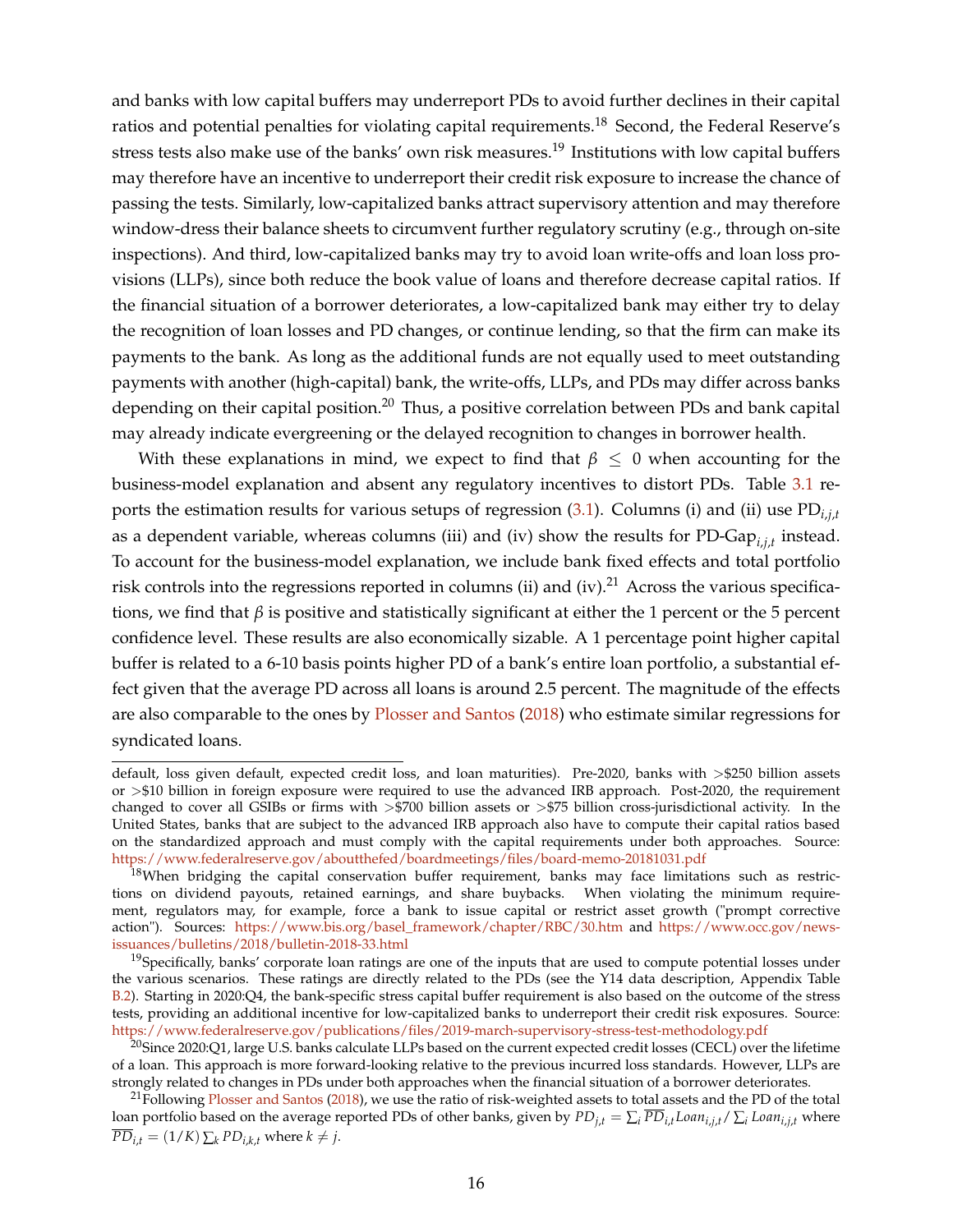<span id="page-17-0"></span>

|                         | (i)<br>PD. | (ii)<br>PD | (iii)<br>PD-Gap | (iv)<br>PD-Gap |
|-------------------------|------------|------------|-----------------|----------------|
| Capital                 | $0.10***$  | $0.06**$   | $0.10**$        | $0.08***$      |
|                         | (0.04)     | (0.03)     | (0.04)          | (0.02)         |
| <b>Fixed Effects</b>    |            |            |                 |                |
| Firm $\times$ Time      |            |            |                 |                |
| Time                    |            |            |                 |                |
| Bank                    |            |            |                 |                |
| <b>Bank Controls</b>    |            |            |                 |                |
| Portfolio Risk Controls |            |            |                 |                |
| R-squared               | 0.80       | 0.80       | 0.00            | 0.01           |
| Observations            | 412,537    | 401,790    | 419,060         | 407,362        |
| Number of Firms         | 12,189     | 12,065     | 12,489          | 12,347         |
| Number of Banks         | 32         | 32         | 32              | 32             |

Table 3.1: Reported PDs and Bank Capital.

**Notes:** Estimation results for regression [\(3.1\)](#page-15-0), where the dependent variable is either given by PD*i*,*j*,*<sup>t</sup>* in columns (i) and (ii) or by PD-Gap*i*,*j*,*<sup>t</sup>* in columns (iii) and (iv). Bank controls: bank size (natural log of total assets), return on assets (net income/total assets), deposit share (total deposits/total assets), and banks' income gap (see Appendix Table [B.3](#page-49-0) for details about the data). Portfolio risk controls: RWA/total assets, weighted portfolio PD. All specifications are estimated using OLS. Standard errors in parentheses are clustered by bank. Sample: 2014:Q4-2020:Q4. ∗∗∗ *p* < 0.01, ∗∗ *p* < 0.05, <sup>∗</sup> *p* < 0.1.

We interpret these findings as providing evidence that low-capitalized banks systematically underreport their credit risk exposure. The quantitative magnitude of our results are likely a lower bound for two reasons. First, the described alternative explanations may push *β* in the opposite direction, such that the effect originating from regulatory incentives may be even larger. Second, our findings are conservative if all banks are misreporting, even the ones with the largest capital buffers in our sample.<sup>22</sup>

#### **3.4 PDs, Bank Capital, and Credit Supply**

Next, we exploit these differential risk assessments and test whether they also result in lending distortions. Specifically, we are interested in whether low-capitalized banks not only understate their credit risk exposure, but also lend relatively more to underreported borrowers. Based on the previous explanations, low-capitalized banks have such incentives since the continued lending to underreported borrowers allows them keep the associated PDs, risk-weights, LLPs, and writeoffs low, thereby benefiting their capital position, while also reconciling their reporting towards regulators. At a first pass, we analyze credit movements following the outbreak of COVID-19 in 2020:Q1, an adverse macroeconomic shock that was largely unexpected. For firm *i*, bank *j*, and

<sup>&</sup>lt;sup>22</sup>Appendix [C](#page-51-1) collects additional evidence. Table [C.1](#page-52-0) shows that our results extend to local projections that consider how PDs adjust following changes in bank capital buffers. Table [C.2](#page-53-0) illustrates that the positive relation between bank capital and PDs is driven by riskier credit types, such as loans with higher PDs, that are syndicated, and held by private firms.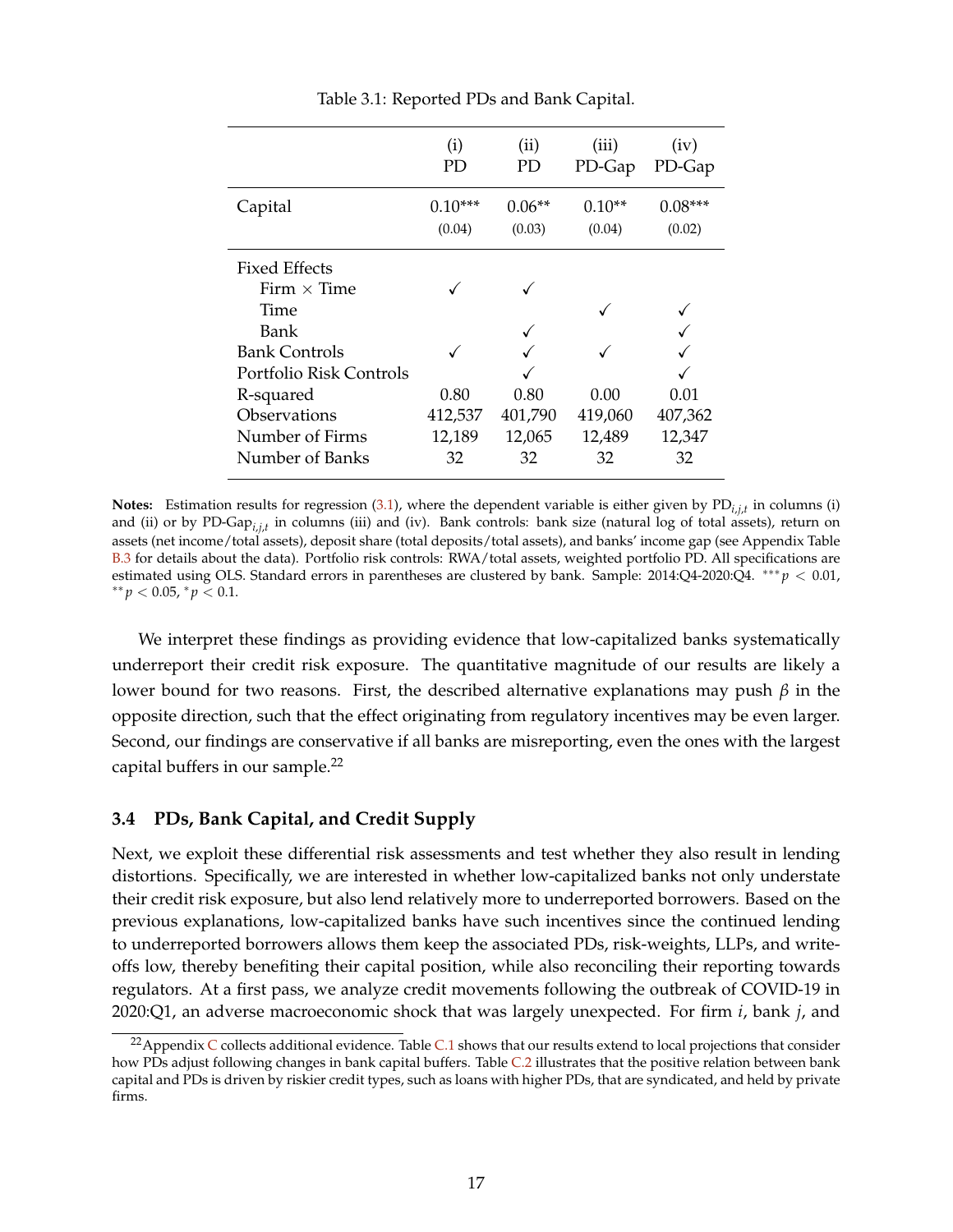loan type *k*, we estimate

<span id="page-18-0"></span>
$$
\frac{L_{i,j,t+2}^k - L_{i,j,t}^k}{0.5 \cdot (L_{i,j,t+2}^k + L_{i,j,t}^k)} = \alpha_{i,t}^k + \beta_1 \text{Capital}_{j,t} + \beta_2 \text{Low-PD}_{i,j,t}^k + \beta_3 \text{Low-PD}_{i,j,t}^k \times \text{Capital}_{j,t} + \gamma X_{j,t} + u_{i,j,t}^k \tag{3.2}
$$

where *t* denotes 2019:Q4 and we consider movements in credit  $L_{i,j,t}^k$  over two quarters. As a dependent variable, we use the symmetric growth rate as an approximation of a percentage change in credit.<sup>23</sup> Following [Khwaja and Mian](#page-38-2) [\(2008\)](#page-38-2), we include firm-time fixed effects  $\alpha_{i,t}^k$  into our regressions, and the sample is therefore restricted to firms that borrow from multiple banks. This approach accounts for potential links between bank-firm selection and firm demand. The fixed effects control for credit demand under the assumption that firms have a common demand across their lenders.

The coefficients of interest *β*1, *β*2, and *β*<sup>3</sup> therefore capture credit supply effects, conditional on other bank-specific controls that are collected in the vector *Xj*,*<sup>t</sup>* . The variable Capital*j*,*<sup>t</sup>* again denotes bank *j*'s CET1 capital buffer in period *t*. Low-PD*<sup>k</sup> i*,*j*,*t* is a binary indicator variable that takes the value of one if  $PD_{i,j,t}^k$  is lower than the average reported PDs by other banks for the same firm and zero otherwise.<sup>24</sup> The interpretation of  $β_1$ ,  $β_2$ , and  $β_3$  is as follows. If  $β_1 > 0$ , banks that are better capitalized lend relatively more to firms to which they assign high PDs. If  $\beta_2 > 0$ , banks with zero-capital buffers extend relatively more credit to firms if they also consider those firms to have relatively low PDs. Last, if *β*<sup>3</sup> < 0, lowering capital predicts a relative increase in lending from low-PD banks in comparison with high-PD banks.

We restrict the sample in three additional ways. First, we exclude loans that are guaranteed by a third party since the associated PD may not be representative of the firm itself. Second, we consider only term loans and omit credit lines which were largely demand-driven after the COVID outbreak [\(Greenwald, Krainer and Paul,](#page-37-17) [2020\)](#page-37-17). To account for the variation of credit line drawdowns across banks at the time, we also include the bank-specific ratio of unused credit lines to total assets before the outbreak into *Xj*,*<sup>t</sup>* . Third, we consider adjustable- and fixed-rate loans as separate types *k* since the demand for these loans may differ when short-term rates adjust suddenly and may be correlated with the bank-specific variables of interest.<sup>25</sup>

The estimation results for regression [\(3.2\)](#page-18-0) are shown in Table [3.2.](#page-19-0) The first three columns introduce the regressors of interest sequentially. In column (iii),  $\beta_1$  and  $\beta_2$  are estimated to be positive, while  $\beta_3$  is negative, corresponding to the interpretation of the coefficients above.<sup>26</sup> The three coefficients are statistically different from zero at either the 5 percent or the 10 percent level. In comparison with columns (i) and (ii), *β*<sup>1</sup> increases in magnitude and statistical significance, highlighting the importance of the interaction term that is included in column (iii).

<sup>&</sup>lt;sup>23</sup>The symmetric growth rate is the second-order approximation of the log-difference for growth rates around zero. It is bounded in the range [-2,2], robust to outliers, and is able to include changes in credit from a starting level of zero.

 $^{24}$ That is, Low-PD $_{i,j,t}^k$  is one if  $PD_{i,j,t}^k < \overline{PD}_{i,t}$ . After excluding credit lines as described in the text,  $\overline{PD}_{i,t}$  =

 $(1/M)(1/K)\sum_{m}^{M}\sum_{k}^{K}PD_{i,m,t}^{k}$  is the average PD for firm *i* at time *t* across all non-*j* lenders and loan types.

 $25$ To avoid the possibility that our results are explained by a switching effect between credit lines and term loans, as well as between loans that differ in the flexibility of interest rates, we exclude bank-firm pairs that cover multiple types. If a bank issues multiple loans of a single type to the same firm, then we aggregate these loans at each date.

<sup>&</sup>lt;sup>26</sup> Appendix Figure  $D.1$  provides a graphical illustration of the estimates in column (iv) of Table [3.2](#page-19-0) over the range of the observed capital buffers in 2019:Q4 among the Y14-banks.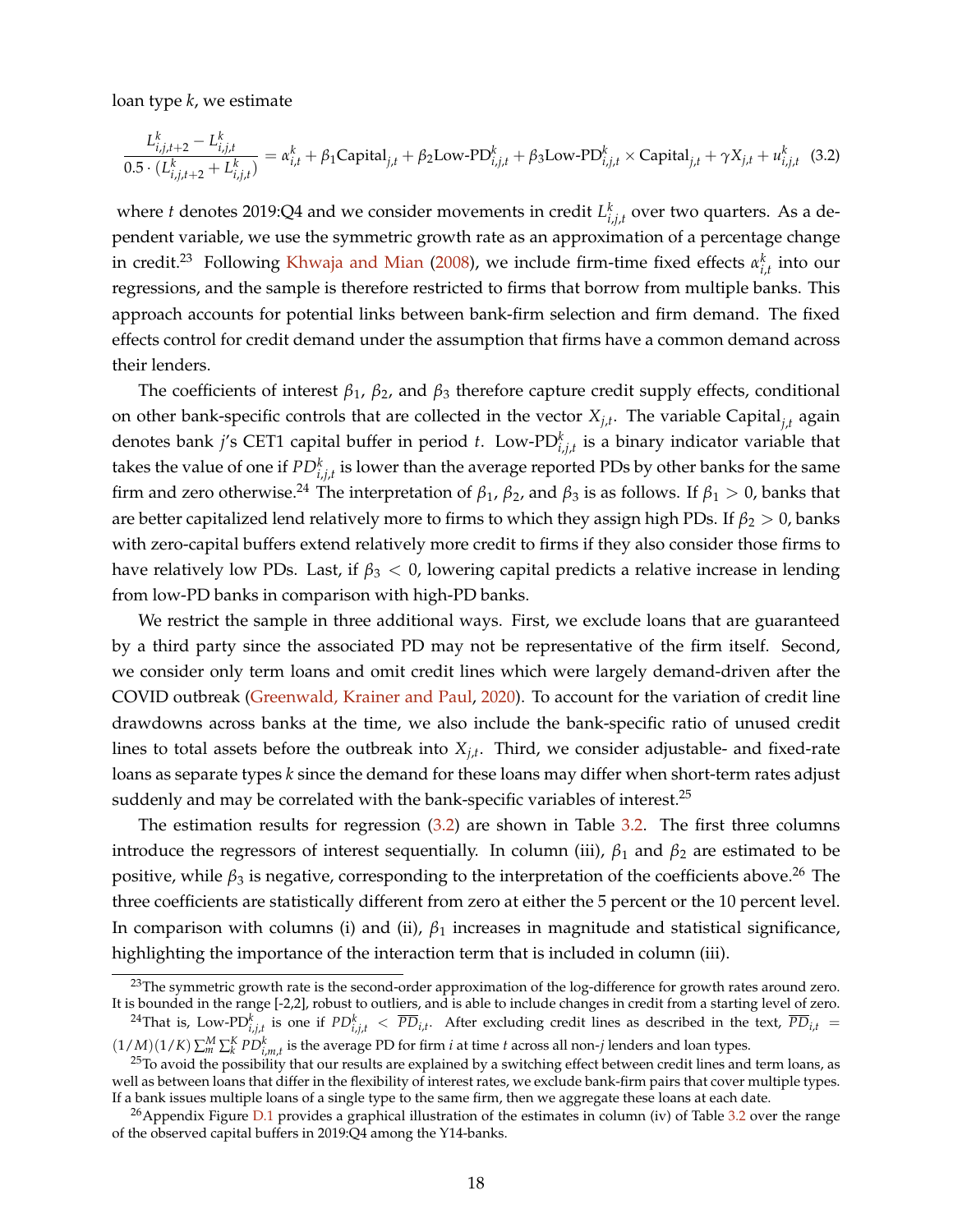<span id="page-19-0"></span>

|                                  | (i)    | (ii)         | (iii)    | (iv)       | (v)        | (vi)      |
|----------------------------------|--------|--------------|----------|------------|------------|-----------|
| Capital                          | 0.78   | 0.96         | $1.77*$  | $2.27**$   | 3.80***    |           |
|                                  | (0.59) | (0.70)       | (0.86)   | (0.92)     | (1.04)     |           |
| Low-PD                           |        | $2.63*$      | $6.51**$ | 9.86***    | $11.56***$ | $8.29**$  |
|                                  |        | (1.51)       | (2.74)   | (2.93)     | (2.70)     | (3.44)    |
| Capital $\times$ Low-PD          |        |              | $-1.23*$ | $-2.16***$ | $-2.19**$  | $-1.43**$ |
|                                  |        |              | (0.63)   | (0.68)     | (0.78)     | (0.68)    |
| <b>Fixed Effects</b>             |        |              |          |            |            |           |
| Firm $\times$ Rate               |        |              |          |            |            |           |
| Firm $\times$ Rate $\times$ Syn. |        |              |          | ✓          |            |           |
| Firm $\times$ Rate $\times$ Pur. |        |              |          |            |            |           |
| Bank                             |        |              |          |            |            |           |
| <b>Bank Controls</b>             |        | $\checkmark$ |          |            |            |           |
| R-squared                        | 0.53   | 0.53         | 0.53     | 0.53       | 0.55       | 0.55      |
| Observations                     | 892    | 667          | 667      | 612        | 510        | 663       |
| Number of Firms                  | 412    | 309          | 309      | 286        | 240        | 307       |
| Number of Banks                  | 24     | 23           | 23       | 21         | 23         | 21        |

Table 3.2: COVID-19 − Credit Supply.

**Notes:** Estimation results for regression [\(3.2\)](#page-18-0). All specifications include firm fixed effects that additionally vary by rate type (adjustable- or fixed-rate) and whether the loan is syndicated (column iv) or the loan purpose (column v). Columns (i)-(v) include various bank controls for 2019:Q4: bank size (natural log of total assets), return on assets (net income/total assets), deposit share (total deposits/total assets), banks' income gap, and the ratio of unused credit lines to assets (see Appendix Table  $B.3$  for details about the data). Column (vi) includes bank fixed effects. All specifications are estimated using OLS. Standard errors in parentheses are clustered by bank. Sample: 2019:Q4 - 2020:Q2. ∗∗∗ *p* < 0.01, ∗∗ *p* < 0.05, <sup>∗</sup> *p* < 0.1.

Columns (iv)-(vi) consider alternative specifications that address several identification concerns. First, the demand for syndicated and nonsyndicated loans may have changed during the COVID crisis as some firms may have chosen to borrow from their main relationship lender. In turn, the supply of these different types of credit may depend on bank capitalization and potentially relative risk assessments, leading us to interpret shifts in credit demand as supply effects. To account for this possibility, we extend  $\alpha_{i,t}^k$  by a loan's syndication type in column (iv). Similarly, if banks specialize in certain types of lending and firm demand across the lending types differs, then *β*1, *β*2, and *β*<sup>3</sup> may again capture demand rather than supply effects if such bank specialization is correlated with Capital*j*,*<sup>t</sup>* or Low-PD*<sup>k</sup> i*,*j*,*t* [\(Paravisini, Rappoport and Schnabl,](#page-38-18) [2020\)](#page-38-18). To address this possibility, we extend  $\alpha_{i,t}^k$  by categories of loan purposes that firms report in column  $(v)$ .<sup>27</sup> The estimation results show that the findings actually strengthen in magnitude and statistical significance with the more granular fixed effects. Last, in column (vi), we include a bank fixed effect. While the impact of other bank characteristics cannot be estimated separately in the presence of such a fixed effect, our findings with respect to *β*<sup>2</sup> and *β*<sup>3</sup> remain intact. Taken together,

<sup>&</sup>lt;sup>27</sup>Specifically, we consider the categories "Mergers and Acquisition," "Working Capital (permanent or short-term)," "Real estate investment or acquisition," and "All other purposes" as separate types (see also Appendix Table [B.2\)](#page-48-0).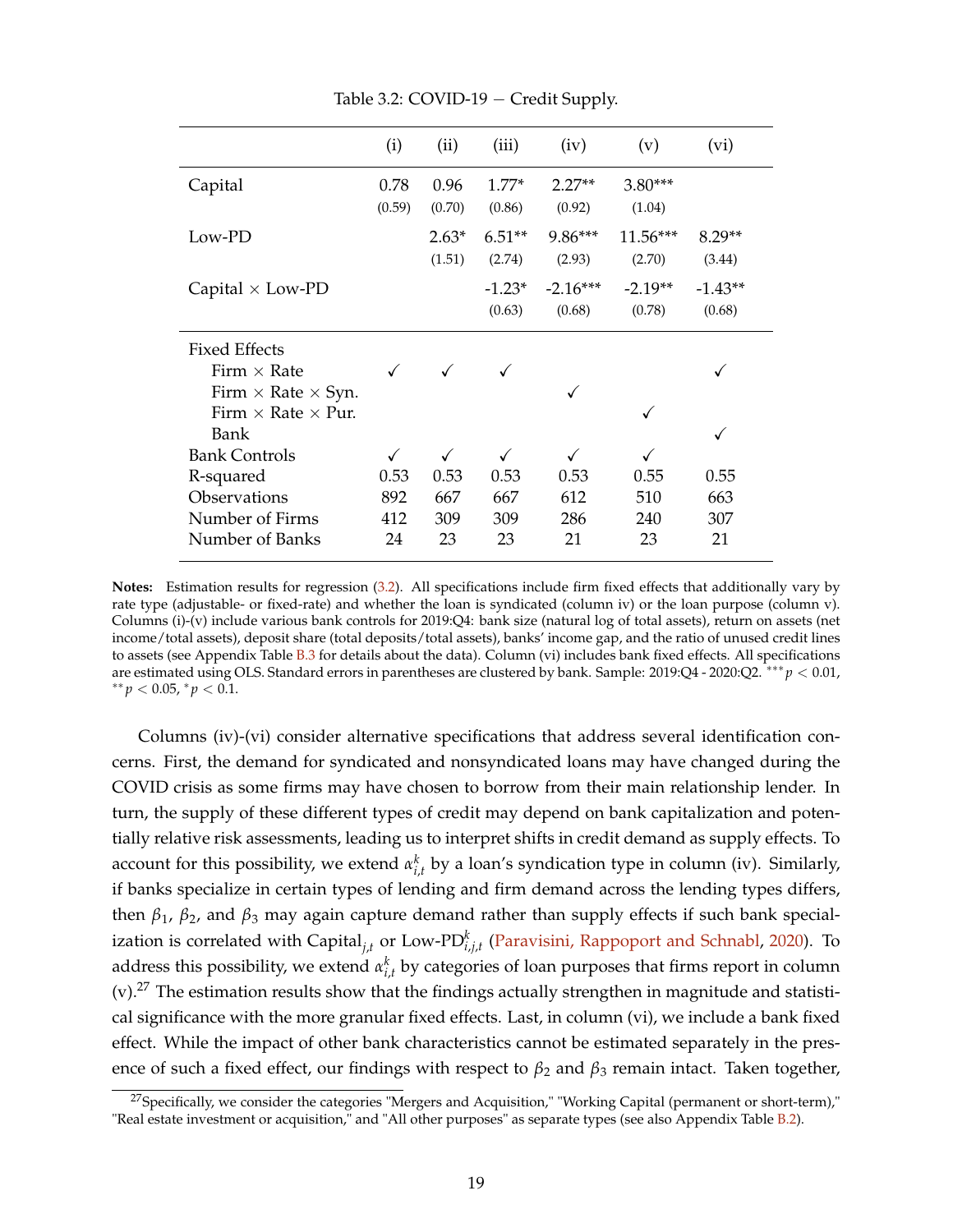<span id="page-20-0"></span>

Figure 3.1: Bank Capital Buffers.

**Notes:** For each date, the figure shows the median of the CET1, Tier 1, and total capital buffer across the Y14-banks. Capital buffers are defined as the difference between capital ratios and requirements. Gray bars denote NBER recessions.

our results show that bank capitalization and relative risk assessments jointly determine credit availability. Low-capitalized banks not only underreport their credit risk exposure, but they also lend relatively more to underreported borrowers.

**Bank Capital Buffers.** While the outbreak of COVID-19 represents a unique setting with a sharp adverse macroeconomic shock, the mechanism that we identify may not be specific to this episode but can also be present during other periods. To explore this possibility, we exploit the historical evolution of bank capital buffers that is specific to the sample for which our data are available. As shown in Figure [3.1,](#page-20-0) the typical bank in our sample operates with a capital buffer of 3 percent or more in "normal times" such as during the early 2000s until the financial crisis of 2007-09, during which bank capital buffers sharply increased. In the following years, capital buffers remained elevated, possibly in anticipation of the higher capital requirements, which increased step-by-step from 2013:Q1 until the end of our sample, while bank capital ratios stayed high (see Appendix Figures [D.2](#page-54-1) and [D.3\)](#page-55-0). This allows us to split our sample into two parts: one running from 2014:Q4 to 2017:Q4 when typical capital buffers were relatively high (marked by the two vertical lines in Figure [3.1\)](#page-20-0), and one starting in 2018:Q1 with typical capital buffers close to the ones in the early 2000s.<sup>28</sup>

For these two subsamples, we reestimate regression [\(3.2\)](#page-18-0) and the results are shown in Tables [3.3](#page-21-0) and [3.4.](#page-23-0) For the earlier sample with high capital buffers, the estimated coefficients are relatively small compared with the ones in Table [3.2,](#page-19-0) sometimes with opposite signs, and largely

 $28$ We end the low capital buffer sample in 2020:Q2, such that the latest capital ratios that enter the estimations are the ones in 2019:Q4. This avoids adding to our analysis the capital ratios during the COVID crisis, which were subject to a number of regulatory changes to make it easier for banks to meet the requirements.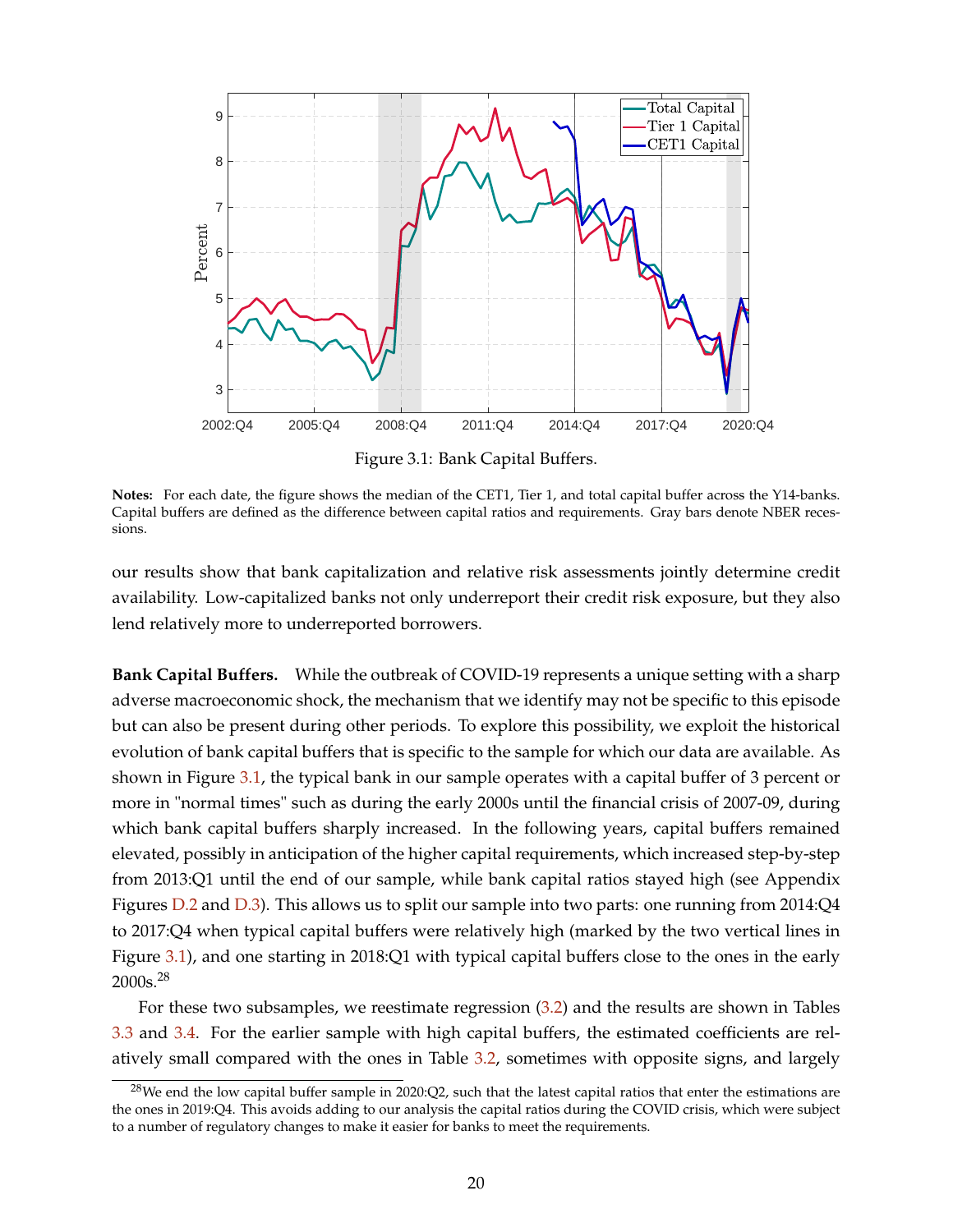<span id="page-21-0"></span>

|                                                | (i)     | (ii)         | (iii)        | (iv)         | (v)     | (vi)     |
|------------------------------------------------|---------|--------------|--------------|--------------|---------|----------|
| Capital                                        | $-0.17$ | 0.09         | 0.10         | $-0.19$      | 0.40    |          |
|                                                | (0.29)  | (0.25)       | (0.32)       | (0.36)       | (0.52)  |          |
| $Low-PD$                                       |         | 0.88         | 0.92         | $-1.22$      | $-1.16$ | $5.22**$ |
|                                                |         | (0.80)       | (1.87)       | (2.37)       | (4.12)  | (2.18)   |
| Capital $\times$ Low-PD                        |         |              | $-0.01$      | 0.26         | 0.27    | $-0.62$  |
|                                                |         |              | (0.38)       | (0.44)       | (0.71)  | (0.39)   |
| <b>Fixed Effects</b>                           |         |              |              |              |         |          |
| Firm $\times$ Rate $\times$ Time               |         | $\checkmark$ |              |              |         |          |
| Firm $\times$ Rate $\times$ Syn. $\times$ Time |         |              |              | ✓            |         |          |
| Firm $\times$ Rate $\times$ Pur. $\times$ Time |         |              |              |              | √       |          |
| Bank $\times$ Time                             |         |              |              |              |         | ✓        |
| <b>Bank Controls</b>                           |         |              | $\checkmark$ | $\checkmark$ |         |          |
| R-squared                                      | 0.54    | 0.55         | 0.55         | 0.56         | 0.55    | 0.58     |
| Observations                                   | 10,309  | 6,606        | 6,606        | 6,135        | 3,160   | 6,535    |
| Number of Firms                                | 835     | 581          | 581          | 551          | 307     | 574      |
| Number of Banks                                | 32      | 26           | 26           | 26           | 25      | 23       |

Table 3.3: High Capital Buffers − Credit Supply.

**Notes:** Estimation results for regression [\(3.2\)](#page-18-0). All specifications include firm-time fixed effects that additionally vary by rate type (adjustable- or fixed-rate) and whether the loan is syndicated (column iv) or the loan purpose (column v). Columns (i)-(v) include various bank controls at time *t*: bank size (natural log of total assets), return on assets (net income/total assets), deposit share (total deposits/total assets), banks' income gap, and the ratio of unused credit lines to assets (see Appendix Table [B.3](#page-49-0) for details about the data). Column (vi) includes bank-time fixed effects. All specifications are estimated using OLS. Standard errors in parentheses are clustered by bank. Sample: 2014:Q4 - 2017:Q4. ∗∗∗ *p* < 0.01, ∗∗ *p* < 0.05, <sup>∗</sup> *p* < 0.1.

statistically insignificant. In contrast, for the later sample with low capital buffers, the estimated coefficients are slightly smaller in absolute magnitude but close to the ones in Table [3.2](#page-19-0) and highly statistically significant. In comparison, Table [3.4](#page-23-0) covers a substantially larger sample with close to 7,000 observations. Furthermore, the results in Table [3.4](#page-23-0) do not depend on the inclusion of the COVID episode but also hold for a shorter sample that excludes this period and ends in 2019:Q4 (see Appendix Table [D.1\)](#page-56-0). Overall, these findings suggest that economies may be more prone to the documented lending distortions when the banking sector has relatively low *capital buffers* but may be present even when banks have high *capital ratios*, such as the banks in our sample that were generally perceived to be "well-capitalized" around the onset of the COVID crisis.

**Robustness.** Appendix [D](#page-54-2) collects additional evidence and robustness checks of our findings for the extended "low-capital-buffer" sample. First, Table [D.2](#page-57-0) shows that the effects are not only present for loan quantities but also for interest rates. This additional finding is in accordance with our static model which predicts that evergreening leads to both lower interest rates and larger quantities of credit, providing support for the contracting protocol that we assume. Second, we test whether our findings depend on the inclusion of the firm fixed effects. Table [D.3](#page-58-0) omits the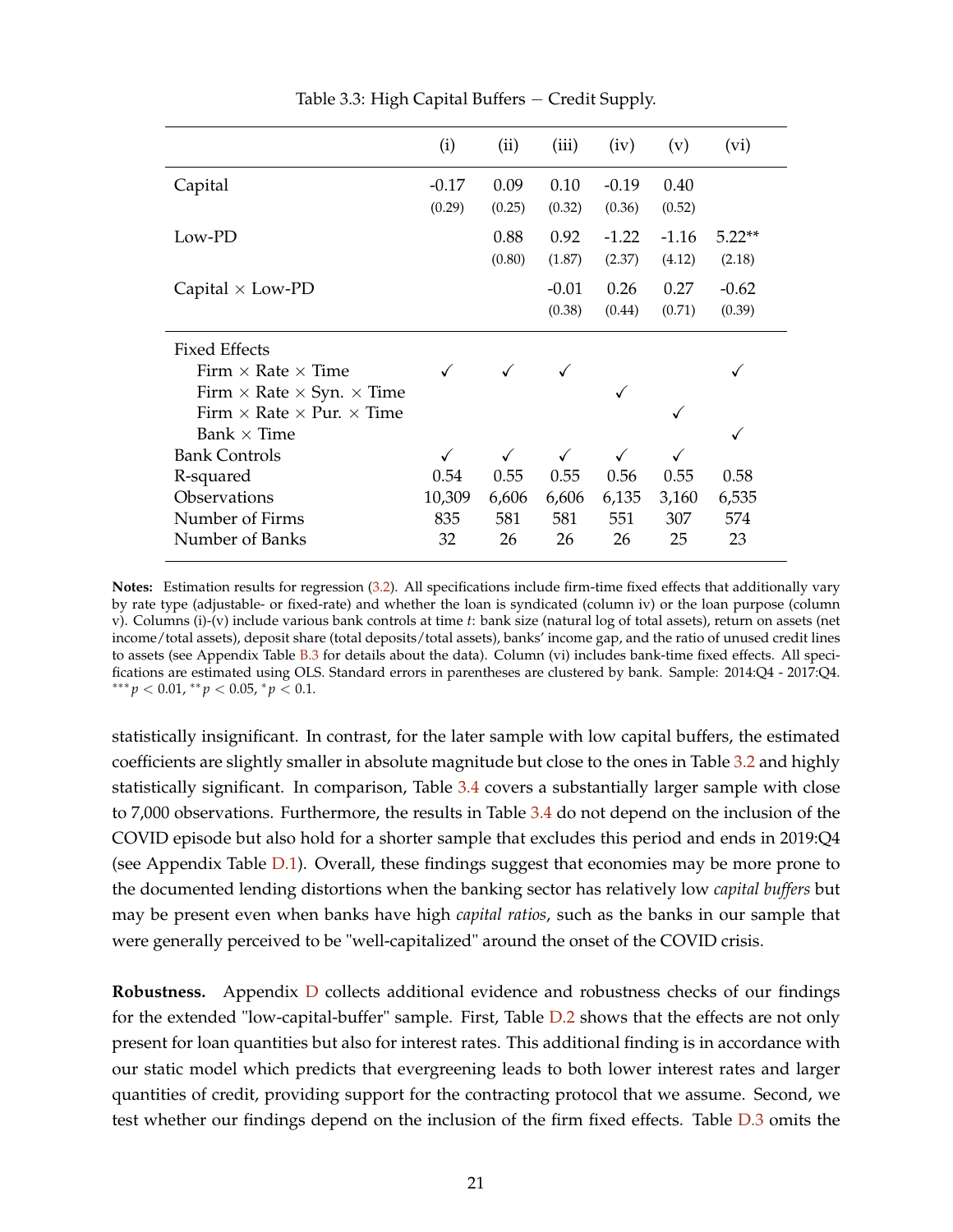firm-specific component of the fixed effect and Table [D.4](#page-59-0) uses time, location, industry, and firmsize fixed effects instead. Across the various alternative specifications, our results remain largely unchanged.<sup>29</sup> Third, we investigate whether our findings can be explained by an alternative channel, as opposed to the mechanism working through underreporting and lending distortions. For example, low-capitalized banks may disproportionally favor safer borrowers. To test for this hypothesis, we replace Low-PD $_{i,j,t}^k$  with PD $_{i,j,t}^k$  itself in regression [\(3.2\)](#page-18-0). As shown in Table [D.5,](#page-60-0) we do not find evidence that low-capitalized banks favor safer borrowers since the coefficient *β*3 is statistically not distinguishable from zero across the various regressions. Alternatively, lending supply may be jointly determined by Low-PD*<sup>k</sup> i*,*j*,*t* and another bank characteristic. To account for this possibility, we include various interaction terms between Low-PD $_{i,j,t}^k$  and the bank controls into regression [\(3.2\)](#page-18-0). The estimation results in Table [D.6](#page-61-0) show that the original size and significance of the coefficient *β*<sup>3</sup> remains much the same. Last, we include credit lines into our regressions. However, we consider loan commitments rather than credit amounts used to minimize the possibility that we pick up demand rather than supply effects. The estimated coefficients reported in Table [D.7](#page-62-0) are similar to our baseline results.

**PDs and Lending Decisions.** A final concern may be that PDs and credit supply are jointly determined. For example, if a bank expects to increase lending to a firm in the near future which may improve borrower health, the PD may already reflect this lending decision in the current period, likely resulting in a positive relation between Low-P $D_{i,j,t}^k$  and credit supply. Several arguments speak against this identification concern in the context of our analysis. First, if the PDs do not incorporate decisions about *future* lending, they can be taken as given and used as valid regressors. Second, the interpretation of our results is unaffected even if the PDs reflect a bank's willingness to lend to a firm whenever the firm's creditworthiness deteriorates, as such behavior can be understood as evergreening. Third, we find that the relation between Low-PD $_{i,j,t}^k$  and credit supply varies with bank capital and is only present during the low-capital buffer sample, and it is unclear why this relation would change along those dimensions if the PD depends on decisions about future lending. And last, decisions about future lending are unlikely to reach far into the future. In contrast, we find that our results intensify the longer the impulse response horizon, as shown in Appendix Table [D.8.](#page-63-0)

**Sample Splits.** Next, we return to the theoretical predictions based on the "Static Model" in Section [2.](#page-5-0) Accordingly, the lending distortions should be stronger for low-productivity firms with larger preexisting debt since relationship lenders have stronger incentives to keep such firms alive. Hence, in the cross-section of banks, we should observe that low-capitalized banks lend relatively more to underreported borrowers particularly for these cases. To test whether the data aligns with our theoretical model in this way, we split the sample in Table [3.4](#page-23-0) into high- and low productivity firms and small and large loans. As a measure of firm productivity, we use firm net income relative

 $^{29}$ Even though these regressions increase the sample size in comparison with Table [3.4,](#page-23-0) they do not include firms that borrow from a single lender in our data. That is because we require a multi-bank sample to compute relative risk assessments and the variable Low-PD $_{i,j,t}^k$ .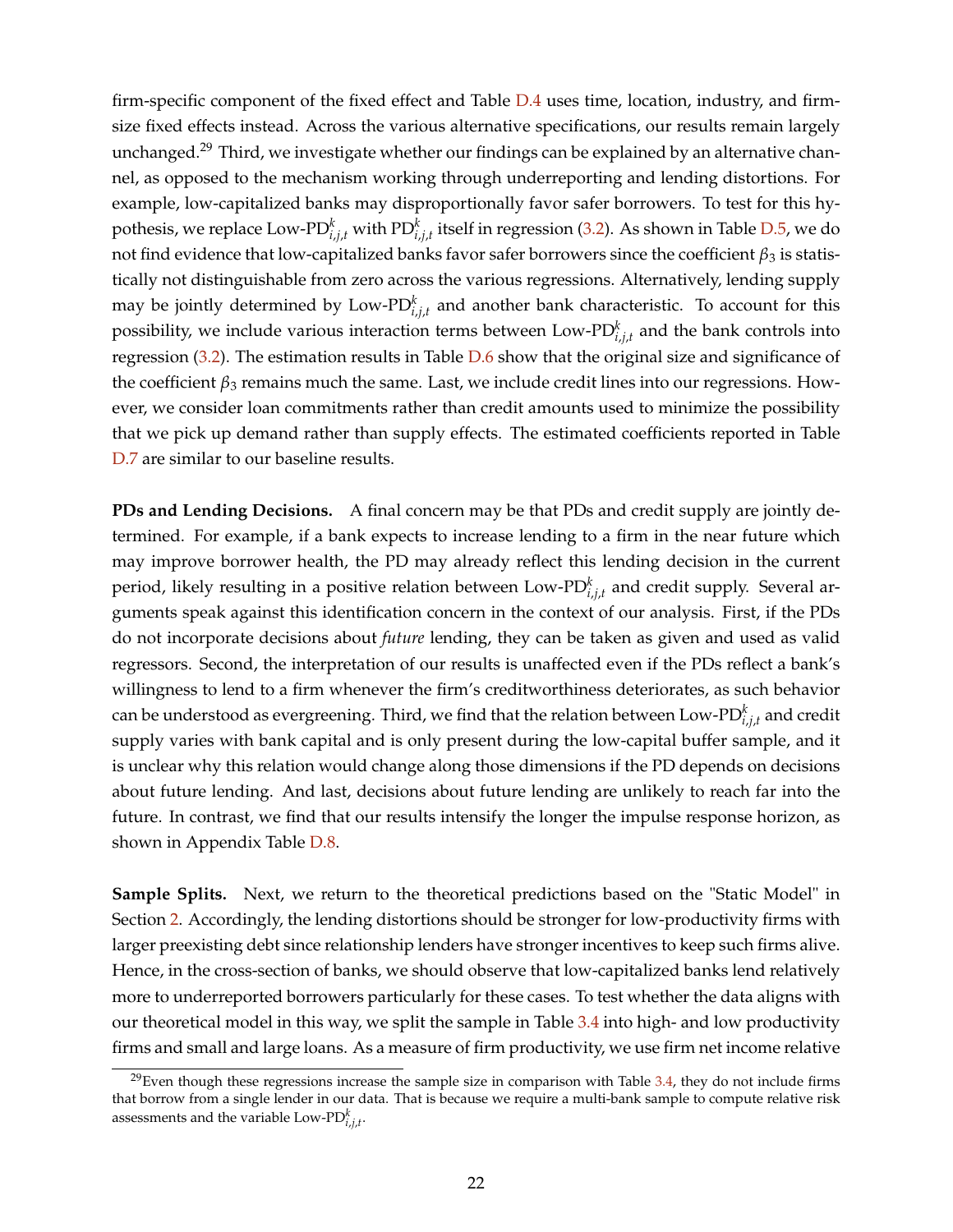<span id="page-23-0"></span>

|                                                | (i)    | (ii)   | (iii)      | (iv)       | (v)       | (vi)      |
|------------------------------------------------|--------|--------|------------|------------|-----------|-----------|
| Capital                                        | 0.18   | 0.17   | $0.95**$   | $1.13***$  | $1.68**$  |           |
|                                                | (0.30) | (0.34) | (0.40)     | (0.40)     | (0.64)    |           |
| Low-PD                                         |        | 0.63   | $5.46***$  | 5.92***    | $6.82**$  | $5.24**$  |
|                                                |        | (1.30) | (1.89)     | (1.86)     | (2.58)    | (2.25)    |
| Capital $\times$ Low-PD                        |        |        | $-1.29***$ | $-1.64***$ | $-1.63**$ | $-1.14**$ |
|                                                |        |        | (0.36)     | (0.35)     | (0.63)    | (0.41)    |
| <b>Fixed Effects</b>                           |        |        |            |            |           |           |
| Firm $\times$ Rate $\times$ Time               |        |        |            |            |           |           |
| Firm $\times$ Rate $\times$ Syn. $\times$ Time |        |        |            | ✓          |           |           |
| Firm $\times$ Rate $\times$ Pur. $\times$ Time |        |        |            |            |           |           |
| Bank $\times$ Time                             |        |        |            |            |           |           |
| <b>Bank Controls</b>                           |        | ✓      |            |            |           |           |
| R-squared                                      | 0.51   | 0.54   | 0.54       | 0.54       | 0.54      | 0.57      |
| Observations                                   | 6,977  | 4,674  | 4,674      | 4,188      | 3,617     | 4,649     |
| Number of Firms                                | 683    | 495    | 495        | 455        | 396       | 491       |
| Number of Banks                                | 29     | 27     | 27         | 26         | 27        | 24        |

Table 3.4: Low Capital Buffers − Credit Supply.

**Notes:** Estimation results for regression [\(3.2\)](#page-18-0). All specifications include firm-time fixed effects that additionally vary by rate type (adjustable- or fixed-rate) and whether the loan is syndicated (column iv) or the loan purpose (column v). Columns (i)-(v) include various bank controls at time *t*: bank size (natural log of total assets), return on assets (net income/total assets), deposit share (total deposits/total assets), banks' income gap, and the ratio of unused credit lines to assets (see Appendix Table [B.3](#page-49-0) for details about the data). Column (vi) includes bank-time fixed effects. All specifications are estimated using OLS. Standard errors in parentheses are clustered by bank. Sample: 2018:Q1 - 2020:Q2. ∗∗∗ *p* < 0.01, ∗∗ *p* < 0.05, <sup>∗</sup> *p* < 0.1.

to assets, but we note that our results are robust to using operating income or dividing by firm sales instead. We distinguish small and large loans by the ex-ante share of a firm's total debt guided by our theory, but also consider alternative distinctions based on the absolute loan size as explained below. Additionally, we also split firms according to whether they have high or low payouts (again relative to assets).<sup>30</sup> This separation is motivated by a prediction from the dynamic model. Firms that have low payouts or raise equity (negative payouts) are close to the default boundary and are more likely to receive evergreening subsidies from their relationship lenders.

The results are shown in Table [3.5.](#page-24-0) We find that our previous findings were driven by the subsamples of low-productivity firms, larger legacy debt, and firms with low payouts. That is consistent with our theory as low-capitalized banks have stronger incentives to evergreen loans to underreported borrowers for these cases. In contrast, the regression estimates for small loans and high-productivity or low-payout firms are largely statistically insignificant.

A potential concern are the reduced sample sizes in Table [3.5,](#page-24-0) which stem from the need to include data on firm financials that have lower coverage than the credit data. To address this

 $30$ We measure payouts in the data as net income minus the change in retained earnings over the reporting period.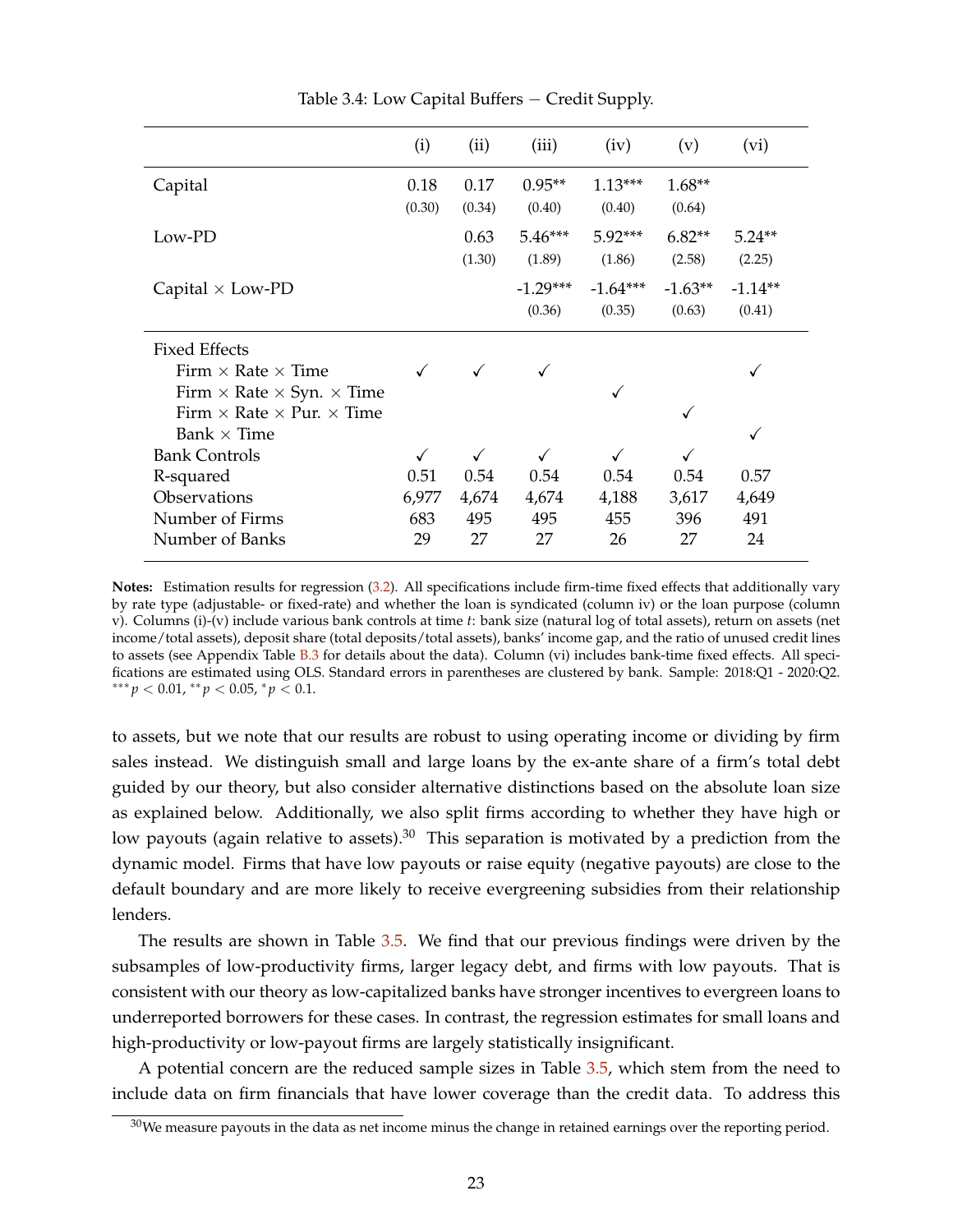<span id="page-24-0"></span>

|                                                          | (i)<br>Low Prod.     | (ii)<br>High Prod. | (iii)<br>Large Loans | (iv)<br>Small Loans | (v)<br>Low Payout    | (vi)<br><b>High Payout</b> |
|----------------------------------------------------------|----------------------|--------------------|----------------------|---------------------|----------------------|----------------------------|
| Capital                                                  | $3.39***$<br>(1.06)  | 0.54<br>(0.73)     | 1.77<br>(1.08)       | 1.22<br>(0.96)      | $2.91***$<br>(0.71)  | 0.85<br>(1.14)             |
| Low-PD                                                   | $15.23**$<br>(6.57)  | $8.83*$<br>(4.46)  | 13.61***<br>(4.30)   | 8.49<br>(8.31)      | 15.22***<br>(4.00)   | 6.92<br>(4.82)             |
| Capital $\times$ Low-PD                                  | $-3.20***$<br>(1.02) | $-0.81$<br>(1.06)  | $-2.77***$<br>(0.85) | $-1.02$<br>(1.22)   | $-2.26***$<br>(0.68) | $-1.29$<br>(0.80)          |
| <b>Fixed Effects</b><br>Firm $\times$ Rate $\times$ Time |                      |                    |                      |                     |                      |                            |
| <b>Bank Controls</b>                                     |                      |                    |                      |                     |                      |                            |
| R-squared                                                | 0.56                 | 0.64               | 0.51                 | 0.69                | 0.67                 | 0.52                       |
| Observations                                             | 632                  | 618                | 549                  | 547                 | 520                  | 500                        |
| Number of Firms                                          | 116                  | 103                | 104                  | 88                  | 103                  | 106                        |
| Number of Banks                                          | 24                   | 20                 | 22                   | 20                  | 24                   | 23                         |

Table 3.5: Low Capital Buffers − Sample Splits.

**Notes:** Estimation results for regression [\(3.2\)](#page-18-0). The samples are split at the median at time *t* according to net income relative to assets in columns (i) & (ii), the size of the loan relative to total firm debt in columns (iii) & (iv), and payouts relative to assets (v)  $\&$  (vi). All specifications include firm-time fixed effects that additionally vary by rate type (adjustable- or fixed-rate) and various bank controls at time *t*: bank size (natural log of total assets), return on assets (net income/total assets), deposit share (total deposits/total assets), banks' income gap, and the ratio of unused credit lines to assets (see Appendix Table [B.3](#page-49-0) for details about the data). All specifications are estimated using OLS. Standard errors in parentheses are clustered by bank. Sample: 2018:Q1 - 2020:Q2. ∗∗∗ *p* < 0.01, ∗∗ *p* < 0.05, <sup>∗</sup> *p* < 0.1.

concern, we extend the sample in two ways. First, we split loans according to their absolute size as opposed to the share of a firm's debt, which side-steps the need to include firm financials. Second, for the productivity- and payout-splits, we incorporate credit lines in addition to term loans and again consider changes in committed credit as a dependent variable in regression [\(3.2\)](#page-18-0) to reduce the possibility that we capture demand rather than credit supply effects. The results for these extensions, which now cover up to around 4,300 observations for a single regression sample, are shown in Appendix Table [D.9](#page-64-0) and confirm our original findings.

**Effects at the Firm Level.** In a last exercise, we test whether the lending distortions also persist at the firm level, affecting total firm debt and investment. To this end, we estimate

<span id="page-24-1"></span>
$$
\frac{y_{i,t+2} - y_{i,t}}{0.5 \cdot (y_{i,t+2} + y_{i,t})} = \alpha_i + \tau_{m,t} + \beta_1 \widehat{\text{Capital}}_{i,t} + \beta_2 \widehat{\text{Low-PD}}_{i,t} + \beta_3 \text{Low-PD} \times \widehat{\text{Capital}}_{i,t} + \gamma X_{i,t} + u_{i,t} \quad (3.3)
$$

where  $y_{i,t}$  denotes an outcome for firm  $i$ ,  $\alpha_i$  is a firm fixed effect,  $\tau_{m,t}$  is an industry-time fixed effect, and *Xi*,*<sup>t</sup>* is a vector of firm controls. As dependent variables, we consider changes in total firm debt and fixed assets as an approximation for investment. The regressors associated with *β*1, *β*2, and *β*<sup>3</sup> represent exposures to bank capitalization and risk assessments that firms have through their term borrowing. That is, each regressor is defined as  $\widetilde{R}_{i,t} = \sum_i R_{i,j,t} \times \text{Term}\text{ Loan}_{i,j,t}/\text{Debt}_{i,t}$ where  $R_{i,j,t}$  is given by Capital<sub>j,t</sub>, Low-PD $_{i,j,t}^k$ , or the interaction of the two, and firms' term-loan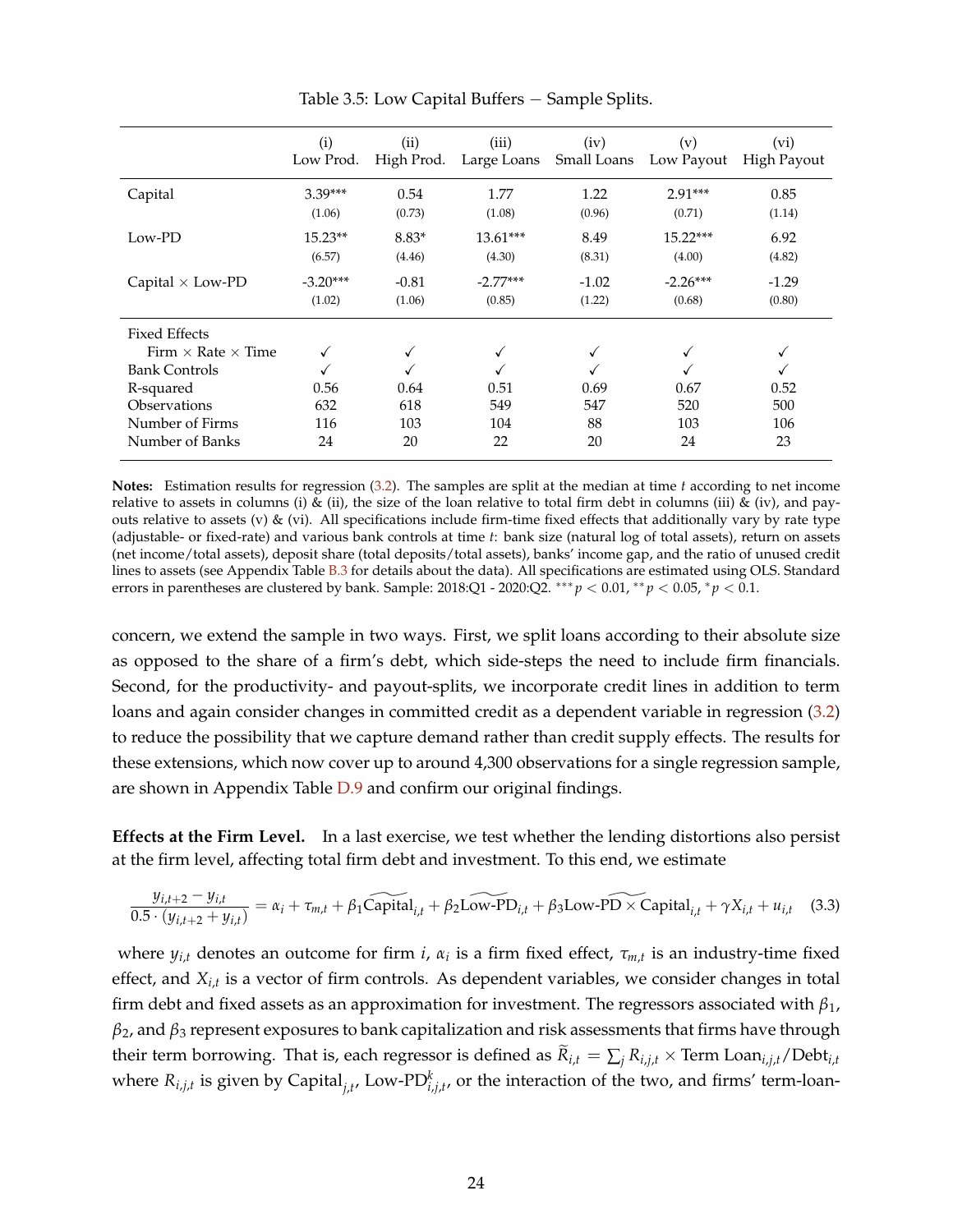to-debt ratios are used as weights to aggregate the exposures across lenders.<sup>31</sup>

The estimation results for regression [\(3.3\)](#page-24-1) are reported in Appendix Table [D.10.](#page-65-0) Columns (ii) and (iv) show that the credit supply effects persist at the firm level and firms do not alter their credit across pre-existing or new lenders, such that their total debt adjusts by a similar amount as for the regressions reported in Table [\(3.4\)](#page-23-0). These debt changes also translate into investment adjustments, indicating that firms do not alter other resources like their cash-holdings in response.

Taken together, our empirical results show that large U.S. banks with low capital buffers systematically underreport their credit risk exposure. To avoid further decreases in their capital ratios and to reconcile their reporting, such banks favor underreported borrowers in their credit decisions, affecting real firm outcomes like investment. Consistent with the theoretical mechanism in Section [2,](#page-5-0) the lending distortions are only present among low-productivity firms and firms with larger outstanding debts. Building on this empirical validation, we next embed the mechanism into a dynamic model to study whether such lending incentives also affect aggregate capital allocation, productivity, and output.

### <span id="page-25-0"></span>**4 Dynamic Model**

The structure of the dynamic model is based on the one developed by [Hopenhayn](#page-38-3) [\(1992\)](#page-38-3), augmented with debt and default. Firms are heterogeneous with respect to their productivity, holdings of physical capital, and debt. Firm entry and exit are endogenous, as well as the joint distribution of physical capital and debt, which is essential to study misallocation in this context. We first present the model setup and the problem of the firm. We then define a stationary industry equilibrium (SIE) for an arbitrary debt price function. We proceed to describe two potential institutional arrangements, as in the static model, that give rise to different debt price functions and therefore to different SIE. Finally, we calibrate the model and compare equilibria under the two arrangements.

#### **4.1 Setup**

**Environment.** Time is discrete and infinite,  $t = 0, 1, 2, \ldots$  The economy is populated by a continuum of firms whose mass is endogenous. The distribution of firms is denoted by  $\lambda(z, b, k)$ , where *z* denotes productivity, *b* is debt, and *k* is capital. Firms endogenously enter and exit the economy, with the mass of entrants denoted by m. For now, we simply assume that the price of debt is described by some arbitrary function  $Q(z, b, k)$  that firms take as given. In the following sections, we present alternative institutional arrangements that provide microfoundations for this function. There is a fixed and constant supply of labor equal to  $\bar{N}$ , and the supply of physical

 $31$ We note three details about regression [\(3.3\)](#page-24-1). First, we include firm fixed effects to capture time-invariant firmspecific changes of debt and investment, and to estimate these effects consistently, we extend the estimation back to 2016:Q3 to allow for a sufficiently long sample covering four years of data. Second, the variable Low-PD $^k_{i,j,t}$  takes either values of zero or one and the associated coefficients are only identified because of the relative size shares of term borrowing across lenders. Third, apart from the exclusion of credit lines, we lift all other sample restrictions in comparison with regression [\(3.2\)](#page-18-0), such as the exclusion of bank-firm observations with multiple credit types.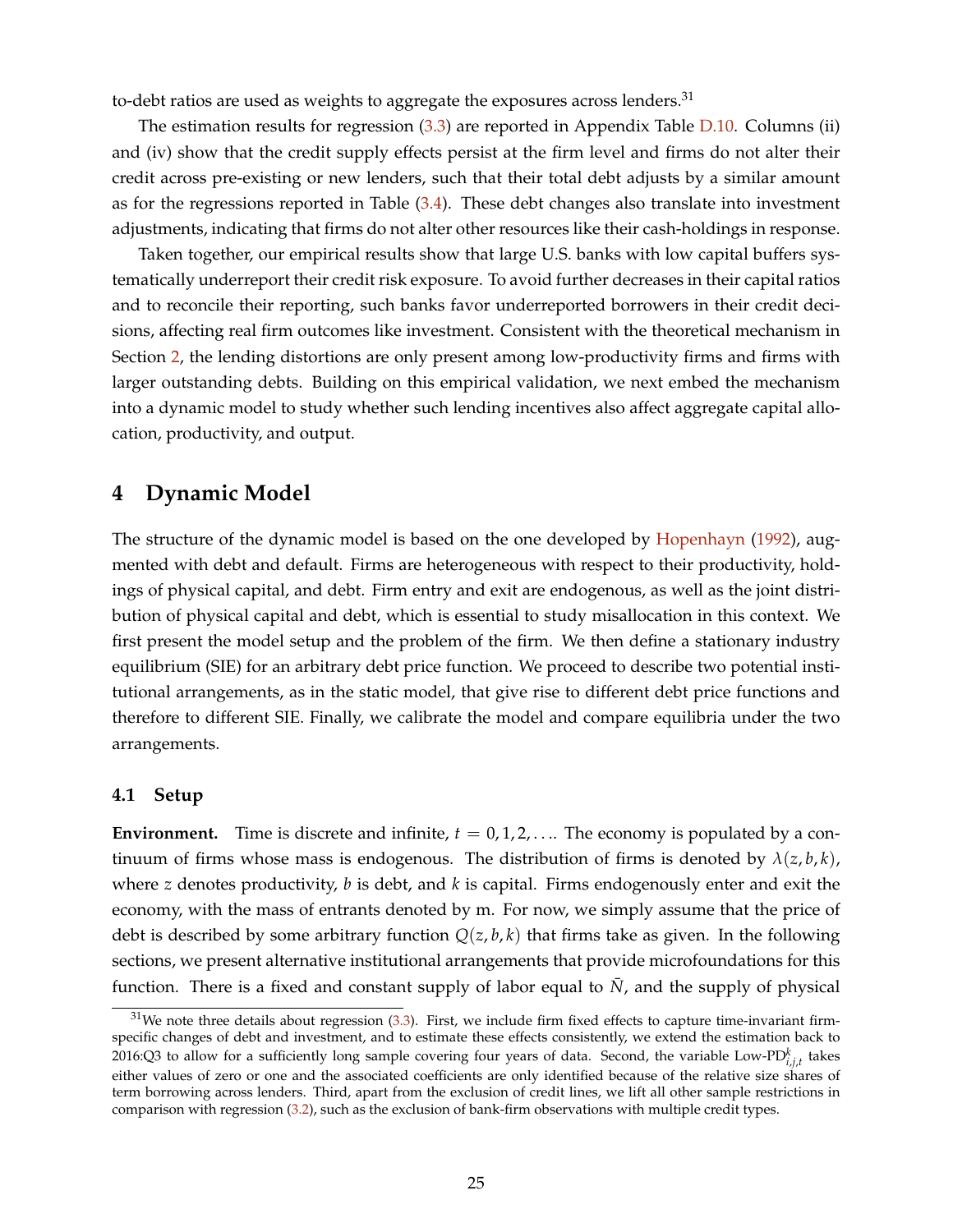capital is perfectly elastic. The wage rate *w* is endogenous, and the price of capital is constant and equal to 1.

**Timing.** The timing within each period is as follows:

- 1. Firm productivity *z* is realized.
- 2. The lending contract *Q* is determined.
- 3. Firm draws i.i.d. extreme value preference shocks  $\varepsilon^P$ ,  $\varepsilon^D$ , choosing to default or not.
- 4. Nondefaulting firms and new entrants invest, produce, repay, and borrow.

Besides endogenous entry, a new feature with respect to the static model is the introduction of the i.i.d. preference shocks for the firm. This feature is primarily introduced for computational tractability as it smoothens the expectation and probability functions for the firm and the lender.

#### **4.2 Firm Problem**

As in the static model, we assume that firms take the terms of the contract *Q* as given, and decide to repay, how much to borrow, and how much to invest. The firm has access to a decreasing returnsto-scale production technology with the production function given by  $z^{1-\eta} (k^{\alpha} n^{1-\alpha})^{\eta}$ , where *z* is current productivity, *k* is current capital, and *n* is labor. The capital share is denoted by *α* and *η* is the degree of returns to scale. The firm hires labor at wage *w* and invests in new capital *k'* at a constant unit cost. Capital depreciates at rate *δ*. Additionally, the firm pays a fixed cost of operation equal to **c**. The firm's value, after receiving an offer *Q* and upon realizing the extreme value shocks *ε P* ,*ε <sup>D</sup>* can be written as

$$
V_0(z, b, k, \varepsilon^P, \varepsilon^D; Q) = \max \left\{ V^P(z, b, k; Q) + \varepsilon^P, 0 + \varepsilon^D \right\} \quad , \tag{4.1}
$$

where  $V^P(z, b, k)$  is the value of repaying (net of the preference shock), and we normalize the value of default to zero. One way to motivate these preference shocks is that they represent a stochastic outside option for the entrepreneur who runs the firm. We assume that these shocks follow a type I extreme value distribution (Gumbel), which implies that the difference between the two  $ε = ε<sup>p</sup> - ε<sup>D</sup>$  follows a logistic distribution with scale parameter *κ*. This has the following implications:

1. Conditional on today's states and the offered contract  $(z, b, k; Q)$ , we can write the probability of repayment as *P*

$$
\mathcal{P}(z,b,k;Q) = \frac{\exp\left[\frac{V^P(z,b,k;Q)}{\kappa}\right]}{1 + \exp\left[\frac{V^P(z,b,k;Q)}{\kappa}\right]}
$$
(4.2)

2. Conditional on today's states and the offered contract (*z*, *b*, *k*; *Q*), we can write the expected value as

<span id="page-26-0"></span>
$$
\mathcal{V}(z,b,k;Q) = \mathbb{E}_{\varepsilon^P,\varepsilon^D} V_0(z,b,k,\varepsilon^P,\varepsilon^D;Q) = \kappa \log \left\{ 1 + \exp \left[ \frac{V^P(z,b,k;Q)}{\kappa} \right] \right\} \quad . \tag{4.3}
$$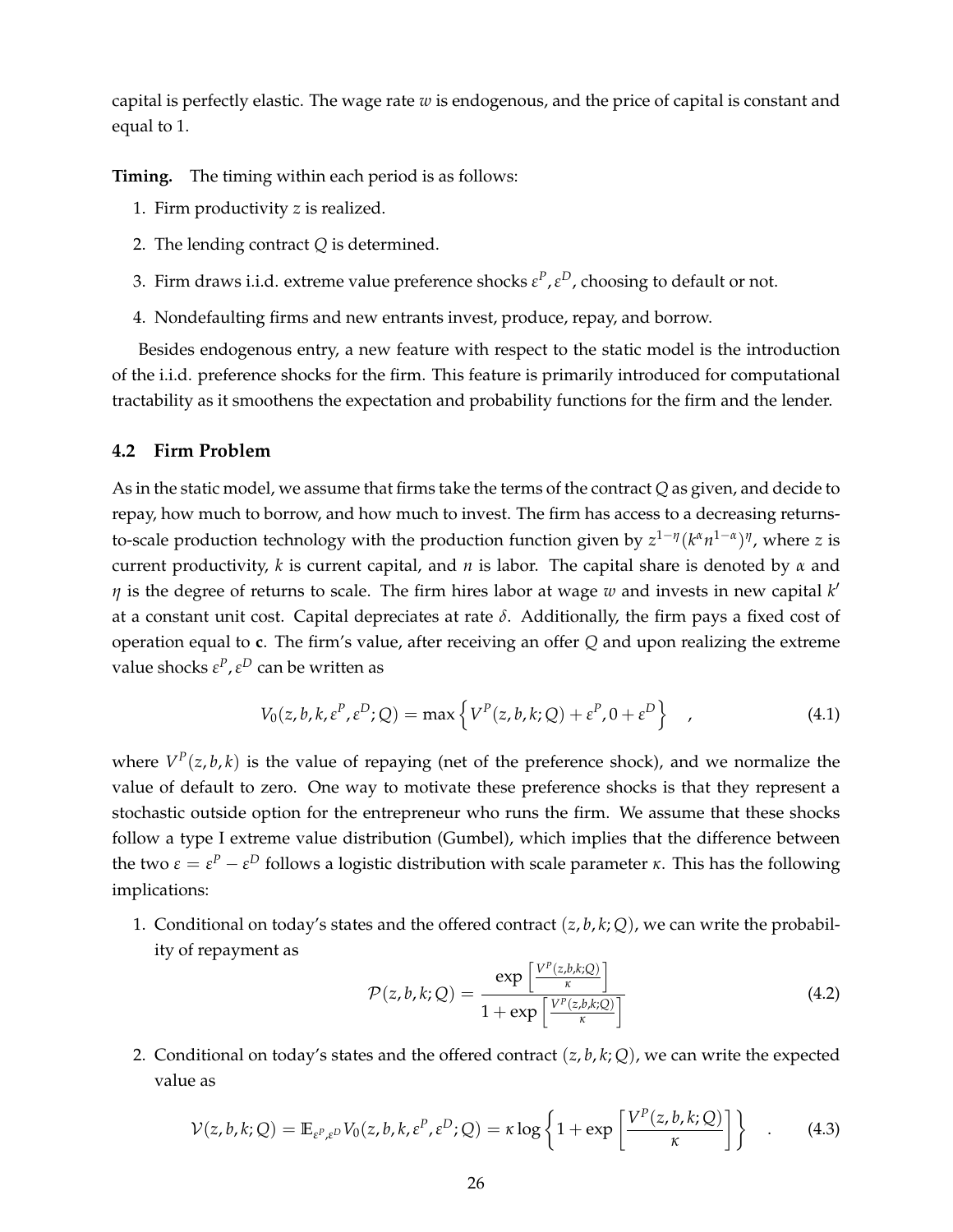The value of repaying conditional on today's state  $s = (z, b, k)$  and the offered contract *Q* is given by

$$
V^{P}(z,b,k;Q) = \max_{b',k',n} div - \mathbb{I}[div < 0][e_{con} + e_{slo} \times div^{2}] + \beta^{f} \mathbb{E}_{z'}[\mathcal{V}(z',b',k')]z]
$$
(4.4)

<span id="page-27-3"></span>
$$
div = z^{1-\eta} (k^{\alpha} n^{1-\alpha})^{\eta} - w n - k' + (1-\delta)k + Qb' - b - c \tag{4.5}
$$

<span id="page-27-2"></span><span id="page-27-1"></span><span id="page-27-0"></span>
$$
b' \le \theta k'
$$
\n<sup>(4.6)</sup>

$$
k', b', n \ge 0 \tag{4.7}
$$

The value of repayment is equal to current dividends *div* plus the continuation value, which is given by the expectation of [4.3](#page-26-0) over productivity in the next period z', conditional on productivity today *z*. Additionally, the firm is subject to equity issuance costs, which consist of a fixed cost component *econ* and a quadratic cost scaled by *eslo*. Equation [4.5](#page-27-0) defines the firm dividend: it is equal to the value of production, minus the wage bill, minus new investment net of undepreciated capital, plus new borrowings, minus debt repayments, and minus the fixed cost. Equation [4.6](#page-27-1) is the borrowing constraint, which states that repayments on newly borrowed debt may not exceed a fraction of newly chosen capital. Finally, [4.7](#page-27-2) is a non-negativity constraint on the choices of debt, capital, and labor.

**Characterizing the Firm's Problem.** For simplicity and tractability, let us ignore for now the fixed cost of equity issuance, which introduces a nondifferentiability in the firm's problem, *econ* = 0. Let  $\mu(div) \equiv 1 + 2e_{slo} \max\{0, -div\}$  denote the marginal value of equity for the firm, and let  $\lambda$ denote the Lagrange multiplier on the borrowing constraint. Let  $\pi(z, k)$  denote the profit function at the optimal labor choice:

$$
\pi(z,k) = \max_{n} z^{1-\eta} (k^{\alpha} n^{1-\alpha})^{\eta} - w n \quad . \tag{4.8}
$$

Given these definitions, the firm's FOCs are

s.t.

$$
k': \beta^f \mathbb{E}_{z'} \{ \mathcal{P}(z',b',k') \pi_k(z',k')[1+\mu(div')] \} - [1+\mu(div)] + \lambda \theta \le 0 ,
$$
  

$$
b': -\beta^f \mathbb{E}_{z'} \{ \mathcal{P}(z',b',k')[1+\mu(div')] \} + Q[1+\mu(div)] - \lambda \le 0 .
$$

When the borrowing constraint binds, we can write the FOC for capital as

$$
\mathbb{E}_{z'}\left\{\mathcal{P}(z',b',k')\left(\beta^f\frac{1+\mu(div')}{1+\mu(div)}\right)\left[\pi_k(z',k')-\theta\right]\right\}=1-\theta Q\quad .\tag{4.9}
$$

This condition establishes a relationship between the choice of capital  $k'$  and the price of debt  $Q$ . In particular,  $\pi_k(z',k')$  is related to the marginal product of capital next period and is decreasing in *k* 0 . Hence, as long as the constraint binds, firms that receive better lending terms (higher *Q*) will tend to choose more capital k', everything else being held constant, and borrow more since  $b' = \theta k'$ . This is the dynamic version of the expression that established a tight link between the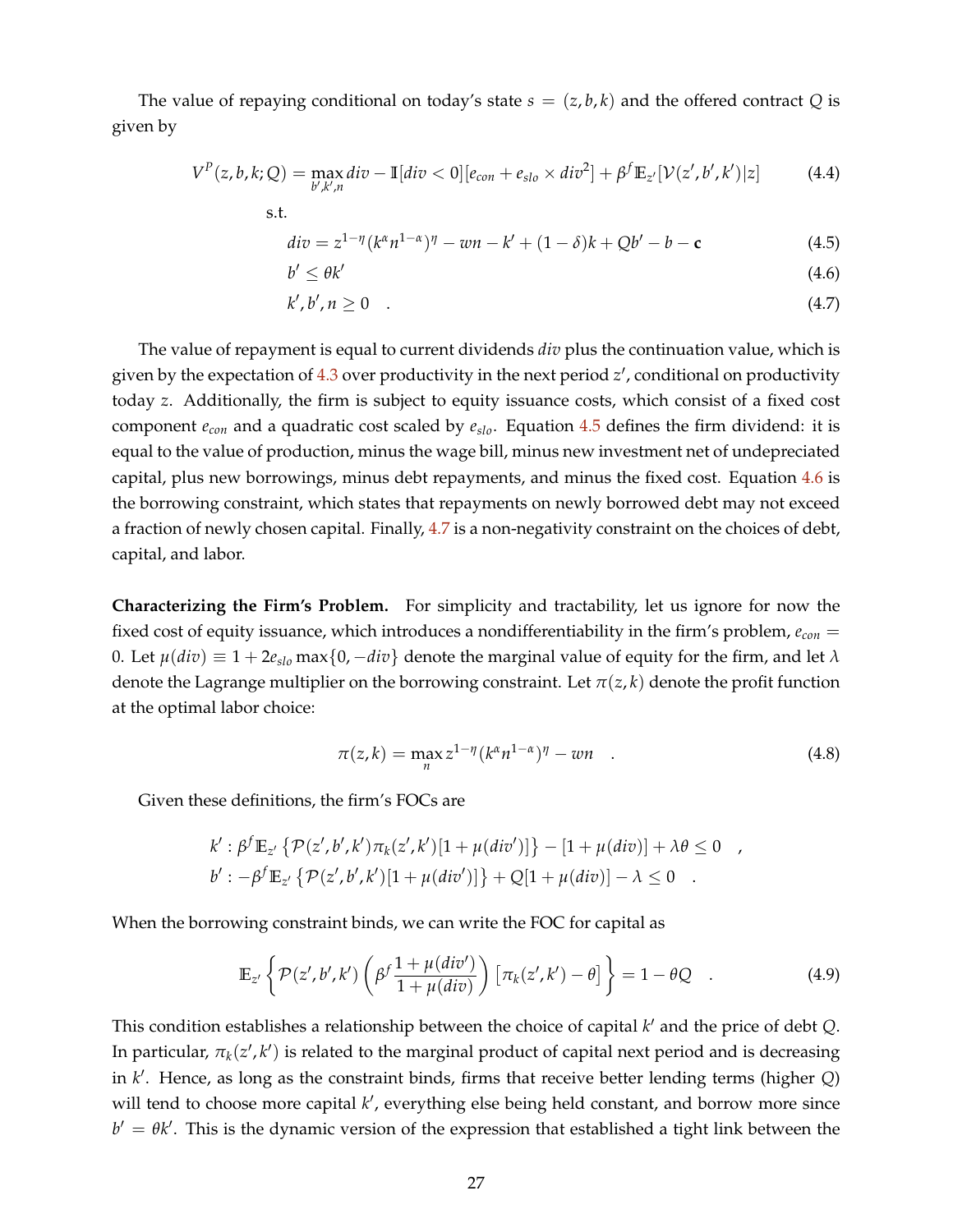MPK and  $Q$  in the static model. When does the constraint bind? Rewrite the FOC for  $b'$  as

$$
\lambda \ge Q[1 + \mu(\text{div})] - \beta^f \mathbb{E}_{z'} \left\{ \mathcal{P}(z', b', k') [1 + \mu(\text{div}')] \right\} \quad . \tag{4.10}
$$

This condition states that the constraint will tend to bind when the offered price of debt *Q*, adjusted by the marginal value of equity today, is relatively high compared with the cost of repayment, which is adjusted by the probability of repayment and by the marginal value of equity tomorrow. Thus, the constraint is also more likely to bind when the marginal value of equity is high today relative to tomorrow.

#### <span id="page-28-3"></span>**4.3 Entry and Industry Equilibrium**

**Firm Entry.** Let  $\Gamma(z)$  denote the exogenous distribution from which potential entrants draw their starting productivity level. New entrants have to pay a fixed cost  $\omega$  to take a productivity draw and start operating. The free-entry condition for firms is

<span id="page-28-1"></span><span id="page-28-0"></span>
$$
\mathbb{E}_{\Gamma}[\mathcal{V}(z',0,0)] = \omega \quad . \tag{4.11}
$$

**Firm Distribution and Law of Motion.** Let  $\lambda(z, b, k)$  be the distribution of firms after entry and exit have taken place. Then, the law of motion for the distribution is given by

$$
\lambda(z',b',k') = \int_{z,b,k} \Pr(z'|z) \mathbb{I}[b'(z,b,k) = b'] \mathbb{I}[k'(z,b,k) = k'] \mathcal{P}(z,b,k) d\lambda(z,b,k)
$$
(4.12)  
+ 
$$
\mathbf{m} \int_{z} \Gamma(z) \Pr(z'|z) \mathbb{I}[b'(z,0,0) = b'] \mathbb{I}[k'(z,0,0) = k'] \mathcal{P}(z,0,0) dz
$$

where **I** is the indicator function, equal to 1 if the condition in brackets is satisfied and 0 otherwise, and m is the mass of new entrants.

**Labor Market Equilibrium.** The mass of entrants in each period must be such that the total amount of labor that is demanded by active firms equals the exogenous labor supply:

<span id="page-28-2"></span>
$$
\bar{N} = \int_{z,b,k} \mathcal{P}(z,b,k) n(z,b,k) d\lambda(z,b,k) \quad . \tag{4.13}
$$

**Stationary Industry Equilibrium.** Given a contract function  $Q(z, b, k)$ , a stationary industry equilibrium (SIE) is a collection of policy and value functions  $(k^p, b^p, V^p)$ , an equilibrium wage *w*, a stationary distribution  $\lambda(z, b, k)$ , and a mass of entrants m such that:

- 1. The policy and value functions solve the firm's problem in [4.4](#page-27-3) given the lending function *Q* and the wage rate *w*.
- 2. The wage rate *w* ensures that the free-entry condition [4.11](#page-28-0) is satisfied.
- 3.  $\lambda$  is a fixed point of the law of motion [4.12.](#page-28-1)
- 4. The mass of entrants is such that the labor market clears as in [4.13.](#page-28-2)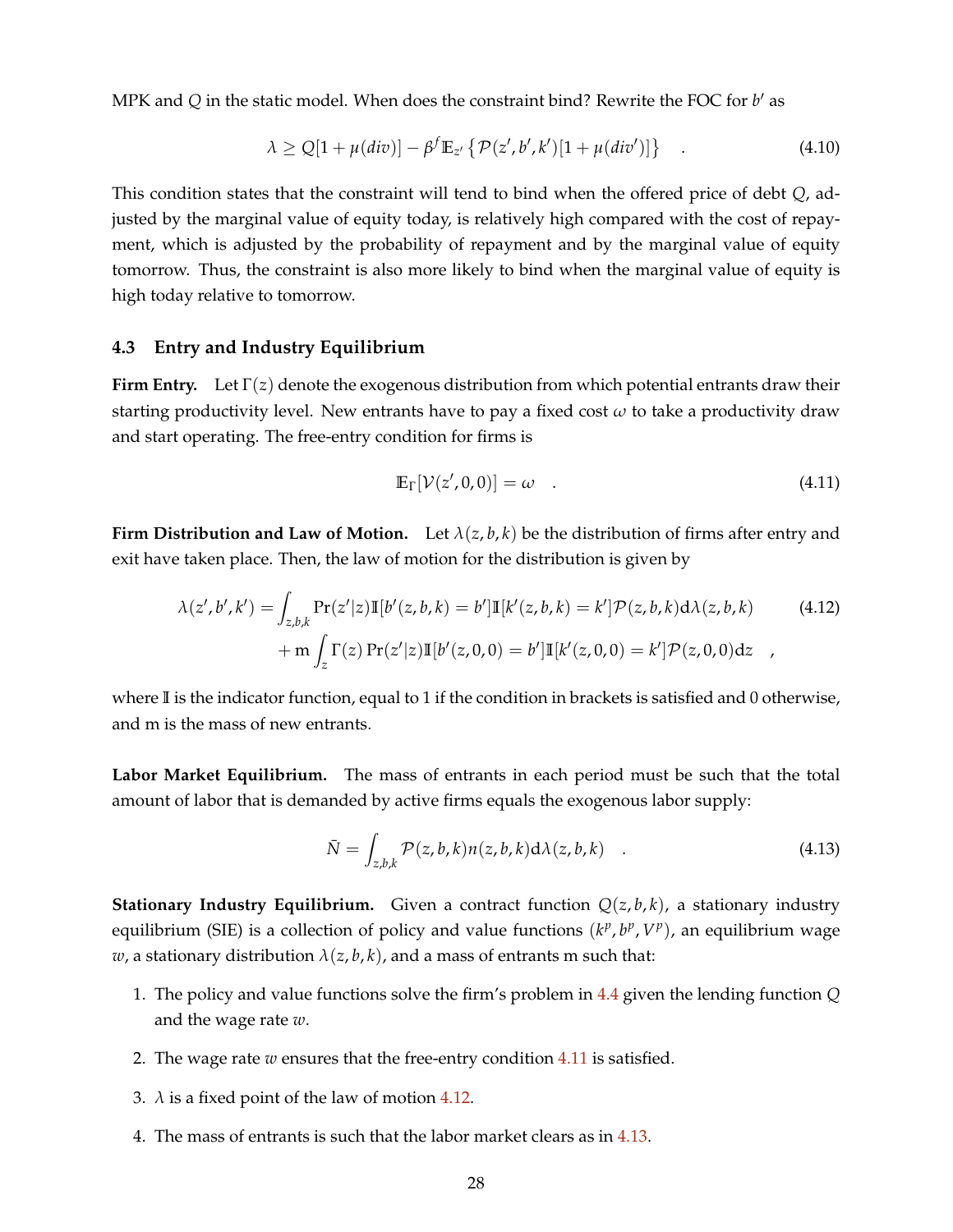Note that we define a SIE for an arbitrary function of the price of debt *Q*(*z*, *b*, *k*). The exact nature of how this function is specified is not crucial for the definition of the equilibrium, as long as firms take *Q* as given when solving their problem. We now explore two different institutional arrangements for the credit market that give rise to two different *Q* functions, and study the properties of the SIE under each of those.

#### **4.4 Competitive Lending**

The first institutional arrangement consists of a purely competitive credit market. It can be thought of as a bond market with atomistic lenders. The assumption that there is large mass of potential lenders, who are willing to lend to the firm with states  $s = (z, b, k)$ , implies that the price of debt  $Q$  is determined by a free-entry condition for lenders. We use the notation  $Q^{zero}(z, b', k')$  to refer to the price at which lenders would make zero profits when a firm with productivity *z* chooses (*b'*, *k'*); i.e.,

<span id="page-29-0"></span>
$$
Q^{zero}(z, b', k') = \beta^k \mathbb{E}_{z'}[\mathcal{P}(z', b', k')] \quad . \tag{4.14}
$$

This expression resembles the price used in models of sovereign default in the tradition of [Eaton](#page-37-18) [and Gersovitz](#page-37-18) [\(1981\)](#page-37-18). Here, since firms choose  $(b', k')$  after they are offered the price  $Q$  as explained above, we must consider the policy functions from the firm's problem; i.e, *b* 0 (*s*; *Q*) and  $k'(s; Q)$ . Using these functions, the equilibrium price with competitive lenders,  $Q^{comp}(s)$ , solves this equation:

$$
Q^{zero}(z, b'(s; Q^{comp}), k'(s; Q^{comp})) = Q^{comp}(s) \quad . \tag{4.15}
$$

This condition simply states that, in equilibrium, lenders make zero expected profits at the price  $Q^{comp}$  when firms choose  $(b', k')$  taking as given the price  $Q^{comp}$ .<sup>32</sup>

#### **4.5 Relationship Lending**

The second type of credit market that we study is one where lenders internalize the possibility of default on current claims *b* when choosing lending terms, and, as a consequence, may offer a different *Q*. There is still a large mass of potential lenders that are willing to start a new relationship with the firm, which limits the degree of market power that the existing lender can exercise.<sup>33</sup>

Similar to the competitive case, we first describe the price of zero profits as

$$
\tilde{Q}^{zero}(z, b', k') = \frac{\beta^k \mathbb{E}_{z'}[W(z', b', k')]z]}{b'}
$$
\n(4.16)

where  $W(z', b', k')$  is what it is worth for a lender to have a relationship with a firm with states  $(z', b', k')$ , which we explain below. Competition among potential lenders to start relationships

 $32$ In Appendix [E.1,](#page-65-1) we explain how potential issues about existence or multiplicity are addressed.

 $33$ In contrast to the static model in Section [2,](#page-5-0) we assume that a firm can start a new contract with other relationship lenders, as opposed to resorting to a competitive bond market as an outside option.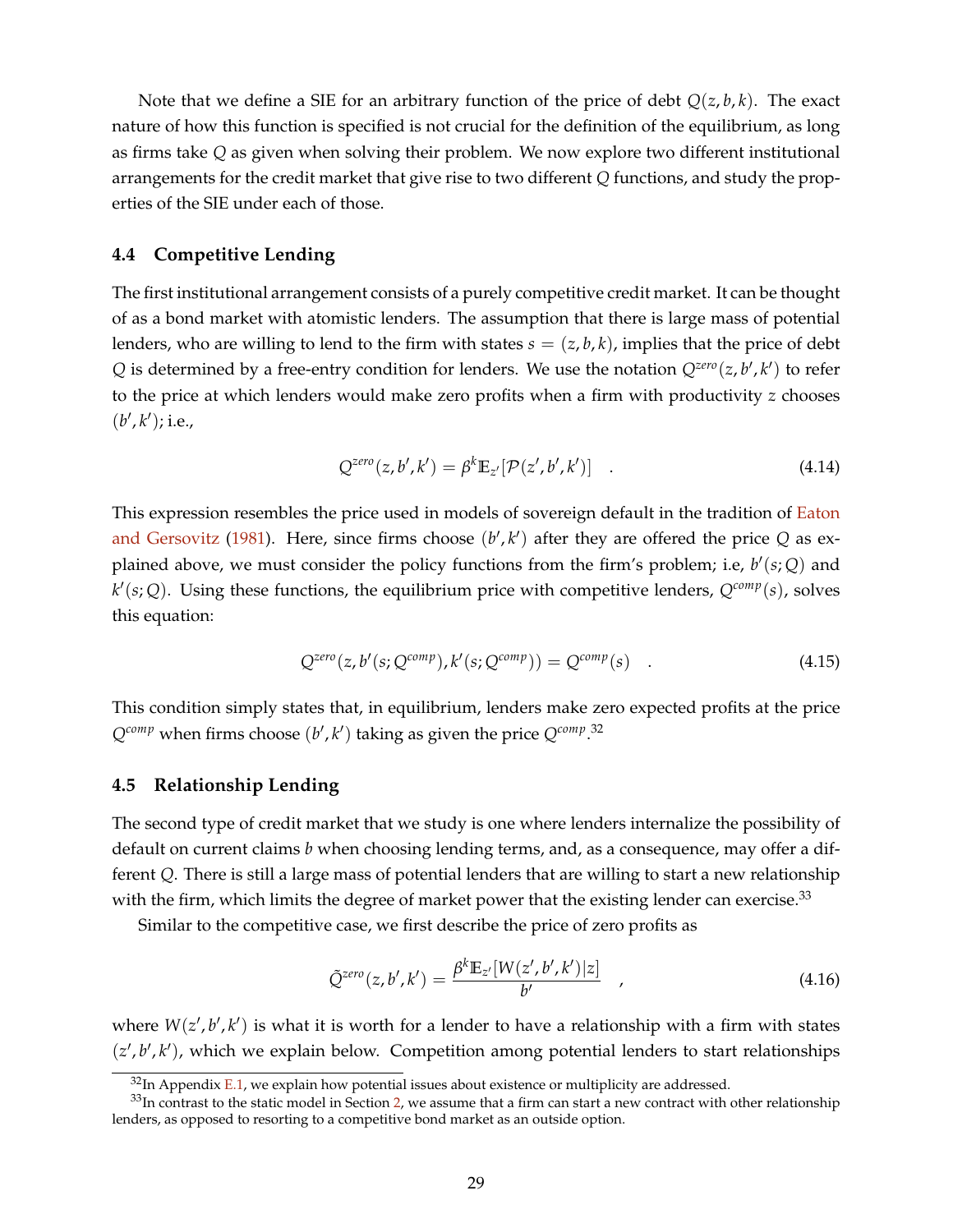with firms implies that profits at the beginning of a relationship must be zero. This means that for a firm with an arbitrary state *s* the equilibrium price with a new relationship lending can be obtained in a similar manner as in the competitive case; i.e.,

$$
\tilde{Q}^{zero}(z, b'(s; Q^{new}), k'(s; Q^{new})) = Q^{new}(s) \quad . \tag{4.17}
$$

In what follows, we write  $V(s; Q^{new}(s))$  to represent the value that a firm obtains if it starts a new relationship. With this notation, we can write the problem of a lender that is already in a relationship as

$$
W(s) = \max_{Q} \mathcal{P}(s; Q) \left[ b - Qb'(s; Q) + \beta^{k} \mathbb{E}_{z'}[W(z', b'(s; Q), k'(s; Q))|z] \right]
$$
(4.18)

$$
\text{s.t.} \qquad V(s; Q) \ge V(s; Q^{new}(s)) \quad . \tag{4.19}
$$

Accordingly, the lender can choose a value of *Q* subject to a participation constraint. This constraint implies that the firm is better off taking the deal than starting a relationship with a new lender. It is possible to rewrite this problem as

$$
W(s) = \max_{Q} \mathcal{P}(s; Q) \{ b - b'(s; Q) [Q - \tilde{Q}^{zero}(z, b'(s; Q), k'(s; Q))] \}
$$
  
s.t. 
$$
V(s; Q) \ge V(s; Q^{new}(s)) .
$$

This simplified formulation of the relationship lender's problem highlights the trade-offs clearly. On the one hand, the lender would like to exploit its market power to extract as much surplus from the relationship as it can. This induces the lender to reduce *Q* by as much as possible, but the lender is constrained in its ability to do this by the outside option because other lenders could start a new relationship. On the other hand, the lender also understands that *Q* affects the probability of survival today  $\mathcal{P}(s; Q)$  and hence the likelihood of *b* being repaid. This induces the lender to potentially offer a *Q* that is strictly higher than the one that the firm could obtain by borrowing the same amount from a new lender.

#### **4.6 Calibration**

We calibrate the model to an annual frequency and the parameters that we pick are summarized in Table [4.1.](#page-31-0) As our benchmark economy, we choose the model under competitive lending. Table [4.2](#page-31-1) compares moments from the SIE of the model to the data.

We assume that firm productivity follows an AR(1) process in logs,

$$
\log z' = \mu_z + \rho_z \log z + \sigma_z \epsilon_z \quad , \tag{4.20}
$$

and the associated parameters are taken from [Gourio and Miao](#page-37-19) [\(2010\)](#page-37-19), with  $\mu_z = 0$ . We set the firm discount factor  $β = 0.90$  and the borrowing constraint parameter  $θ = 0.7$  to match average book and market leverage of 0.67 and 0.29, respectively, taken from [Gomes and Schmid](#page-37-3) [\(2010\)](#page-37-3). The depreciation rate is set to a standard annual value  $\delta = 0.09$ , which implies that our investment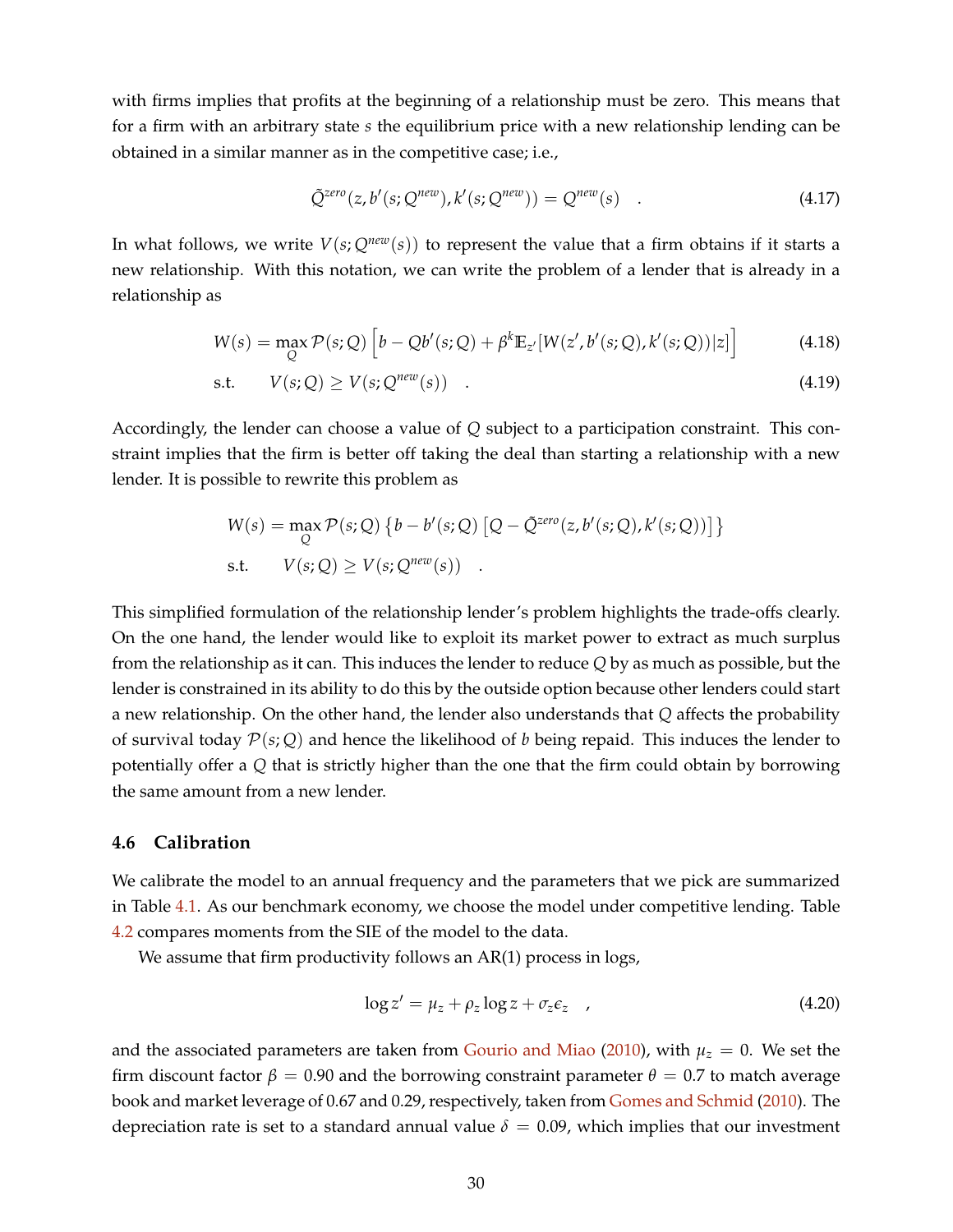<span id="page-31-0"></span>

| Parameter      | Value | Target / Source             |
|----------------|-------|-----------------------------|
| $\beta^f$      | 0.900 | Firm Leverage               |
| θ              | 0.700 | Firm Leverage               |
| ĸ              | 0.125 | Firm Exit Rates             |
| C              | 0.125 | Firm Exit Rates             |
| $\tilde{z}$    | 1.483 | Firm Exit Rates             |
| $e_{constant}$ | 0.100 | <b>Equity Issuance</b>      |
| $e_{slope}$    | 40.00 | <b>Equity Issuance</b>      |
| $\omega$       | 0.344 | Normalize $w = 1$           |
| $\rho_z$       | 0.767 | Gourio and Miao (2010)      |
| $\sigma_u$     | 0.211 | Gourio and Miao (2010)      |
| η              | 0.800 | Clementi and Palazzo (2016) |
| $\beta^k$      | 0.970 | Standard                    |
| $\alpha$       | 0.330 | Standard                    |
| δ              | 0.09  | Standard                    |

Table 4.1: Model Parameters and Values

Table 4.2: Model Moments vs. Data

<span id="page-31-1"></span>

| Moment                     | Data | Model | Source                                |
|----------------------------|------|-------|---------------------------------------|
| Book leverage              | 0.67 | 0.54  | Gomes and Schmid (2010)               |
| Market leverage            | 0.29 | 0.30  | Gomes and Schmid (2010)               |
| Investment/Assets (median) | 0.16 | 0.09  | Compustat                             |
| Exit rate                  | 0.09 | 0.09  | Hopenhayn, Neira and Singhania (2018) |
| Exit rate, new firms       | 0.25 | 0.25  | Hopenhayn, Neira and Singhania (2018) |
| Freq. of equity issuance   | 0.09 | 0.10  | Gomes and Schmid (2010)               |
| Size of equity issuance    | 0.09 | 0.17  | Hennessy and Whited (2007)            |

rate slightly understates the one in Compustat. The scale parameter *κ*, the fixed cost **c**, and the productivity distribution of new entrants *F <sup>e</sup>* are chosen to match average exit rates over the last 40 years for all firms (0.09) and for new entrants (0.25), from [Hopenhayn, Neira and Singhania](#page-38-19) [\(2018\)](#page-38-19). The productivity distribution is assumed to be uniform between 0 and  $\tilde{z} = 1.483$ . The equity issuance cost parameters are chosen to target the frequency and size of equity issuances, from [Gomes and Schmid](#page-37-3) [\(2010\)](#page-37-3) and [Hennessy and Whited](#page-38-20) [\(2007\)](#page-38-20), respectively. The production function parameters (*α*, *η*) are standard and taken from the literature. Finally, the discount factor of lenders is set to target a risk-free rate of 3 percent, a standard value, and the entry cost *ω* is chosen to normalize the wage to  $w = 1$  in the benchmark case of competitive lending.

#### **4.7 Firm Choices and Debt Pricing**

Figure [4.1](#page-32-0) plots policy functions, continuation values, and debt prices for a firm with the same  $(z, k)$  in the two economies, as a function of pre-existing debt  $b$ . We begin by describing the competitive case illustrated by the blue dashed lines, where results are perhaps more standard and intuitive. The firm's value is strictly decreasing in *b*, which implies the same relation for the prob-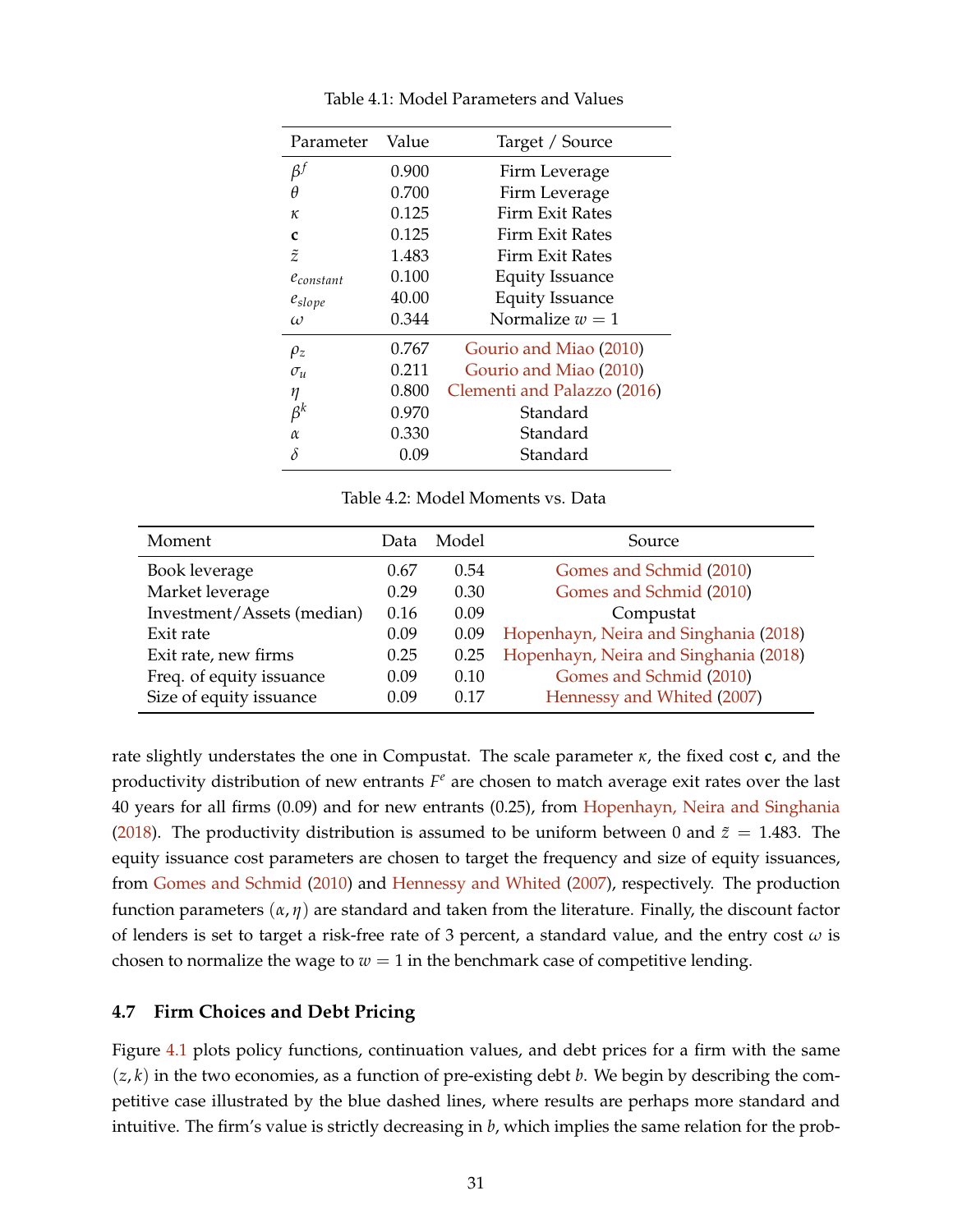<span id="page-32-0"></span>

Figure 4.1: **Comparison of Policy Functions.** Policy functions and values for a firm with the same set of (*z*, *k*), as a function of *b*, competitive lending (blue, dashed) vs. relationship lending (red, solid) economies.

ability of repayment (panel a). Similarly, *k'* is strictly decreasing in *b* as visible in panel (d). That is because firms with more debt are more likely to realize negative profits, forcing them to issue costly equity. When the marginal value of equity is high, investment is lower, which implies less borrowing due to the borrowing constraint, as shown in panel (c). Finally, panel (b) plots the equilibrium price  $Q^{comp}(z, b, k)$ . As legacy debt increases, the probability of default in the following period rises, leading to a fall in the competitive price. For high levels of legacy debt, the equilibrium price rises slightly as the firm strongly cuts down on its borrowing but still invests.

The red lines correspond to the same policy functions under relationship lending. For low enough debt, the policies are much the same. However, after a certain point, they begin to diverge. Specifically, panel (b) shows that the price of debt rises earlier with more legacy debt. The higher price of debt reflects the subsidy from the relationship lender who attempts to prevent firm default. The price function is discontinuous. When the probability of repayment approaches zero, the required subsidy to keep the firm alive is so high that the lender prefers to liquidate the borrower instead. As panels (a), (c) and (d) show, the subsidy affects the probability of repayment, as well as firm choices of capital and debt, which are all larger compared with the competitive case.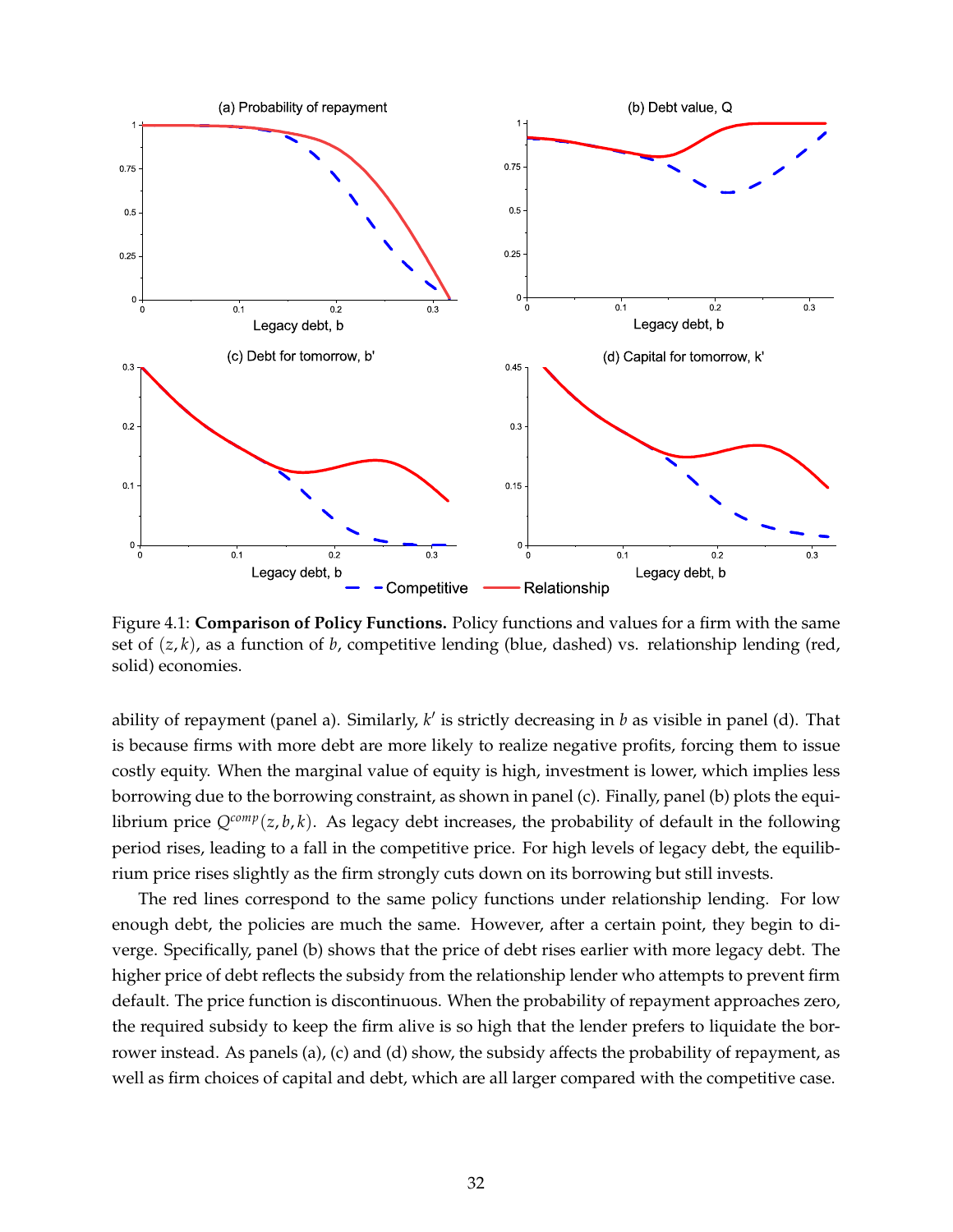<span id="page-33-0"></span>

Figure 4.2: Equilibrium Cumulative Distribution Functions

### **4.8 Aggregate Effects**

We now compare the SIE for the two economies, as described in section [4.3.](#page-28-3) The wage rate  $w$  in each economy is adjusted so that the free-entry condition [4.11](#page-28-0) is satisfied, and the distribution for each economy is computed by solving for the stationary distribution as the fixed point of [4.12.](#page-28-1) The mass of entrants m is computed to ensure that the stationary distribution  $\lambda$  is such that the labor market clears.

**Firm Distributions.** Figure [4.2](#page-33-0) plots cumulative distribution functions for the survival probability and interest rates in the SIE for the competitive lending economy (CLE) and the relationship lending economy (RLE). The survival probability CDF for the RLE first-order stochastically dominates the CDF of the CLE (panel a). Put differently, firms are uniformly less likely to exit in the RLE stemming from the equilibrium effects of relationship lending. The subsidy is visible in the panel (b), which shows that the distribution of interest rates in the CLE first-order stochastically dominates that of the RLE. That is, interest rates are uniformly lower in the RLE than in the CLE, throughout the firm distribution. One interesting takeaway from panel (b) is the following. Firms that pay relatively high interest rates are primarily the ones that benefit from the interest rate subsidy—we do not observe a large discrepancy between the two CDFs for low levels of interest rates. However, even the subsidized interest rates are still well above the safe rate in our model. In contrast, previous papers have identified "zombie firms" as the ones that pay extremely low interest—typically below comparable prime rates (e.g., [Caballero, Hoshi and Kashyap,](#page-37-0) [2008\)](#page-37-0). Our results therefore suggest that such definitions may severely underestimate the number of firms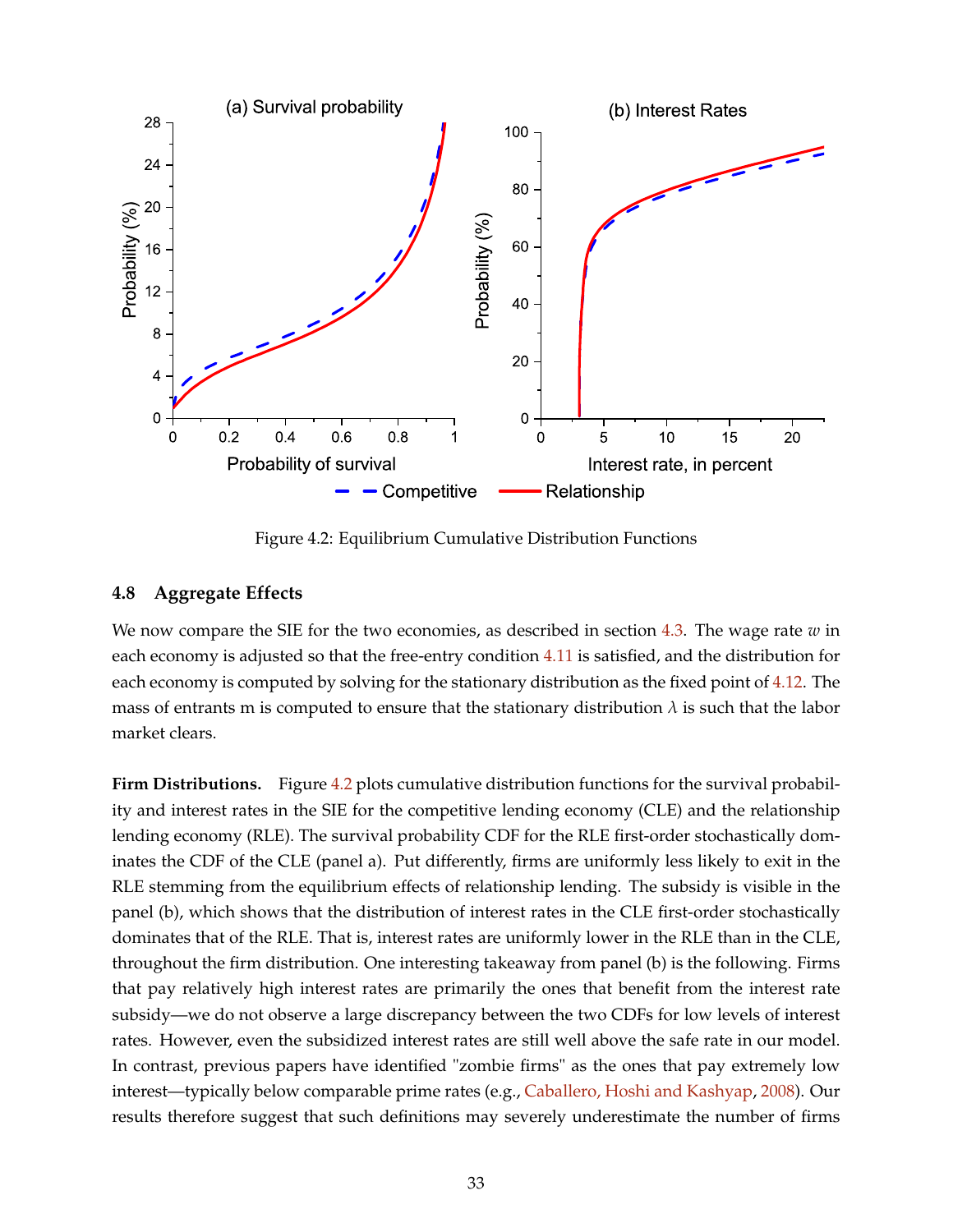<span id="page-34-0"></span>

| Parameter            | Competitive | Relationship | $\Delta\%$ |
|----------------------|-------------|--------------|------------|
|                      | Averages    |              |            |
| Market leverage      | 0.363       | 0.382        | 5.050      |
| Book leverage        | 0.513       | 0.531        | 3.522      |
| Interest rate        | 5.180       | 5.147        | $-0.643$   |
| Average capital      | 2.563       | 2.568        | 0.167      |
| Average productivity | 1.170       | 1.164        | $-0.486$   |
| Average output       | 1.467       | 1.456        | $-0.749$   |
|                      | Aggregates  |              |            |
| Aggregate labor      | 1.000       | 1.000        | 0.000      |
| Aggregate TFP        | 1.257       | 1.254        | $-0.273$   |
| Aggregate capital    | 3.257       | 3.288        | 0.975      |
| Aggregate output     | 1.863       | 1.864        | 0.050      |
| Aggregate debt       | 2.092       | 2.120        | 1.357      |
| Wage                 | 0.9995      | 1.000        | 0.048      |
| Exit rate            | 0.087       | 0.084        | -3.343     |
| Measure entrants     | 0.173       | 0.161        | -7.051     |

Table 4.3: Comparison of Stationary Equilibria.

that are actually being subsidized.

**Aggregate Moments.** Table [4.3](#page-34-0) presents several moments from the SIE of the competitive and the relationship lending economies, as well as percentage differences between the two. The first part of the table corresponds to averages across firms and the second part presents aggregates. By steering a firm's default decision through the offered lending terms, a relationship lender is able to recover its previous investment more often, benefiting the lender all else being equal. However, under the assumption that lenders make zero profits in expectation, incumbent firms reap these benefits by borrowing at lower rates that decrease by around 0.6% in the RLE compared with the CLE. The average firm in the RLE is therefore more indebted, with book and market leverage rising by 3.5% and 5%, respectively, and owns a larger stock of capital, which increases by around 0.2%. However, relationship lending also keeps less-productive firms alive, such that output for the average firm declines by around 0.8%. The aggregate numbers resemble the ones of the average firm, with aggregate capital and debt rising by 1% and 1.4%. The more frequent survival of low-productive firms that invest relatively more impedes the entry of other firms and leads to a shift in the distribution of firm productivity. As a result, aggregate TFP falls by around 0.3%. On net, the benefits of evergreening, stemming from the lender's enhanced ability to recover its previous investment, are offset by the reduction in productivity, such that aggregate output remains much the same. Furthermore, aggregate labor is constant across the two economies by construction and the wage rate is slightly higher in the RLE, which is a consequence of the fact that relationship lending raises firm values of entrants in the absence of any wage changes.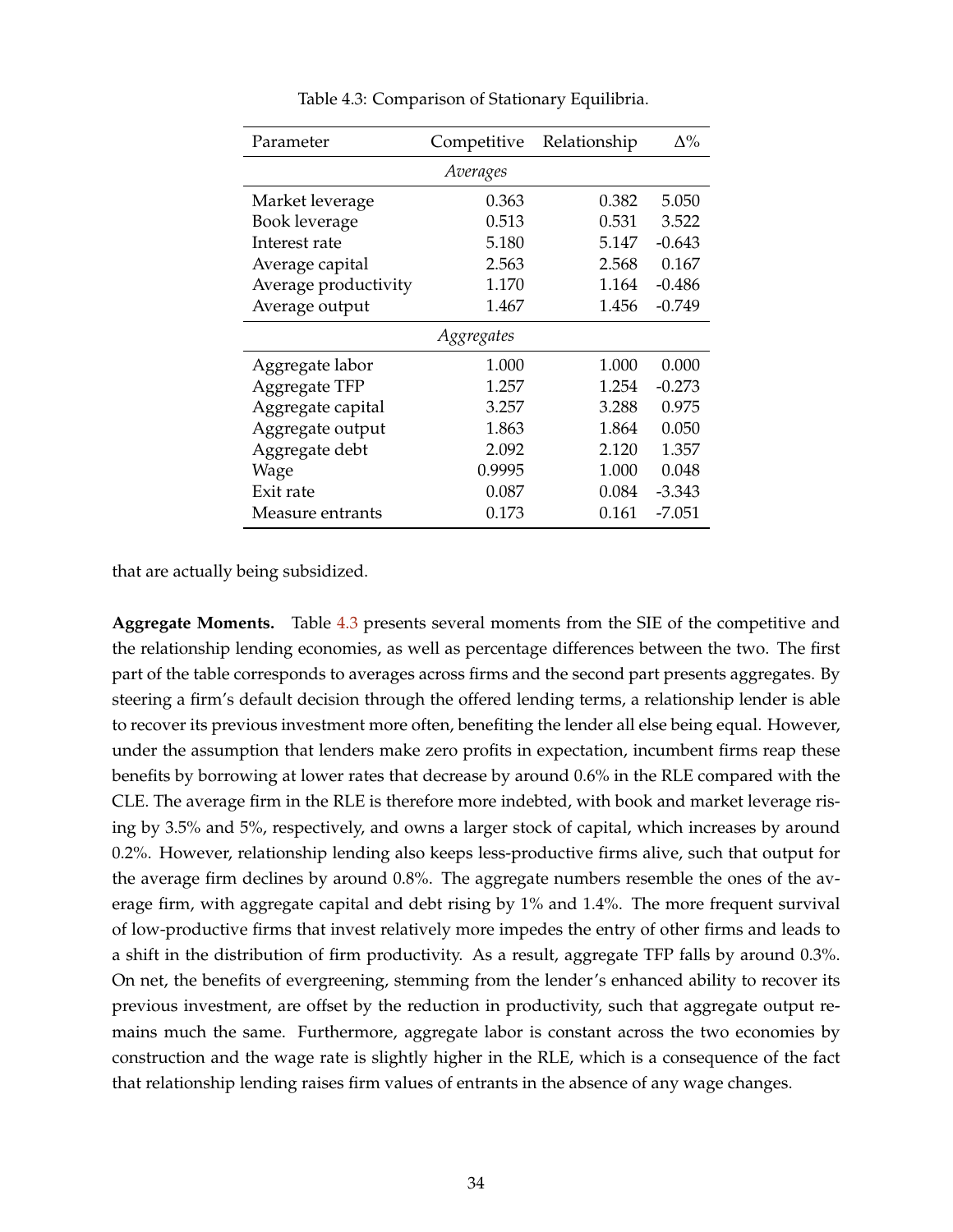### <span id="page-35-0"></span>**5 Conclusion**

Up to this point, the literature has largely associated zombie lending or evergreening with economies that are in a depression and have severely undercapitalized banks. The main empirical contributions focus on cases that fit these descriptions—Japan in the 1990s and periphery countries during the Eurozone crisis more recently. In this paper, we take a different perspective. We argue, both theoretically and empirically, that evergreening is in fact a general feature of financial intermediation—taking place even outside of depressions and within economies that have wellcapitalized banks.

Our proposed theoretical mechanism builds on an intuitive idea. To recover its previous investment, a relationship lender has an incentive to offer more favorable lending conditions to a firm that is close to default in order to keep the firm alive. Turning standard intuition on its head, firms with worse fundamentals—that have more debt and are less productive—can borrow at better terms. Equipped with this generic theory of evergreening, we explore both its empirical relevance and its macroeconomic consequences.

For our empirical analysis, we use loan-level supervisory data for the United States and exploit the fact that the data include detailed information on banks' reported risk assessments for each individual loan. In the cross-section of banks, the incentives to evergreen loans differ due to the regulatory environment. Low-capitalized banks tend to understate their credit risk exposure and lend relatively more to underreported borrowers, but only if the loan is sufficiently large or a firm's productivity is depressed. These findings match our theory, which predicts that evergreening should occur in these instances.

To investigate the broader macroeconomic consequences, we turn to a dynamic heterogeneousfirm model in the tradition of [Hopenhayn](#page-38-3) [\(1992\)](#page-38-3), augmented with debt, default, and our evergreening mechanism. The framework provides additional insights beyond the intuition that our static model offers and what the data can tell us. First and foremost, evergreening is an equilibrium outcome that occurs frequently within a well-calibrated macroeconomic model and affects firm borrowing and investment decisions. Second, it takes place throughout the firm distribution, with firms that are closest to default and pay the highest interest rates enjoying the largest subsidies from their relationship lenders. However, the subsidized interest rates are still well above safe rates, implying that previous definitions of zombie firms as the ones with rates below safe rates may have understated the extent of this phenomenon. Broader definitions that are intended to capture evergreening at other parts in the firm distribution face the challenge that one does not observe counterfactual outcomes to quantify the lending subsidies that firms receive.

And third, evergreening affects macroeconomic aggregates. On the one hand, it depresses aggregate TFP since low-productivity firms that invest relatively more are kept alive, shifting the distribution of firm productivity relative to an economy without relationship lending. On the other hand, relationship lenders are able to recover their investments more frequently and pass on these benefits to their borrowers in the form of lower interest rates, leading to a rise in aggregate debt and capital. On net, these two forces—higher capital but lower TFP—largely offset each, such that aggregate output is similar with or without evergreening.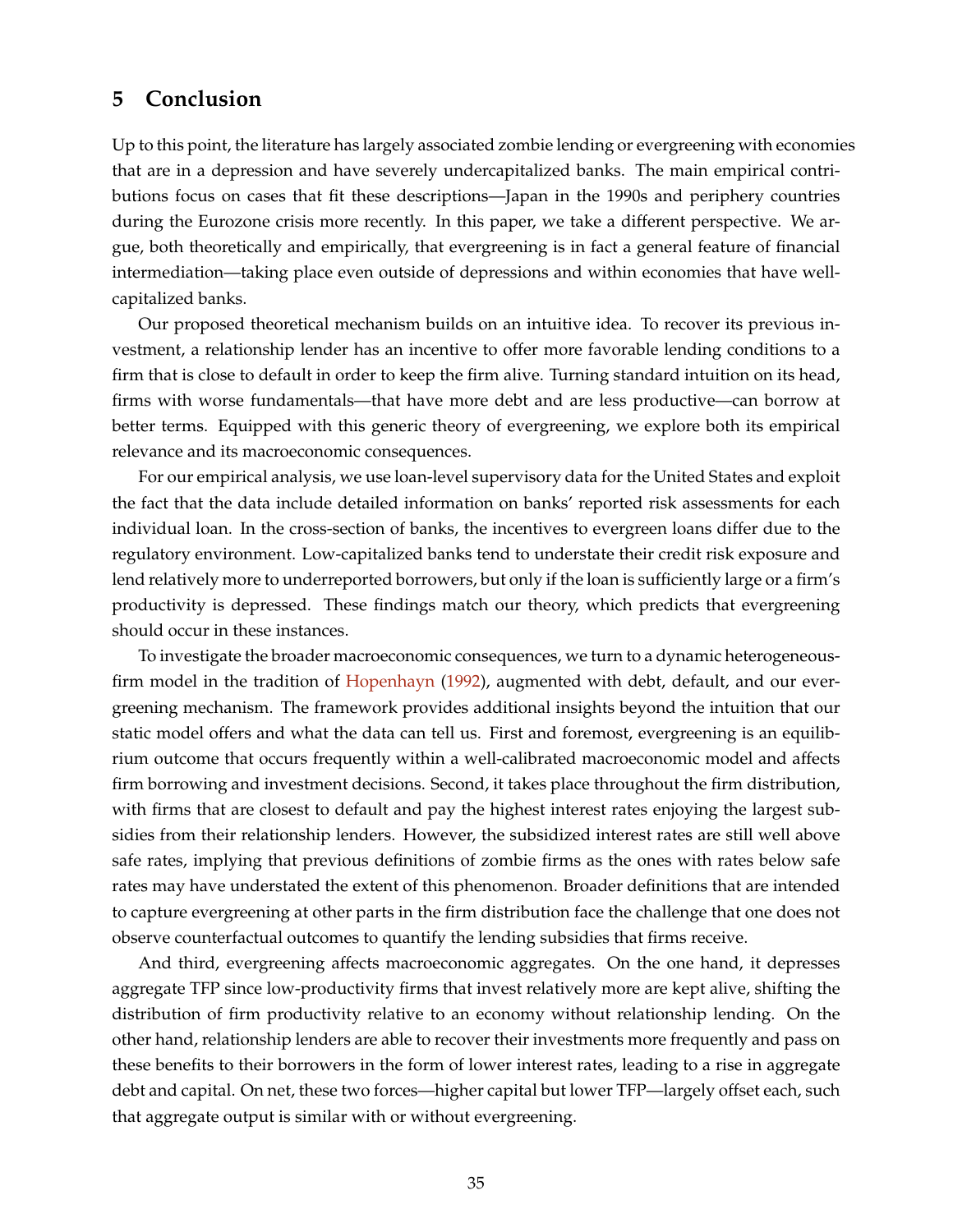A number of fascinating avenues for future research result from our analysis. First, while our theory of evergreening differs from well-known corporate finance mechanisms such as debt overhang or risk-shifting, interesting interactions between them could arise. For example, firms with long-term outstanding debt could experience a fall in future productivity due to debt overhang and underinvestment. In turn, the debt burden and the additional loss in productivity may push them into the region where banks evergreen their loans and keep them alive. Second, our dynamic model focuses on the long-run implications of evergreening by analyzing stationary equilibria. However, in the short run, the effects of evergreening may differ. For example, after a large adverse macroeconomic shock like the COVID-19 crisis, evergreening may have similar effects as credit subsidies to firms, potentially preventing them from laying off workers and mitigating aggregate demand externalities. How do those potential short-run benefits trade off against the long-run effects that we document? And third, it would be interesting to consider policy interventions with respect to both firms and banks that can improve macroeconomic outcomes. We regard all of these explorations as valuable starting points for further analysis.

### **References**

- <span id="page-36-5"></span>Acharya, Viral, Lea Borchert, Maximilian Jager and Sascha Steffen. 2021. "Kicking the Can Down the Road: Government Interventions in the European Banking Sector." *The Review of Financial Studies* 34(9):4090– 4131.
- <span id="page-36-4"></span>Acharya, Viral, Matteo Crosignani, Tim Eisert and Christian Eufinger. 2020. "Zombie Credit and (Dis-) Inflation: Evidence from Europe." *Unpublished working paper, NY Fed* .
- <span id="page-36-9"></span>Acharya, Viral, Simone Lenzu and Olivier Wang. 2021. "Zombie Lending and Policy Traps." *Unpublished Working Paper, NYU Stern* .
- <span id="page-36-2"></span>Acharya, Viral, Tim Eisert, Christian Eufinger and Christian Hirsch. 2019. "Whatever It Takes: The Real Effects of Unconventional Monetary Policy." *The Review of Financial Studies* 32(9):3366–3411.
- <span id="page-36-3"></span>Andrews, Dan and Filippos Petroulakis. 2019. "Breaking the Shackles: Zombie Firms, Weak Banks and Depressed Restructuring in Europe." *European Central Bank Working Paper* (2240).
- <span id="page-36-0"></span>Angelini, Paolo, Francesca Lotti, Andrea Passalacqua and Giovanni Soggia. 2021. "The Real Effects of Bank Supervision: Evidence from On-Site Bank Inspections." *Unpublished working paper, Bank of Italy* .
- <span id="page-36-11"></span>Asriyan, Vladimir, Luc Laeven, Alberto Martin, Alejandro Van der Ghote and Victoria Vanasco. 2021. "Falling Interest Rates and Credit Misallocation: Lessons from General Equilibrium." *Unpublished Working Paper, Barcelona GSE* .
- <span id="page-36-1"></span>Banerjee, Ryan and Boris Hofmann. 2018. "The Rise of Zombie Firms: Causes and Consequences." *BIS Quarterly Review* pp. 67–78.
- <span id="page-36-10"></span>Begenau, Juliane, Saki Bigio, Jeremy Majerovitz and Matias Vieyra. 2021. "A Q-Theory of Banks." *Unpublished Working Paper, Stanford University* .
- <span id="page-36-7"></span>Begley, Taylor, Amiyatosh Purnanandam and Kuncheng Zheng. 2017. "The Strategic Under-Reporting of Bank Risk." *The Review of Financial Studies* 30(10):3376–3415.
- <span id="page-36-8"></span>Behn, Markus, Giacomo Mangiante, Laura Parisi and Michael Wedow. 2019. "Behind the scenes of the beauty contest: window dressing and the G-SIB framework." *ECB Working Paper* (2298).
- <span id="page-36-6"></span>Behn, Markus, Rainer Haselmann and Vikrant Vig. 2016. "The limits of model-based regulation." *European Central Bank Working Paper* (1928).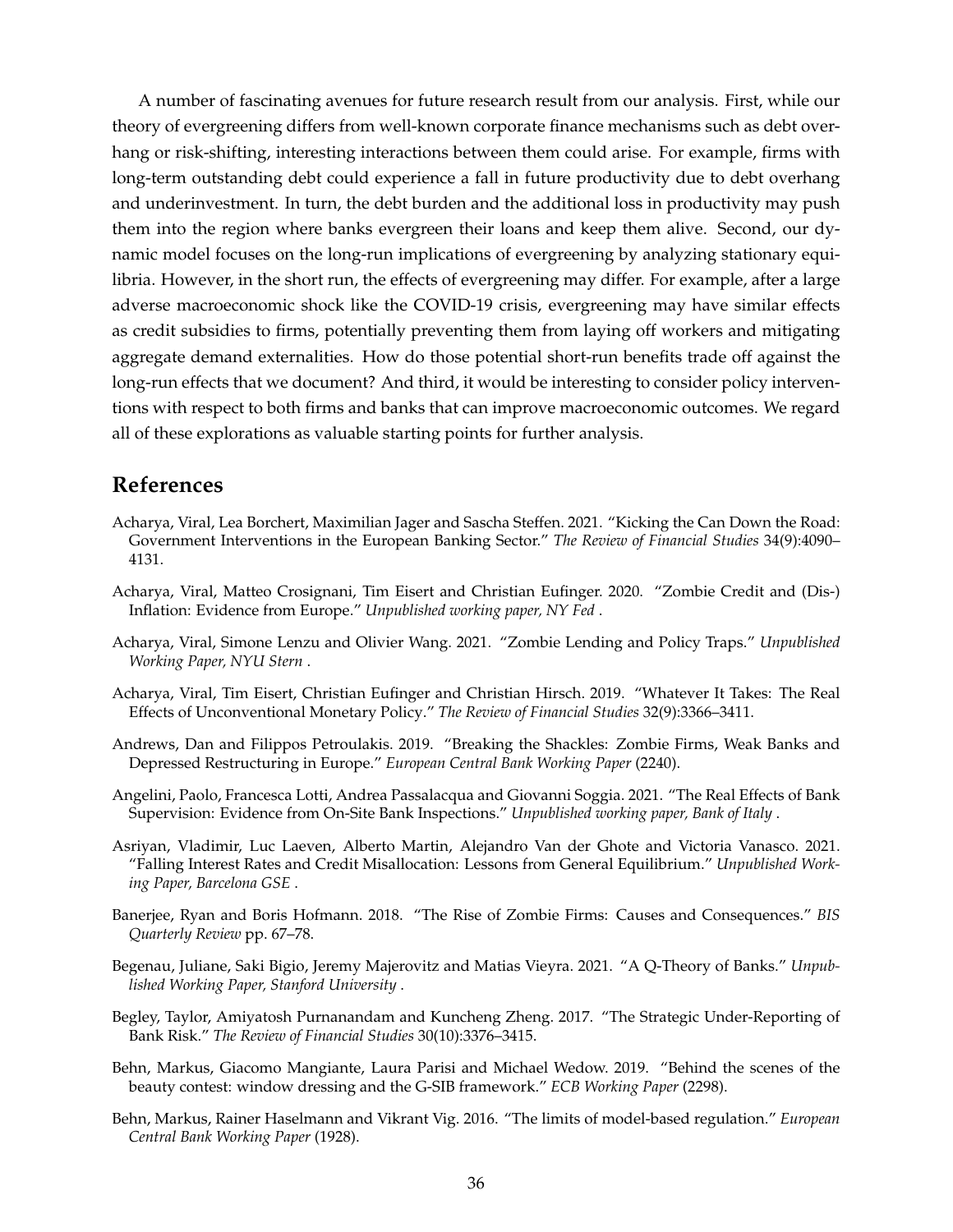- <span id="page-37-10"></span>Berrospide, Jose and Rochelle Edge. 2019. "The Effects of Bank Capital Buffers on Bank Lending and Firm Activity: What Can We Learn from Five Years of Stress-Test Results?" *Finance and Economics Discussion Series (FEDS)* .
- <span id="page-37-7"></span>Bittner, Christian, Falko Fecht and Co-Pierre Georg. 2021. "Contagious Zombies." *Unpublished working paper, Frankfurt School of Finance andManagement* .
- <span id="page-37-4"></span>Blattner, Laura, Luisa Farinha and Francisca Rebelo. 2020. "When Losses Turn into Loans: The Cost of Weak Banks." *Unpublished working paper, Stanford University* .
- <span id="page-37-5"></span>Bonfim, Diana, Geraldo Cerqueiro, Hans Degryse and Steven Ongena. 2020. "On-Site Inspecting Zombie Lending." *Swiss Finance Institute Research Paper Series* (16).
- <span id="page-37-12"></span>Bruche, Max and Gerard Llobet. 2013. "Preventing Zombie Lending." *The Review of Financial Studies* 27(3):923–956.
- <span id="page-37-0"></span>Caballero, Ricardo, Takeo Hoshi and Anil Kashyap. 2008. "Zombie Lending and Depressed Restructuring in Japan." *American Economic Review* 98(5):1943–1977.
- <span id="page-37-13"></span>Cetorelli, Nicola and Philip Strahan. 2006. "Finance as a Barrier to Entry: Bank Competition and Industry Structure in Local U.S. Markets." *The Journal of Finance* 61(1):437–461.
- <span id="page-37-8"></span>Chari, Anusha, Lakshita Jain and Nirupama Kulkarni. 2021. "The Unholy Trinity: Regulatory Forbearance, Stressed Banks and Zombie Firms." *NBER Working Paper* (28435).
- <span id="page-37-9"></span>Chodorow-Reich, Gabriel. 2014. "The Employment Effects of Credit Market Disruptions: Firm-level Evidence from the 2008-09 Financial Crisis." *Quarterly Journal of Economics* 129(1):1–59.
- <span id="page-37-20"></span>Clementi, Gian Luca and Berardino Palazzo. 2016. "Entry, Exit, Firm Dynamics, and Aggregate Fluctuations." *American Economic Journal: Macroeconomics* 8(3):1–41.
- <span id="page-37-15"></span>Dvorkin, Maximiliano, Juan M. Sánchez, Horacio Sapriza and Emircan Yurdagul. 2021. "Sovereign Debt Restructurings." *American Economic Journal: Macroeconomics* 13(2):26–77.
- <span id="page-37-18"></span>Eaton, Jonathan and Mark Gersovitz. 1981. "Debt with Potential Repudiation: Theoretical and Empirical Analysis." *Review of Economic Studies* 48(2):289–309.
- <span id="page-37-11"></span>Favara, Giovanni, Ivan Ivanov and Marcelo Rezende. 2021. "GSIB surcharges and bank lending: Evidence from US corporate loan data." *Journal of Financial Economics, forthcoming* .
- <span id="page-37-1"></span>Gagnon, Joseph. 2021. "Zombies are a symptom of economic weakness, not a cause." *OP-ED Peterson Institute for International Economics* .
- <span id="page-37-6"></span>Giannetti, Mariassunta and A. Simonov. 2013. "On the Real Effects of Bank Bailouts: Micro Evidence from Japan." *American Economic Journal: Macroeconomics* 5(1):135–167.
- <span id="page-37-14"></span>Giannetti, Mariassunta and Farzad Saidi. 2019. "Shock Propagation and Banking Structure." *The Review of Financial Studies* 32(7):2499–2540.
- <span id="page-37-3"></span>Gomes, Joao F. and Lukas Schmid. 2010. "Levered Returns." *Journal of Finance* 65(2):467–494.
- <span id="page-37-16"></span>Gopinath, G., Sebnem Kalemli-Ozcan, Loukas Karabarbounis and Carolina Villegas-Sanchez. 2017. "Capital Allocation and Productivity in South Europe." *The Quarterly Journal of Economics* 132(4):1915–1967.
- <span id="page-37-19"></span>Gourio, François and Jianjun Miao. 2010. "Firm Heterogeneity and the Long-Run Effects of Dividend Tax Reform." *American Economic Journal: Macroeconomics* 2(1):131–168.
- <span id="page-37-17"></span>Greenwald, Daniel, John Krainer and Pascal Paul. 2020. "The Credit Line Channel." *Federal Reserve Bank of San Francisco Working Paper 2020-26* .
- <span id="page-37-2"></span>Hennessy, Christopher A. and Toni M. Whited. 2005. "Debt Dynamics." *Journal of Finance* 60(3):1129–1165.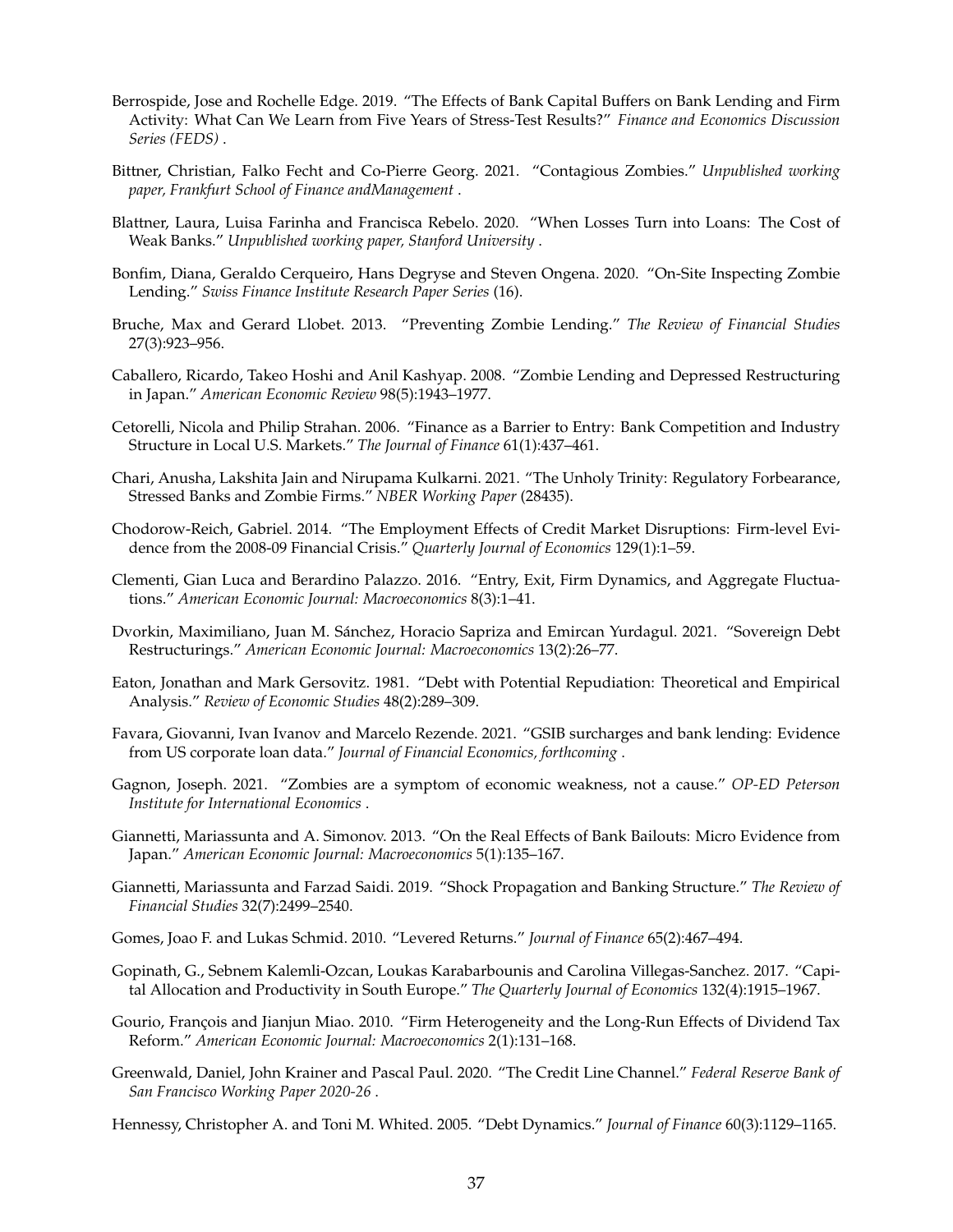- <span id="page-38-20"></span>Hennessy, Christopher A. and Toni M. Whited. 2007. "How Costly Is External Financing? Evidence from a Structural Estimation." *Journal of Finance* 62(4):1705–1745.
- <span id="page-38-4"></span>Hertzberg, Andrew, Jose Liberti and Daniel Paravisini. 2010. "Information and Incentives Inside the Firm: Evidence from Loan Officer Rotation." *Journal of Finance* 65(3):795–828.
- <span id="page-38-3"></span>Hopenhayn, Hugo A. 1992. "Entry, Exit, and firm Dynamics in Long Run Equilibrium." *Econometrica* 60(5):1127–1150.
- <span id="page-38-19"></span>Hopenhayn, Hugo, Julian Neira and Rish Singhania. 2018. From Population Growth to Firm Demographics: Implications for Concentration, Entrepreneurship and the Labor Share. NBER Working Papers 25382 National Bureau of Economic Research, Inc.
- <span id="page-38-13"></span>Hsieh, Chang-Tai and Peter Klenow. 2009. "Misallocation and Manufacturing TFP in China and India." *The Quarterly Journal Of Economics* 124(4):1403–1448.
- <span id="page-38-10"></span>Hu, Yunzhi and Felipe Varas. 2021. "A Theory of Zombie Lending." *The Journal of Finance* 76(4):1813–1867.
- <span id="page-38-17"></span>Jensen, Michael C. and William H. Meckling. 1976. "Theory of the firm: Managerial behavior, agency costs and ownership structure." *Journal of Financial Economics* 3(4):305–360.
- <span id="page-38-2"></span>Khwaja, Asim Ijaz and Atif Mian. 2008. "Tracing the impact of bank liquidity shocks: Evidence from an emerging market." *American Economic Review* 98(4):1413–42.
- <span id="page-38-16"></span>Kiyotaki, Nobuhiro and John Moore. 1997. "Credit Cycles." *Journal of Political Economy* 105(2):211–48.
- <span id="page-38-14"></span>Liu, Ernest, Atif Mian and Amir Sufi. 2021. "Low interest rates, market power, and productivity growth." *Econometrica, forthcoming* .
- <span id="page-38-15"></span>López-Salido, David, Jonathan Goldberg and Craig Chikis. 2021. "Do Low Interest Rates Harm Innovation, Competition, and Productivity Growth?" *CEPR Discussion Paper* (16184).
- <span id="page-38-6"></span>Ma, Yueran, Teodora Paligorova and Jose-Luis Peydro. 2021. "Expectations and Bank Lending." *University of Chicago, Unpublished Working Paper* .
- <span id="page-38-5"></span>McGowan, Muge Adalet, Dan Andrews and Valentine Millot. 2018. "The walking dead? Zombie firms and productivity performance in OECD countries." *Economic Policy* 33(96):685–736.
- <span id="page-38-11"></span>Myers, Stewart C. 1977. "Determinants of corporate borrowing." *Journal of Financial Economics* 5(2):147–175.
- <span id="page-38-18"></span>Paravisini, Daniel, Veronica Rappoport and Philipp Schnabl. 2020. "Specialization in Bank Lending: Evidence from Exporting Firms." *Unpublished working paper, London School of Economics* .
- <span id="page-38-0"></span>Peek, Joe and Eric S. Rosengren. 2005. "Unnatural Selection: Perverse Incentives and the Misallocation of Credit in Japan." *American Economic Review* 95(4):1144–1166.
- <span id="page-38-1"></span>Plosser, Matthew and João Santos. 2018. "Banks' Incentives and Inconsistent Risk Models." *The Review of Financial Studies* 31(6):2080–2112.
- <span id="page-38-9"></span>Puri, Manju. 1999. "Commercial banks as underwriters: implications for the going public process." *Journal of Financial Economics* 54(2):133–163.
- <span id="page-38-8"></span>Rajan, Raghuram. 1994. "Why Bank Credit Policies Fluctuate: A Theory and Some Evidence." *The Quarterly Journal of Economics* 109(2):399–441.
- <span id="page-38-12"></span>Restuccia, Diego and Richard Rogerson. 2008. "Policy distortions and aggregate productivity with heterogeneous establishments." *Review of Economic Dynamics* 11(4):707–720.
- <span id="page-38-7"></span>Schivardi, Fabiano, Enrico Sette and Guido Tabellini. 2020. "Identifying the Real Effects of Zombie Lending." *The Review of the Corporate Finance Studies* 9:569–592.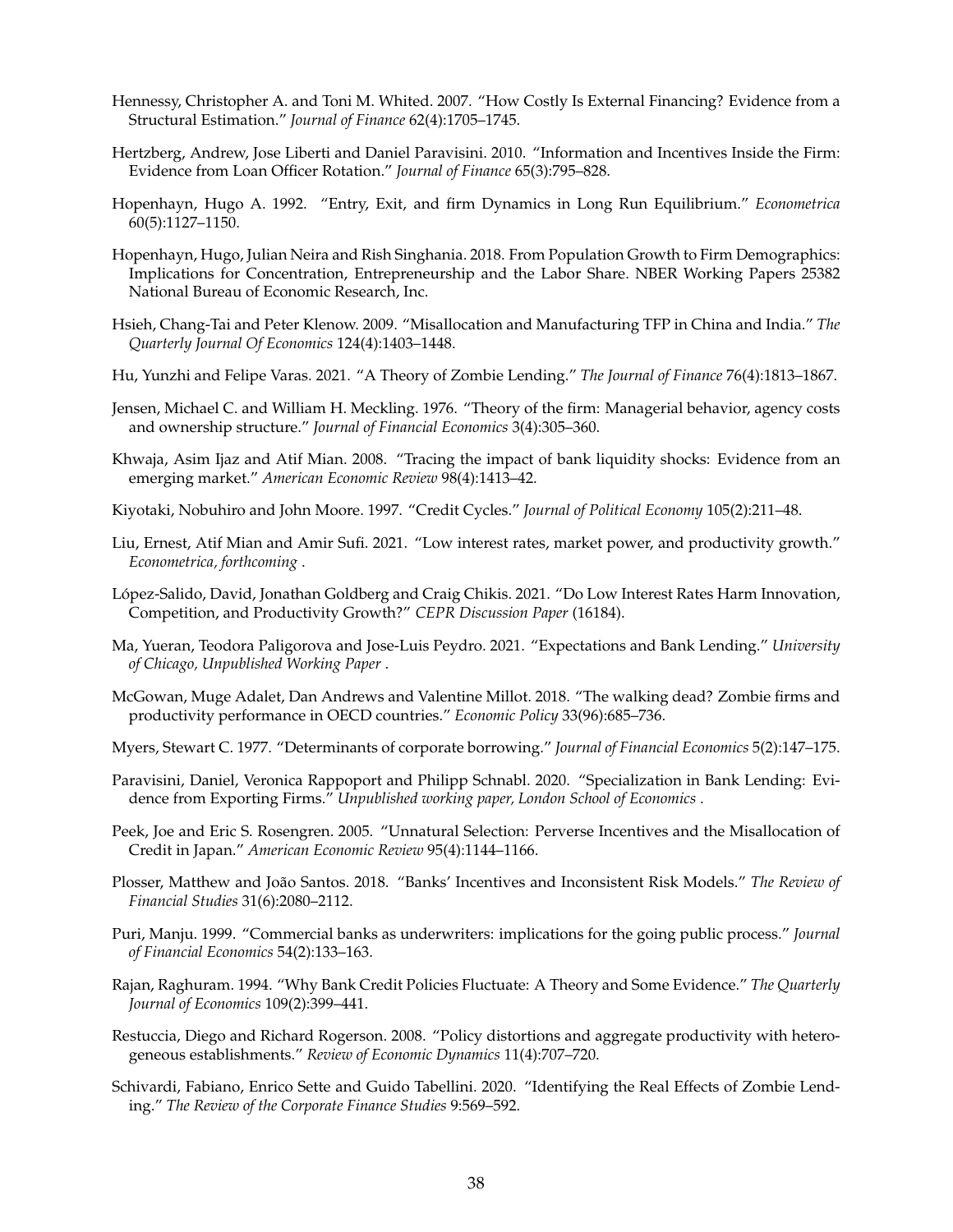- <span id="page-39-1"></span>Schivardi, Fabiano, Enrico Sette and Guido Tabellini. 2021. "Credit Misallocation During the European Financial Crisis." *The Economic Journal, forthcoming* .
- <span id="page-39-0"></span>Storz, Manuela, Michael Koetter, Ralph Setzer and Andreas Westphal. 2017. "Do We Want These Two to Tango? On Zombie Firms and Stressed Banks in Europe." *European Central Bank Working Paper* (2104):1– 47.

<span id="page-39-2"></span>Tracey, Belinda. 2021. "The Real Effects of Zombie Lending in Europe." *Bank of England Working Paper* (783).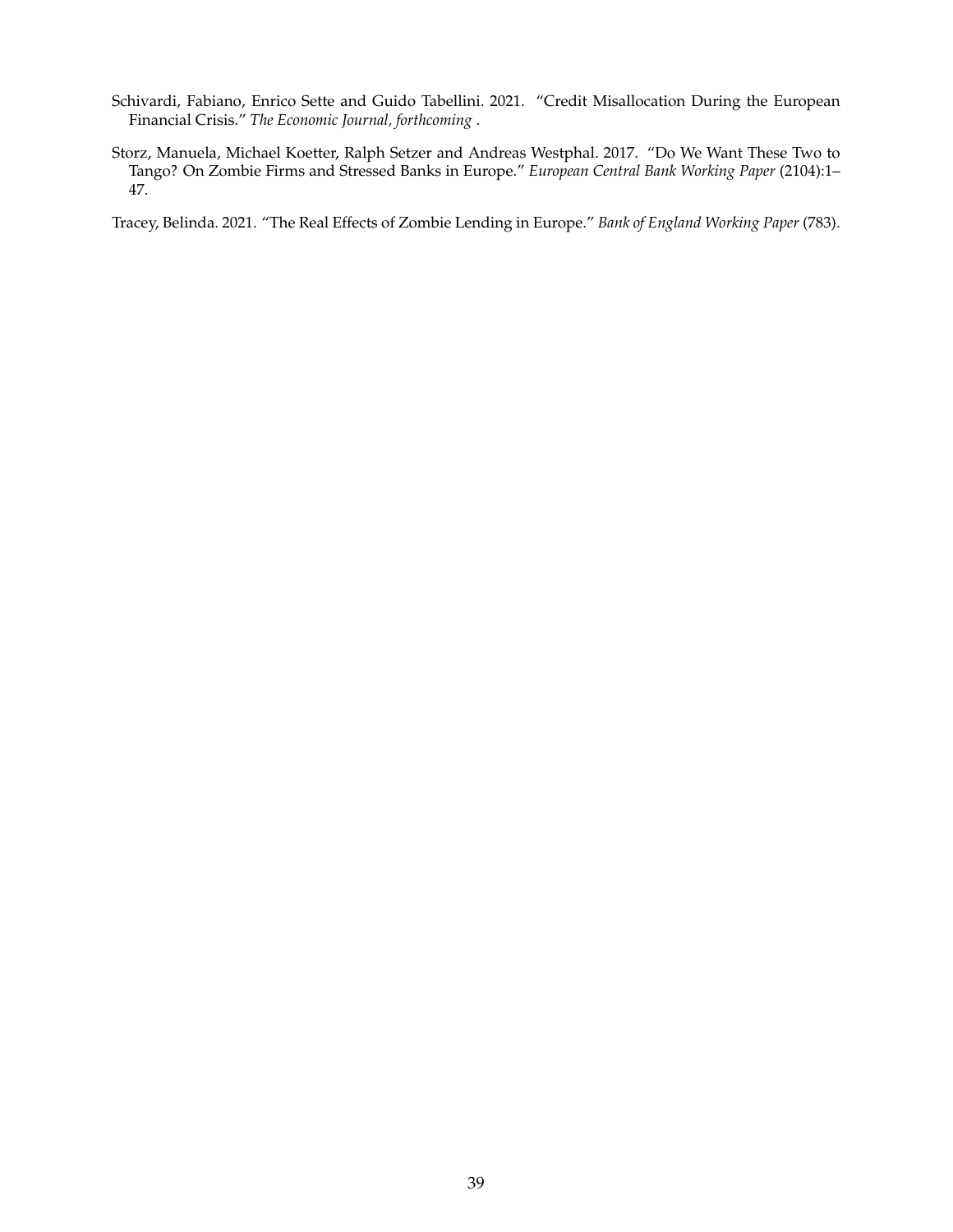# **APPENDIX**

### **A Static Model**

#### <span id="page-40-0"></span>**A.1 General Form of Borrowing Constraint**

In this appendix, we show that some of the main results for the static model hold for the case where the firm faces a general constraint of the type

$$
b' \leq g(k') \quad ,
$$

with  $g, g' \geq 0$  and  $g'' \leq 0$ . Note that many types of borrowing constraints, such as no default constraints, are special cases of this general form. With the constraint  $b' \leq g(k')$ , the firm's choice of capital cannot be solved in closed form, and is implicitly given by the FOC

$$
\beta^f z \alpha(k')^{\alpha-1} - 1 + (Q - \beta^f) g'(k') = 0 .
$$

Note that as long as the constraint binds, all the comparative statics for  $k'$  extend to  $b'$  due to monotonicity of *g*. Furthermore, the optimal choices of capital and debt do not depend on *Q* for the case where  $g' = 0$ . We can use the above expression to obtain the implicit derivatives

$$
\frac{\partial k'(z;Q)}{\partial Q} = \frac{g'(k')}{\beta^f z \alpha (1-\alpha)(k')^{\alpha-2} - Qg''(k')} \ge 0
$$

$$
\frac{\partial b'(z;Q)}{\partial Q} = \frac{[g'(k')]^2}{\beta^f z \alpha (1-\alpha)(k')^{\alpha-2} - Qg''(k')} \ge 0
$$

$$
\frac{\partial k'(z;Q)}{\partial z} = \frac{\beta^f \alpha(k')^{\alpha-1}}{\beta^f z \alpha (1-\alpha)(k')^{\alpha-2} - Qg''(k')} > 0
$$

$$
\frac{\partial b'(z;Q)}{\partial z} = \frac{g'(k') \beta^f \alpha(k')^{\alpha-1}}{\beta z \alpha (1-\alpha)(k')^{\alpha-2} - Qg''(k')} \ge 0
$$

It is also straightforward to show that

$$
\frac{\partial V(z, b; Q)}{\partial Q} = b' \ge 0
$$

$$
\frac{\partial V(z, b; Q)}{\partial z} = \beta^f (k')^{\alpha} \ge 0
$$

$$
\frac{\partial V(z, b; Q)}{\partial b} = -1 < 0
$$

The following derivations show that it is still possible to prove Proposition 1-3 and the misallocation across firms depending on their initial level of debt for the general borrowing constraint  $b' \leq g(k')$ .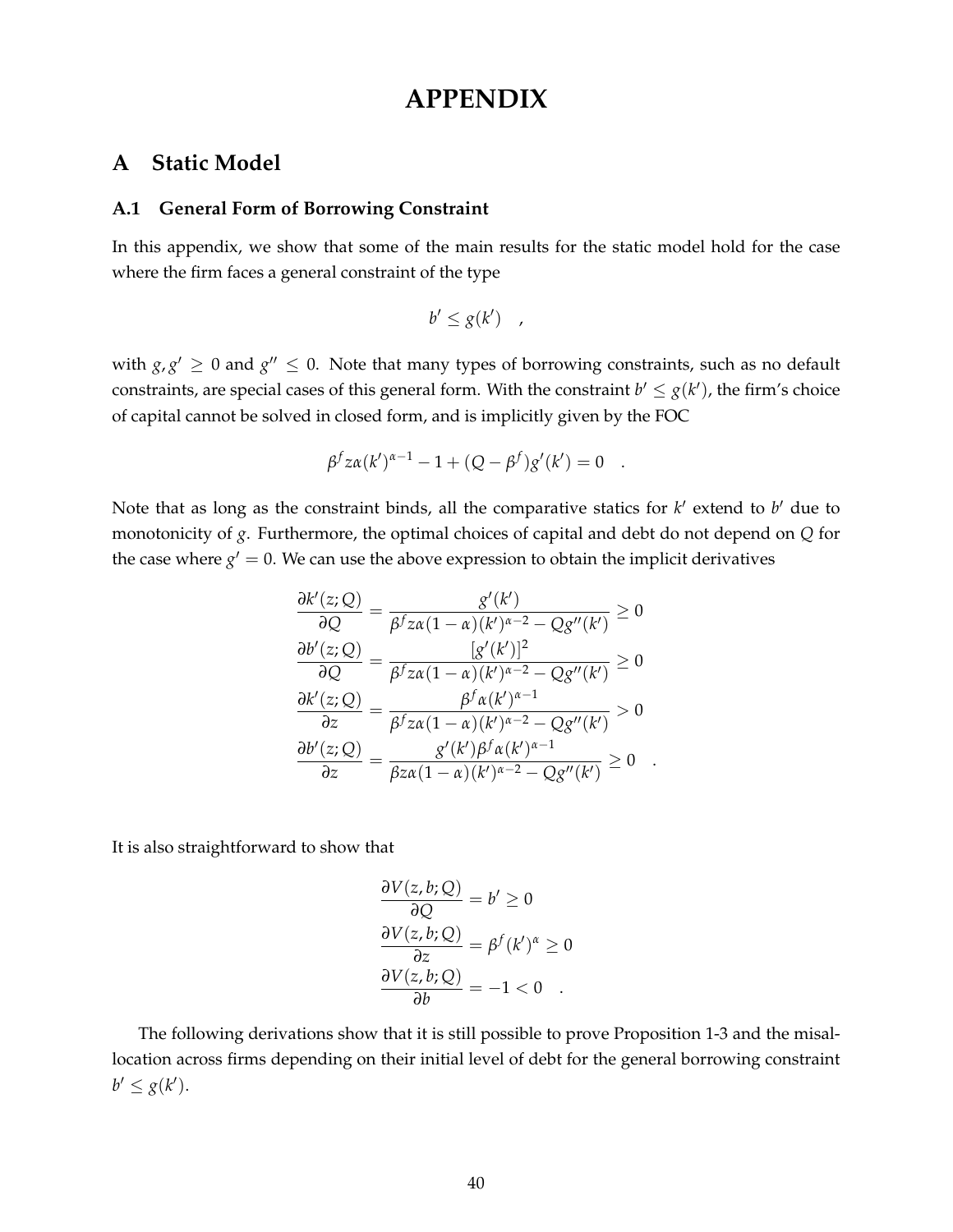**Proof of Proposition 1.** Given that  $V(z, b, j, Q)$  is increasing in *Q*, the threshold  $Q^{\min}(z, b)$  exists for  $b > 0$ .  $Q^{\min}$  is now implicitly defined by

$$
0 = -b + Q^{\min} b'(z, Q^{\min}) - k'(z, Q^{\min}) + \beta^{f} [z(k'(z, Q^{\min}))^{\alpha} - b'(z, Q^{\min})]
$$

Combining the results of Proposition 1 with the above equation and the implicit function theorem allows us to derive the comparative statics

$$
\frac{\partial Q^{\min}(z, b)}{\partial z} = -\frac{\beta^f (k'(z, Q^{\min}))^{\alpha}}{b'(z, Q^{\min})} < 0
$$

$$
\frac{\partial Q^{\min}(z, b)}{\partial b} = \frac{1}{b'(z, Q^{\min})} > 0.
$$

This concludes the proof of Proposition 1.

**Misallocation with Competitive Lending.** With the general borrowing constraint, there may be misallocation in the competitive lending economy if  $g'' < 0$ . The FOC for capital implies that

$$
z\alpha(k')^{\alpha-1} \equiv MPK = \frac{1 - (Q - \beta^f)g'(k')}{\beta^f}
$$

.

Even if  $Q$  is the same for all  $(b, z)$ , the MPK will depend on the size of the firm  $k'$ , which in turn is a function of the initial productivity state *z*. In particular, our assumptions imply that more productive firms are larger, and hence have a lower  $g'(k')$  and a higher MPK. If  $g'' = 0$ , the  $g'(k')$  term is independent of size and there is no misallocation in this economy. Importantly, misallocation in the competitive lending economy is independent of *b*.

**Proof of Proposition 2.**  $Q^{max}$  now solves the implicit equation

$$
b + [\beta^k - Q^{\max}]b'(z; Q^{\max}) = 0.
$$

Clearly,  $Q^{\max} \ge \beta^k$  for  $b \ge 0$ , as  $b'(z;Q) \ge 0$ . Additionally, applying the implicit function theorem allows us to derive the relationships

$$
\frac{\partial Q^{\max}(z,b)}{\partial b} = \frac{1}{b'(z;Q^{\max}) + (Q^{\max} - \beta^k) \frac{\partial b'(z;Q^{\max})}{\partial Q}} > 0
$$

$$
\frac{\partial Q^{\max}(z,b)}{\partial z} = -\frac{(Q^{\max} - \beta^k) \frac{\partial b'(z;Q^{\max})}{\partial z}}{b'(z;Q^{\max}) + (Q^{\max} - \beta^k) \frac{\partial b'(z;Q^{\max})}{\partial Q}} < 0.
$$

**Proof of Proposition 3.** Proposition 3 follows the same arguments as in the main text. The comparative statics with respect to  $Q^*(b, z)$  follow from those of  $Q^{\min}(z, b)$ .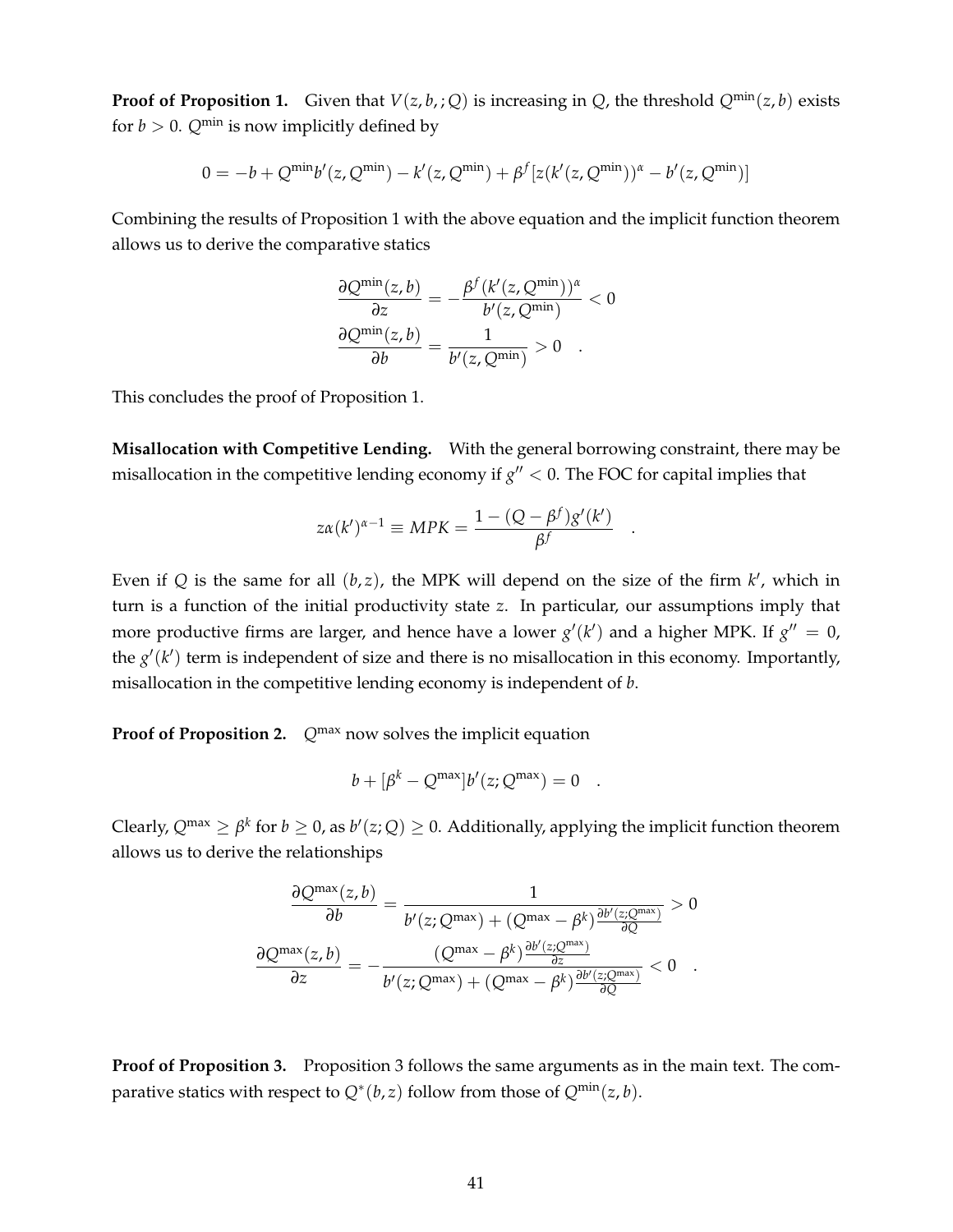**Misallocation with Relationship Lending** The firm's choice of  $k'$  now follows

$$
z\alpha(k')^{\alpha-1} \equiv MPK = \frac{1 - (Q^*(b, z) - \beta^f)g'(k')}{\beta^f}
$$

.

,

Notice that dispersion in *b* causes misallocation in an economy where all firms have the same productivity *z*, due to the lending subsidy *Q*<sup>∗</sup> (*z*, *b*), vis-a-vis the competitive lending case. In particular, more indebted firms receive better lending terms and are thus larger and invest more.

#### <span id="page-42-0"></span>**A.2 Parametrization for Numerical Examples**

<span id="page-42-2"></span>The static model has four parameters: *α*, *β<sup>f</sup>*, *β<sup>k</sup>*, *θ*. All plots are based on the parametrization in Table [A.1.](#page-42-2)

| Parameter | Description            | Value |
|-----------|------------------------|-------|
| α         | Returns to scale       | 0.35  |
| $\beta^f$ | Discount factor Firm   | 0.9   |
| $\beta^k$ | Discount factor Lender | 0.98  |
|           | Borrowing constraint   | 0.70  |

Table A.1: Static Model Parametrization

#### <span id="page-42-1"></span>**A.3 Alternative Contracting Protocol**

In this section, we relax the assumptions underlying the contract offered by the relationship lender in the baseline version of the model. Our benchmark is a Stackelberg game where the lender offers *Q* and the firm chooses how much to borrow for a given *Q*. Next, we consider an alternative case where the relationship lender offers a contract that specifies both an interest rate *Q* and a repayment amount  $b'$ . We focus on the interesting case where  $\beta^k < Q^{\min}(z, b)$ , so that the firm would exit if it borrowed from the competitive lenders. Thus the firm can either accept the  $(Q, b')$ -offer or default. Taking the firm's decision into account, the relationship lender is able to extract the maximum surplus from the contract, offering  $(Q, b')$  such that  $V(z, b; Q) = 0$ . This is equivalent to

$$
0 = -b + Qb' - k'(z, b; Q, b') + \beta^{f} [zk'(z, b; Q, b')^{\alpha} - b']
$$

where  $k'(z; b', Q)$  is the firm's optimal choice of capital, given the states  $(z, b)$  and the offered contract  $(Q, b')$ . We consider first the case where the firm is unconstrained, and show that it cannot be an equilibrium. We then characterize the equilibrium contract for the case where the firm's borrowing constraint is binding.

**Firm is Unconstrained.** First, assume that the firm is unconstrained, i.e.  $b' < \theta k'(z, b; Q, b')$ . Its capital policy is independent of lending terms and solves

$$
k' = \left(\beta^f z \alpha\right)^{\frac{1}{1-\alpha}}
$$

.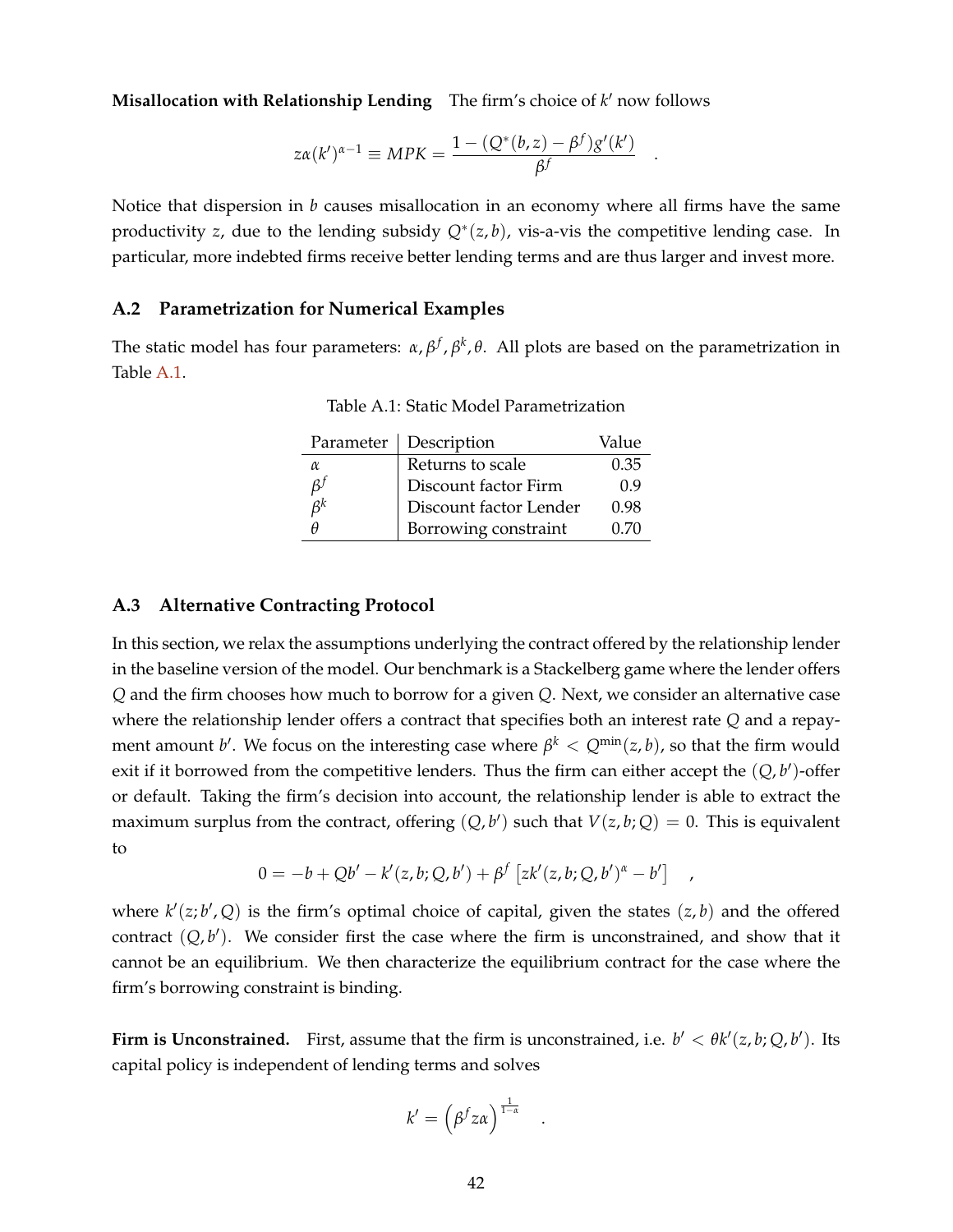The relationship lender's problem is then

$$
\max_{Q,b'} W = b - Qb' + \beta^k b'
$$
  
s.t.  

$$
0 = -b + (Q - \beta^f)b' + (\beta^f z \alpha)^{\frac{1}{1-\alpha}} (1/\alpha - 1) .
$$

One can use the constraint to replace for *Q*

$$
Q = \beta^f + \frac{b - (\beta^f z \alpha)^{\frac{1}{1-\alpha}} (1/\alpha - 1)}{b'}
$$

and turn the lender's problem into an univariate problem over *b*<sup>*'*</sup>

$$
\max_{b'} \left( \beta^k - \beta^f \right) b' + (\beta^f z a)^{\frac{1}{1-\alpha}} (1/\alpha - 1) \quad .
$$

Clearly, the lender's problem is strictly increasing in  $b'$  as long as  $\beta^k>\beta^f$  , which we assume. Thus the lender would like to choose  $b' = \infty$ , which cannot be an equilibrium.

Firm is Constrained. If the firm's borrowing constraint binds, the optimal capital policy must satisfy

$$
k'(z;b',Q) = \frac{b'}{\theta}
$$

.

.

As before, the relationship lender's problem can be written as

$$
\max_{Q,b'} W = b - Qb' + \beta^k b'
$$
  
s.t.  

$$
0 = -b + Qb' - b'/\theta + \beta^f [z(b'/\theta)^{\alpha} - b']
$$

Using the constraint to replace for *Q*

$$
Q = \frac{b + b' / \theta + \beta^f b' - \beta^f z (b' / \theta)^{\alpha}}{b'} = \beta^f + \frac{1}{\theta} - \beta^f z \theta^{-\alpha} (b')^{\alpha - 1} + \frac{b}{b'} ,
$$

one can turn the lender's problem into a univariate problem over *b*'

$$
\max_{b'} \left( \beta^k - \beta^f - \frac{1}{\theta} \right) b' + \beta^f z \theta^{-\alpha} (b')^{\alpha} .
$$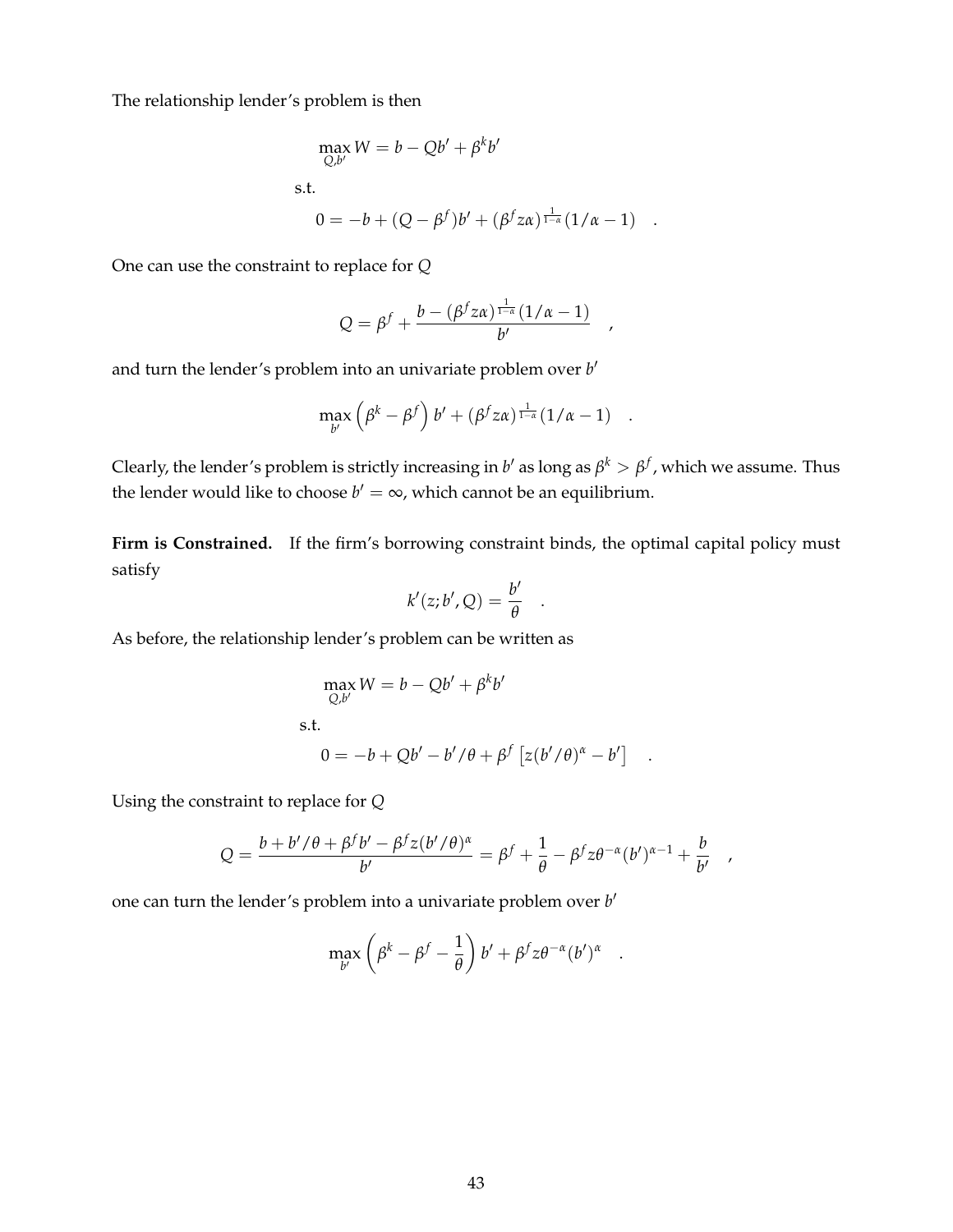The solution to this problem is

$$
(b')^* = \theta \left( \frac{\beta^f z \alpha}{1 - \theta(\beta^k - \beta^f)} \right)^{\frac{1}{1 - \alpha}}
$$
  

$$
(k')^* = \left( \frac{\beta^f z \alpha}{1 - \theta(\beta^k - \beta^f)} \right)^{\frac{1}{1 - \alpha}}
$$
  

$$
Q^* = \beta^f + \frac{1}{\theta} \left[ 1 - \frac{1 - \theta(\beta^k - \beta^f)}{\alpha} + b \left( \frac{1 - \theta(\beta^k - \beta^f)}{\alpha z \beta^f} \right)^{\frac{1}{1 - \alpha}} \right] .
$$

In this case, the allocations are the same as in a competitive lending equilibrium. Hence, as long as  $Q \leq Q^{\max}(z, b)$ , the MPKs are equalized across firms. Thus, this case eliminates misallocation in the relationship lending economy. Effectively, it corresponds to the bank taking over ownership of the firm and indirectly choosing investment via the binding borrowing constraint. Since the firm has no outside option (other than exit), the bank is able to extract the maximum surplus while setting the firm's value to zero. We can therefore think of this case as a type of restructuring whereby the lender has full control of the firm and its project. Further, it holds that

$$
Q^{\min}(z,b) \geq \beta^k \Leftrightarrow Q^* \geq \beta^k
$$

.

Thus, as long as the firm's states  $(z, b)$  are such that the firm would default in the competitive case, which is the situation that we consider, the price of debt offered by the lender *Q*<sup>∗</sup> will always be larger than the competitive price  $\beta^k$ . Taken together, if the bank offers both  $Q$  and  $b'$ , the allocations of *b'* and *k'* coincide with the ones of the competitive case (without default), but the bank offers a price Q<sup>∗</sup> that is strictly larger and therefore a lower quantity of debt Q<sup>∗</sup>b<sup>'</sup>. In contrast, our empirical analysis shows that evergreening is associated with both lower interest rates and larger credit amounts. We therefore view the contracting protocol of our benchmark as the empirically relevant setting since it is consistent with the data in this regard.

#### <span id="page-44-0"></span>**A.4 Model with Bank Capital**

One extension that is useful to motivate the empirical section is to explicitly include bank capital in the model. We do not include capital in the baseline model in order to emphasize that capital is not necessary for evergreening incentives to arise. As we show in this section, capital does magnify this phenomenon: less capitalized banks have greater incentives to evergreen.

To introduce capital in the model, we extend it along two simple dimensions. First, we assume that the bank is endowed with capital *a*. One can think of this endowment as profits from other business lines, i.e. mortgage or consumer lending. Second, we assume that the bank values today's profits according to some concave utility function *u* that satisfies  $u' \geq 0$ ,  $u'' \leq 0$ . This function is a reduced form way of modeling capital constraints (regulatory and others), and reflects the fact that the marginal value of internal funds is decreasing in the amount of capital. That is, a bank with low capital for which constraints are tight has a higher marginal value of internal funds.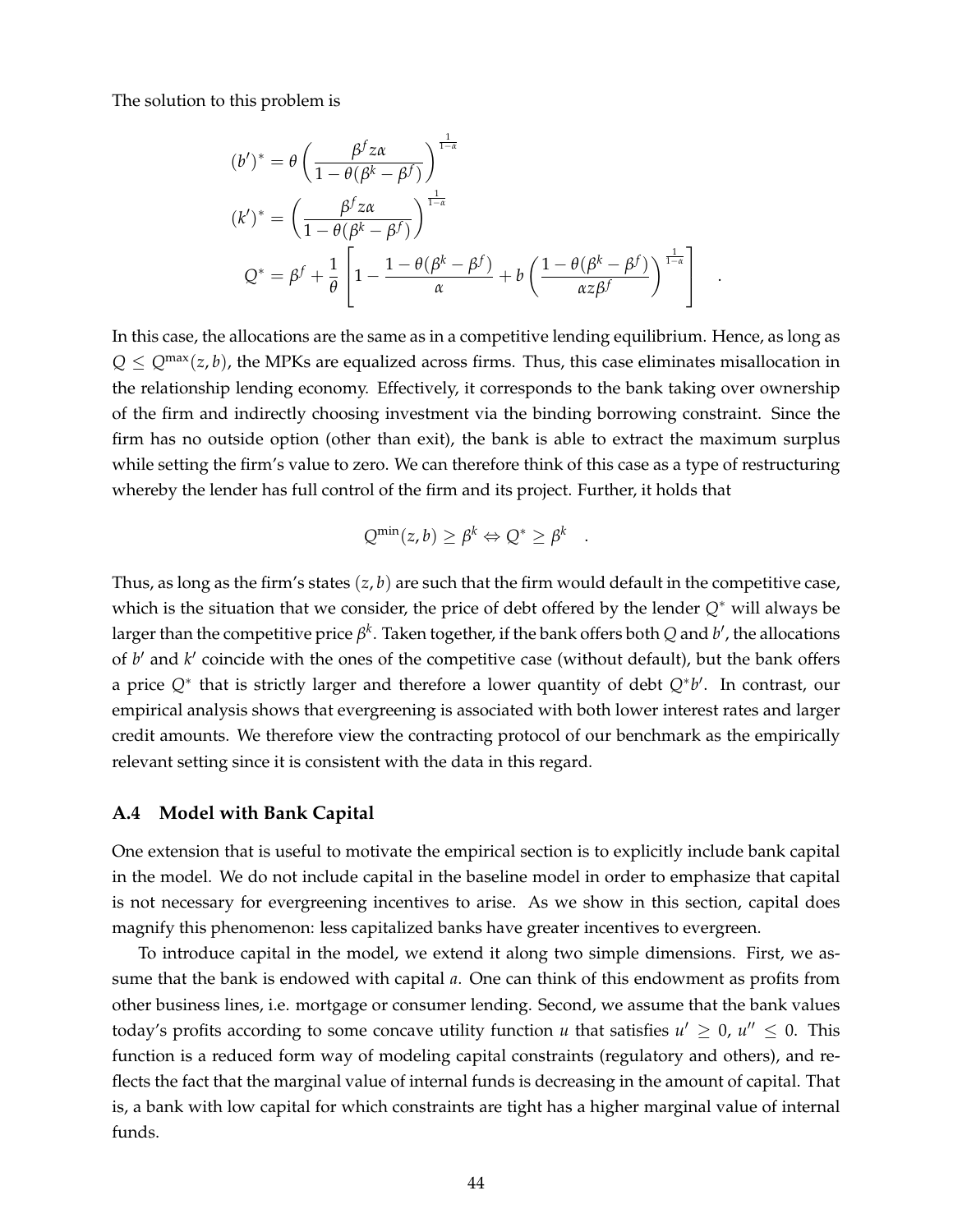The firm's problem is unchanged, and the bank's problem is now given by

$$
W(z, b, a) = \max_{Q \ge \beta^k} u(a) + \mathbb{I}[V(z, b; Q) \ge 0] \left[ u(a + b) - Qb'(z; Q) + \beta^f b'(z; Q) - u(a) \right]
$$

. Note that the bank obtains payoff  $u(a)$  if the firm defaults.<sup>34</sup> The same arguments from the baseline model can be used to solve the bank's problem. Given the constraint  $Q \geq \beta^k$ , the bank's payoff is strictly decreasing in *Q*. Thus, the bank chooses to set *Q* to the minimum value for which the firm does not default, as long as this value does not exceed  $Q^{\max}(z, b, a)$ . Proposition 2 can be extended to allow for bank capital as follows:

**Proposition 4.** Let  $Q^{\max}(z, b, a)$  denote the maximum Q at which the bank is willing to lend,

$$
Q^{\max}(z, b, a): W(z, b, a; Q^{\max}) = 0
$$

*Q*max(*z*, *b*, *a*) *solves the implicit equation*

$$
u(a) = u(a+b) - Q^{\max}b'(z; Q^{\max}) + \beta^{f}b'(z; Q^{\max})
$$

*and satisfies the properties:*

- *1.*  $Q^{\max}(z, b, a) > \beta^k$  *iff*  $b > 0$
- *2. It is increasing in b*
- *3. It is decreasing in z*
- *4. It is decreasing in a*

*Proof.* The comparative statics with respect to *b* and *z* are derived as in Proposition 2. The derivative with respect to *a* is given by

$$
\frac{\partial Q^{\max}(z, b, a)}{\partial a} = \frac{u'(a) - u'(a + b)}{(\beta^k - Q^{\max})\frac{\partial b'}{\partial Q}(z; Q^{\max}) - b'(z; Q^{\max})} \le 0
$$

The denominator is clearly negative, as  $Q^{\max}(z,b,a) \geq \beta^k$ , and the numerator is positive given our assumption that *u* is concave.  $\Box$ 

The proposition shows that all of the previous results still hold.  $Q^\text{max}$  is strictly larger than  $\beta^k$ for positive legacy debt, is increasing in the amount of legacy debt, and decreasing in productivity. Additionally,  $Q^{max}$  is decreasing in bank capital *a*. The bank's optimal policy is still as defined in Proposition 3, with the main difference that the equilibrium price of debt is now a function of bank

 $34$ There is an implicit timing assumption that the bank is paid *b* before distributing  $Qb'$ , and that the capital regulation applies between these two events.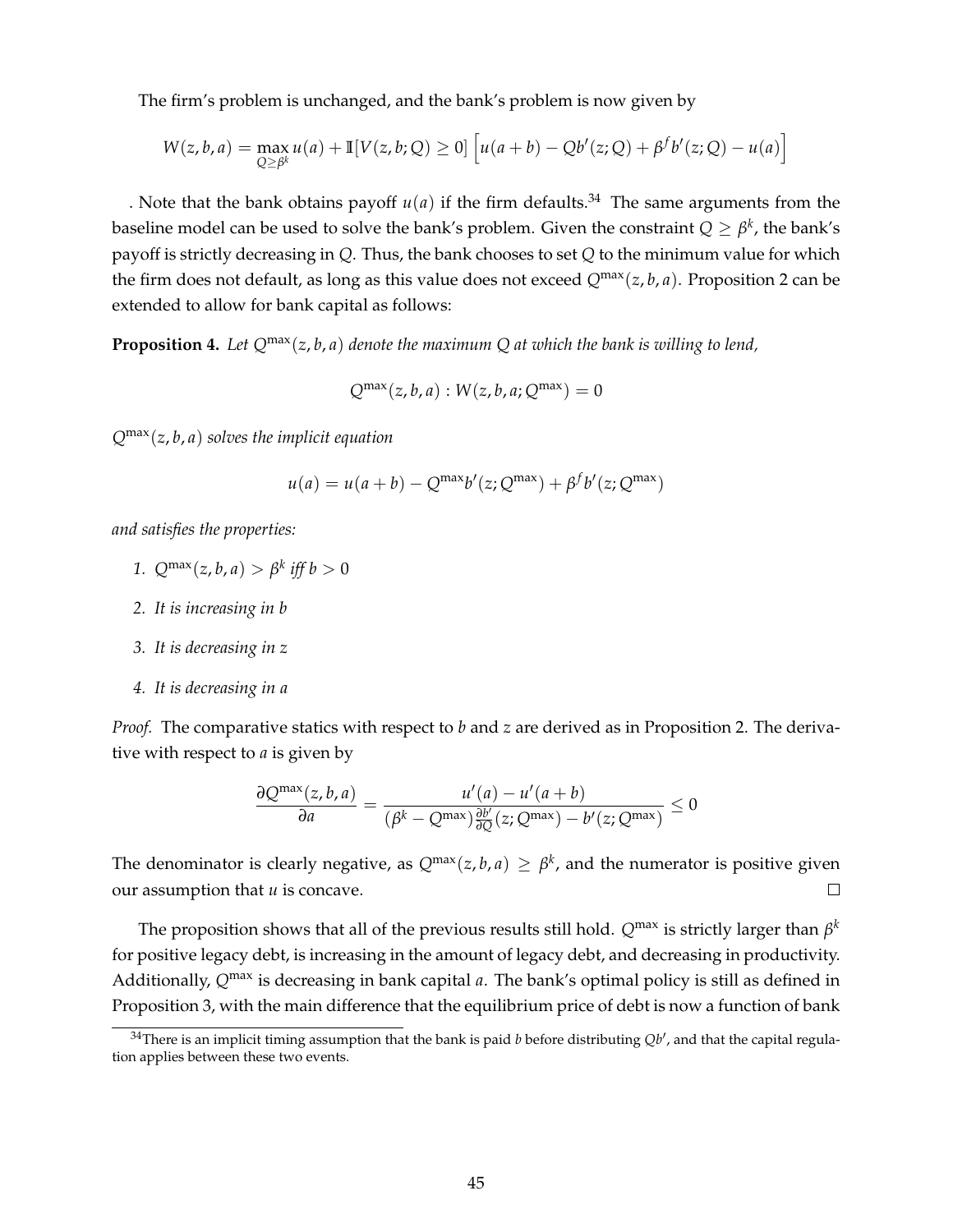capital due to the bound *Q*max:

$$
Q^*(b, z, a) = \begin{cases} \beta^k & \text{if } Q^{\min}(z, b) \le \beta^k \le Q^{\max}(z, b, a) \\ Q^{\min}(z, b) & \text{if } \beta^k \le Q^{\min}(z, b) \le Q^{\max}(z, b, a) \\ 0 & \text{otherwise} \end{cases}
$$
(A.1)

Note that since *Q*max is decreasing in *a*, banks with lower capital have a higher *Q*max and are therefore willing to keep lending for larger values of *b*, or lower values of *z*. Thus, the evergreening region is larger for less capitalized banks. This is illustrated in Figure [2.3,](#page-13-1) where we plot the Q<sup>max</sup>curves for a low capital bank and a for a high capital bank. The figure shows that a reduction in *a* leads to an upward expansion of the  $Q^{\text{max}}(z, b, a)$  function, ensuring that it intersects the  $Q^{\text{min}}$ function at a higher value of *b*, which results in a larger evergreening region. That is, there are  $b > \hat{b}(z, a_{high})$  for which the high capital bank chooses to liquidate the firm, but for which the low capital bank chooses to keep lending.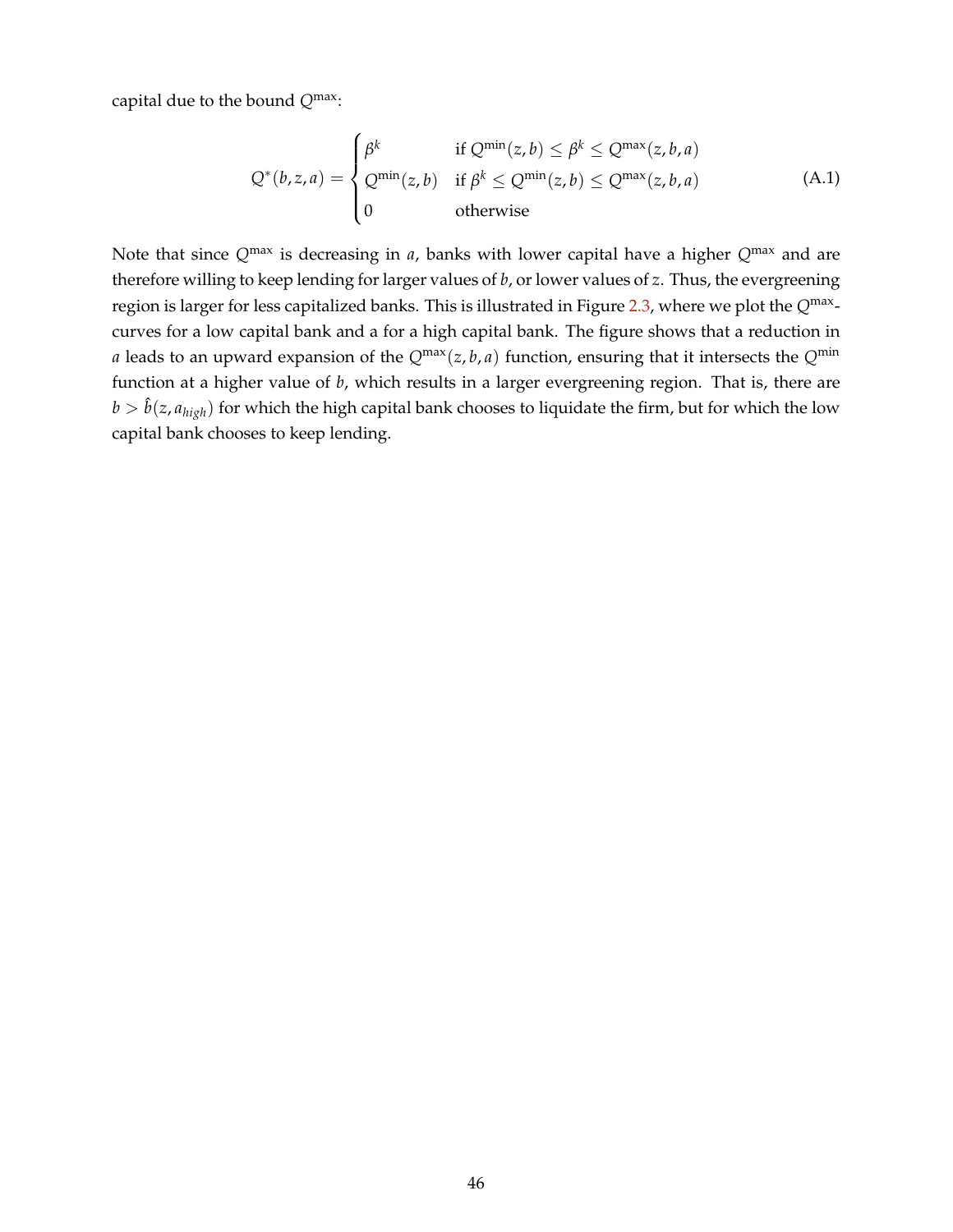# <span id="page-47-0"></span>**B Data**

In Tables [B.1](#page-47-1)[-B.3,](#page-49-0) we provide names, definitions, and sources for all variables that are used in the empirical analysis. Table [B.1](#page-47-1) collects all variables that are used from Compustat, [B.2](#page-48-0) the ones from the FR Y-14Q H.1 data, and Table [B.3](#page-49-0) the variables from the FR Y-9C Filings. Section [B.1](#page-50-0) lists the sample restrictions and filtering steps that we apply.

<span id="page-47-1"></span>

| Variable Name                  | Description                                  | Compustat        |
|--------------------------------|----------------------------------------------|------------------|
|                                |                                              | Name             |
| <b>Total Assets</b>            | Total firm assets                            | atq              |
| Cash and Short-Term            | Cash and short-term investments              | cheq             |
| Investments                    |                                              |                  |
| <b>Tangible Assets</b>         | Constructed from cash, fixed assets,         | $cheq + invtq +$ |
|                                | receivables, and inventories                 | ppentq + rectq   |
| <b>Employer Identification</b> | Used to match to TIN in Y14, successful      | ein              |
| Number                         | merges are basis for publicly traded         |                  |
|                                | designation                                  |                  |
| <b>Total Liabilities</b>       | Total firm liabilities                       | ltq              |
| Net Income                     | Firm net income (converted to 12-month       | niq              |
|                                | trailing series)                             |                  |
| <b>Total Debt</b>              | Debt in current liabilities + long-term debt | $dlcq + dlttq$   |
| <b>Sales</b>                   | Total firm sales                             | saleq            |
| <b>Fixed Assets</b>            | Net property, plant, and equipment           | ppentq           |

| Table B.1: Compustat Variable Definitions. |  |
|--------------------------------------------|--|
|--------------------------------------------|--|

**Notes:** All data are obtained from the Wharton Research Data Services. Nominal series are converted into real series using the consumer price index for all items taken from St. Louis Fed's FRED database.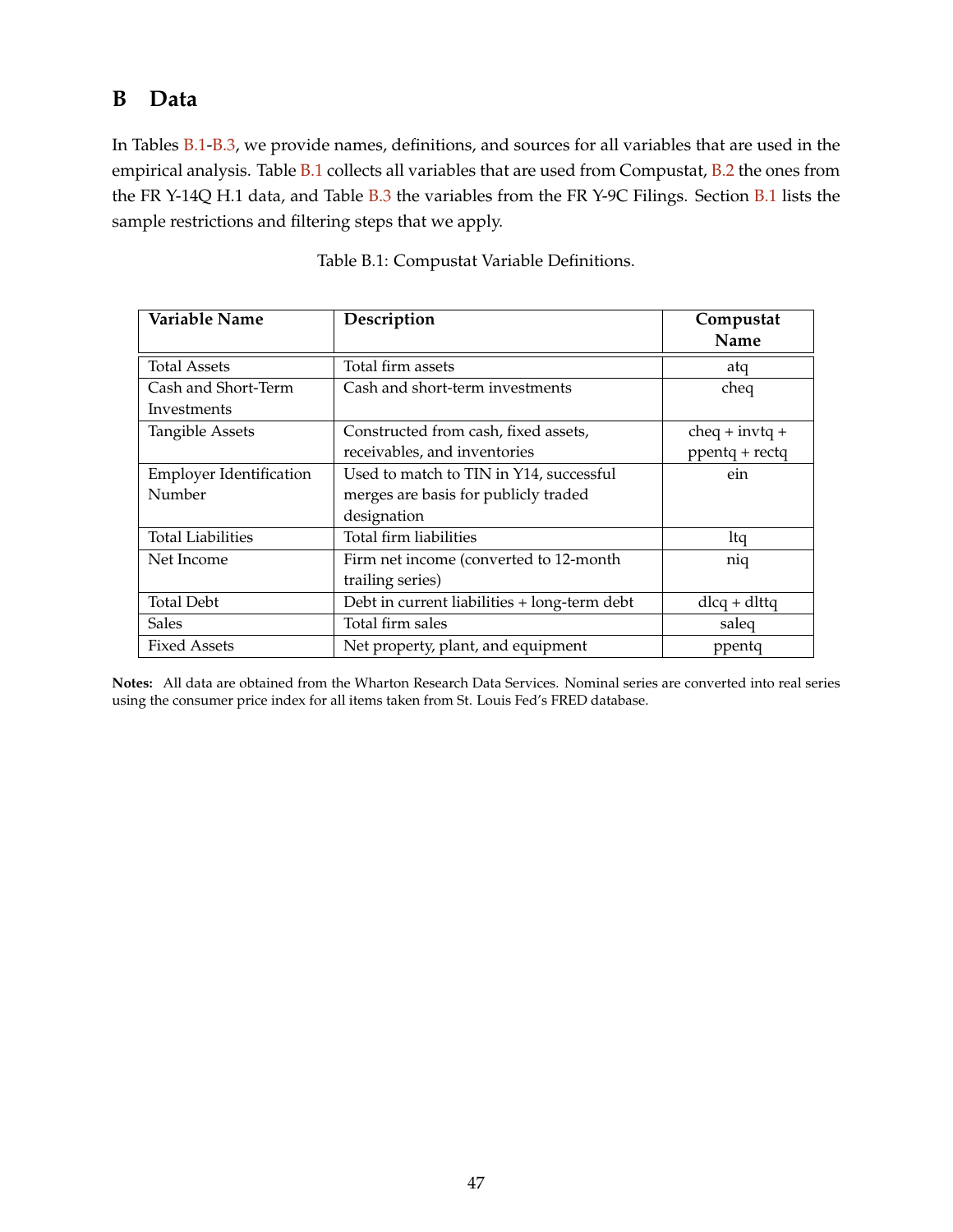<span id="page-48-0"></span>

| <b>Variable Name</b>               | Description / Use                                            | Field No. |
|------------------------------------|--------------------------------------------------------------|-----------|
| Zip code                           | Zip code of headquarters                                     | 7         |
| Industry                           | Derived 2-Digit NAICS Code                                   | 8         |
| <b>TIN</b>                         | Taxpayer Identification Number                               | 11        |
| <b>Internal Credit Facility ID</b> | Used together with BHC and previous facility ID to           | 15        |
|                                    | construct loan histories                                     |           |
| Previous Internal Credit           | Used together with BHC and facility ID to construct loan     | 16        |
| Facility ID                        | histories                                                    |           |
| Term Loan                          | Loan facility type reported as Term Loan, includes Term      | 20        |
|                                    | Loan A-C, Bridge Loans, Asset-Based, and Debtor in           |           |
|                                    | Possession.                                                  |           |
| Credit Line                        | Loan facility type reported as revolving or non-revolving    | 20        |
|                                    | line of credit, standby letter of credit, fronting exposure, |           |
|                                    | or commitment to commit.                                     |           |
| Purpose                            | Credit facility purpose                                      | 22        |
| Committed Credit                   | Committed credit exposure                                    | 24        |
| <b>Used Credit</b>                 | Utilized credit exposure                                     | 25        |
| Line Reported on Y-9C              | Line number reported in HC-C schedule of FR Y-9C             | 26        |
| Participation Flag                 | Used to determine whether a loan is syndicated               | 34        |
| Variable Rate                      | Interest rate variability reported as "Floating" or "Mixed"  | 37        |
| <b>Interest Rate</b>               | Current interest rate                                        | 38        |
| Guarantor Flag                     | Used to determine whether a loan is guaranteed               | 44        |
| Date Financials                    | Financial statement date used to match firm financials to    | 52        |
|                                    | Y-14 date                                                    |           |
| Net Sales Current                  | Firm sales over trailing 12-month period                     | 54        |
| Operating Income                   | Sales less items such as cost of goods sold, operating       | 56        |
|                                    | expenses, amortization and depreciation                      |           |
| <b>Interest Expense</b>            | Used in calculating average interest rate on all debt        | 58        |
| Cash and Securities                | Cash and marketable securities                               | 61        |
| <b>Tangible Assets</b>             | Tangible assets                                              | 68        |
| <b>Fixed Assets</b>                | <b>Fixed assets</b>                                          | 69        |
| <b>Total Assets</b>                | Total assets, current year and prior year                    | 70        |
| Short Term Debt                    | Used in calculating total debt                               | 74        |
| Long Term Debt                     | Used in calculating total debt                               | 78        |
| <b>Total Liabilities</b>           | <b>Total liabilities</b>                                     | 80        |
| Probability of Default             | Probability of default for firms (corresponds to internal    | 88        |
|                                    | risk rating for non-advanced BHCs)                           |           |
| Syndicated Loan                    | Syndicated loan flag                                         | 100       |

| Table B.2: FR Y-14 Variable Definitions. |
|------------------------------------------|
|------------------------------------------|

**Notes:** Nominal series are converted into real series using the consumer price index for all items taken from St. Louis Fed's FRED database. The corresponding "Field No." can be found in the data dictionary (Schedule H.1, pp. 162-217): [https://www.federalreserve.gov/reportforms/forms/FR\\_Y-14Q20200331\\_i.pdf](https://www.federalreserve.gov/reportforms/forms/FR_Y-14Q20200331_i.pdf)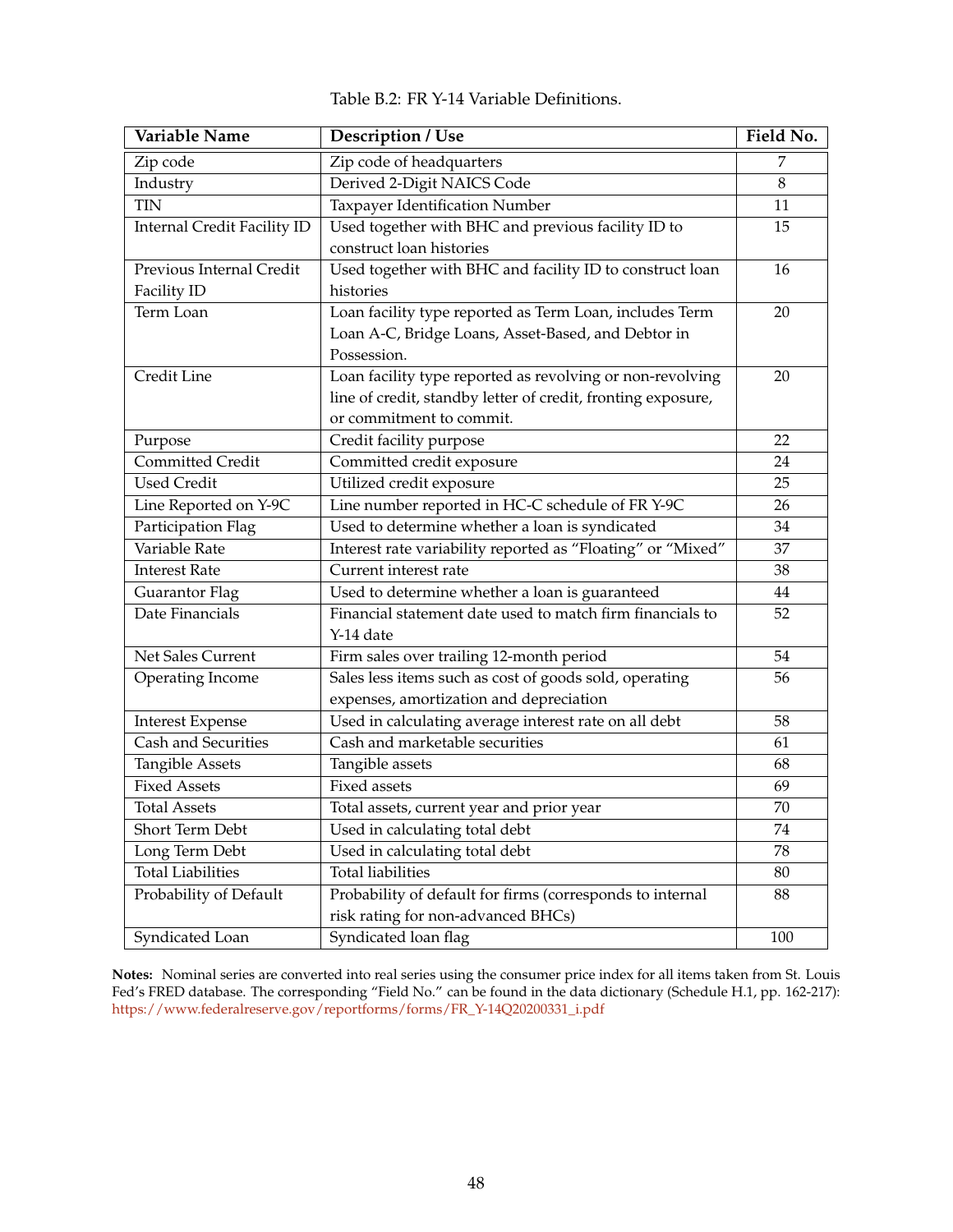|  | Table B.3: Variables from Y-9C filings. |  |  |  |
|--|-----------------------------------------|--|--|--|
|--|-----------------------------------------|--|--|--|

<span id="page-49-0"></span>

| Variable Code    | Variable Label                                                              |
|------------------|-----------------------------------------------------------------------------|
| <b>BHCK 2170</b> | <b>Total Assets</b>                                                         |
| <b>BHCK 2948</b> | <b>Total Liabilities</b>                                                    |
| <b>BHCK 4340</b> | Net Income                                                                  |
| <b>BHCK 3197</b> | Earning assets that reprice or mature within one year                       |
| <b>BHCK 3296</b> | Interest-bearing deposit liabilities that reprice or mature within one year |
| <b>BHCK 3298</b> | Long-term debt that reprices within one year                                |
| <b>BHCK 3408</b> | Variable-rate preferred stock                                               |
| <b>BHCK 3409</b> | Long-term debt that matures within one year                                 |
| <b>BHDM 6631</b> | Domestic offices: noninterest-bearing deposits                              |
| <b>BHDM 6636</b> | Domestic offices: interest-bearing deposits                                 |
| <b>BHFN 6631</b> | Foreign offices: noninterest-bearing deposits                               |
| <b>BHFN 6636</b> | Foreign offices: interest-bearing deposits                                  |
| <b>BHCK JJ33</b> | Provision for loan and lease losses                                         |
| BHCA P793        | Common Tier 1 Capital Ratio                                                 |

**Notes:** The table lists variables that are collected from the Consolidated Financial Statements or FR Y-9C filings for Bank-Holding Companies from the Board of Governors' National Information Center database. The one-year income gap is defined as (BHCK 3197 – (BHCK 3296 + BHCK 3298 + BHCK 3408 + BHCK 3409)) / BHCK 2170. Total deposits are given by (BHDM 6631 + BHDM 6636 + BHFN 6631 + BHFN 6636). Nominal series are converted into real series using the consumer price index for all items taken from St. Louis Fed's FRED database. The FR Y-9C form for March 2020 can be found at: [https://www.federalreserve.gov/reportforms/forms/FR\\_Y-9C20200401\\_f.pdf.](https://www.federalreserve.gov/reportforms/forms FR_Y-9C20200401_f.pdf)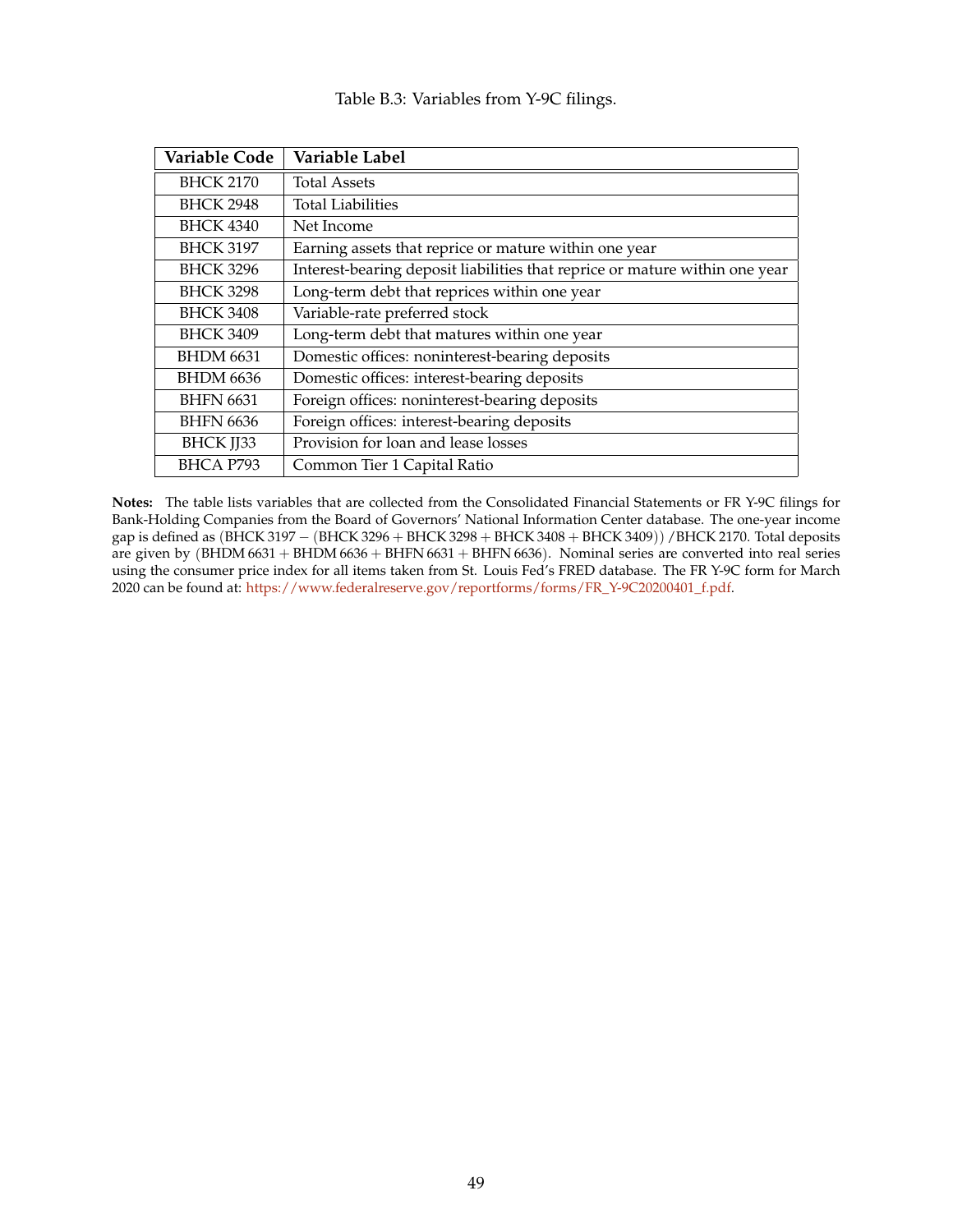### <span id="page-50-0"></span>**B.1 Sample Restrictions and Filtering Steps**

- 1. We restrict the sample to begin in 2012:Q3. The Y14 collection began in 2011:Q3, but there was a significant expansion in the number of BHCs required to submit Y14 commercial loan data until 2012:Q3. Moreover, the starting date in 2012:Q3 also affords a short phase-in period for the structure of the collection and variables to stabilize.
- 2. We constrain the sample to loan facilities with line reported on the HC-C schedule in the FR Y9-C filings as commercial and industrial loans, "other" loans, "other" leases, and owneroccupied commercial real estate (corresponding to Field No. 26 in the H.1 schedule of the Y14 to be equal to 4, 8, 9, or 10; see Table [B.2\)](#page-48-0). In addition, we drop all observations with NAICS codes 52 and 53 (loans to financial firms and real estate firms).
- 3. Observations with negative or zero values for committed exposure, negative values for utilized exposure, and with committed exposure less than utilized exposure are excluded.
- 4. When aggregating loans at the firm-level, we exclude observations for which the firm identifier "TIN" is missing. To preserve some of these missing values, we fill in missing TINs from a history where the non-missing TIN observations are all the same over a unique facility ID.
- 5. When using information on firms' financials in the analysis, we apply a set of filters to ensure that the reported information is sensible. We exclude observations (i) if total assets, total liabilities, short-term debt, long-term debt, cash assets, tangible assets, or interest expenses are negative, (ii) if tangible assets, cash assets, or total liabilities are greater than total assets, and (iii) if total debt (short term  $+$  long term) is greater than total liabilities.
- 6. A loan facility may include both credit lines and term loans. We assume that all unused credit (i.e., committed exposure - utilized exposure) takes the form of unused capacity on the firm's credit lines. That is, we include unused borrowing capacity on a firm's term loans in the total unused credit line measure.
- 7. When using the interest rate on loans in our calculations, we exclude observations with interest rates below 0.5 or above 50 percent to minimize the influence of data entry errors.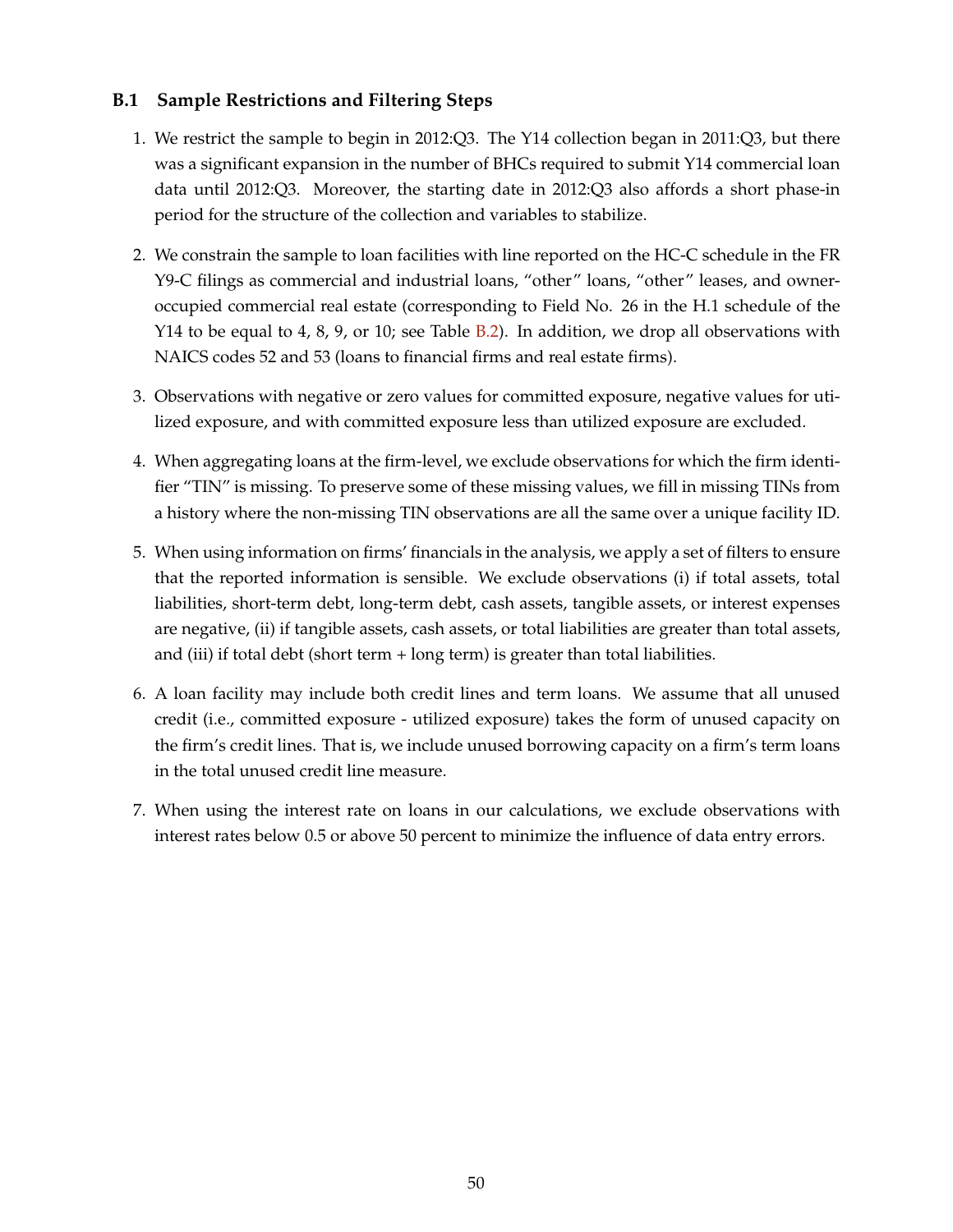# <span id="page-51-1"></span><span id="page-51-0"></span>**C Risk-Reporting and Bank Capital**



Figure C.1: Probability of Default Dispersion.

**Notes:** For different subsets of loans, the figure shows the cumulative share of total loans up to a specific absolute difference between the PD and the average PD for each respective subset of loans. For these calculations, firms with a single loan from a bank are excluded. The solid blue line considers all loans for a particular bank-firm pair. The dashed blue line additionally distinguishes loans by whether they are syndicated, adjustable-rate, and a credit line or a term loan. Similarly, the dashed red line compares loans to the same firm across banks that are similar across those three characteristics, whereas the solid red line considers all loans. Sample: 2014:Q4-2020:Q4.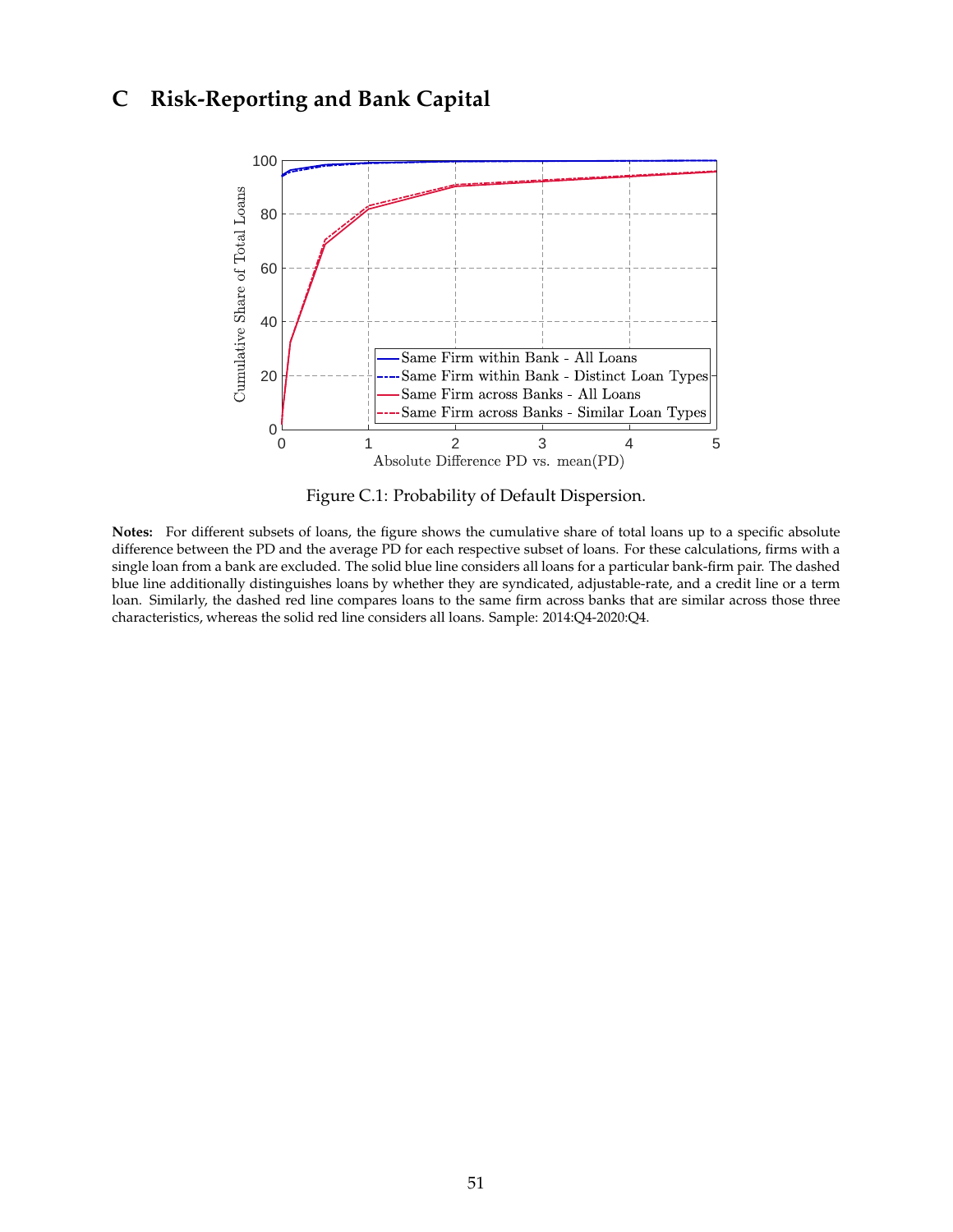<span id="page-52-0"></span>

|                         | (i)<br>PD | (i)<br>PD | (iii)<br>PD-Gap | (iv)<br>PD-Gap |
|-------------------------|-----------|-----------|-----------------|----------------|
| Capital                 | $0.09*$   | $0.07*$   | $0.10**$        | በ በ9**         |
|                         | (0.04)    | (0.04)    | (0.04)          | (0.04)         |
| Fixed Effects           |           |           |                 |                |
| Firm $\times$ Time      |           |           |                 |                |
| Time                    |           |           |                 |                |
| Bank                    |           |           |                 |                |
| <b>Bank Controls</b>    |           |           |                 |                |
| Portfolio Risk Controls |           |           |                 |                |
| R-squared               | 0.66      | 0.66      | 0.00            | 0.00           |
| Observations            | 278,319   | 278,319   | 284,686         | 284,684        |
| Number of Firms         | 9,206     | 9,206     | 9,427           | 9,427          |
| Number of Banks         | 32        | 32        | 32              | 32             |

Table C.1: Reported PDs and Bank Capital − Local Projections.

**Notes:** Estimation results for  $y_{i,j,t+2} - y_{i,j,t-1} = \beta \Delta \text{Capital}_{j,t-1} + \gamma X_{j,t-1} + \alpha_{i,t-1} + \kappa_j + u_{i,j,t+2}$ , where  $y_{i,j,t}$  is either given by PD*i*,*j*,*<sup>t</sup>* in columns (i) and (ii) or by PD-Gap*i*,*j*,*<sup>t</sup>* in columns (iii) and (iv). Bank controls: bank size (natural log of total assets), return on assets (net income/total assets), deposit share (total deposits/total assets), and banks' income gap (see Appendix Table [B.3](#page-49-0) for details about the data). Portfolio risk controls: RWA/total assets, weighted portfolio PD. All specifications are estimated using OLS. Standard errors in parentheses are clustered by bank. Sample: 2014:Q4-2020:Q4. ∗∗∗ *p* < 0.01, ∗∗ *p* < 0.05, <sup>∗</sup> *p* < 0.1.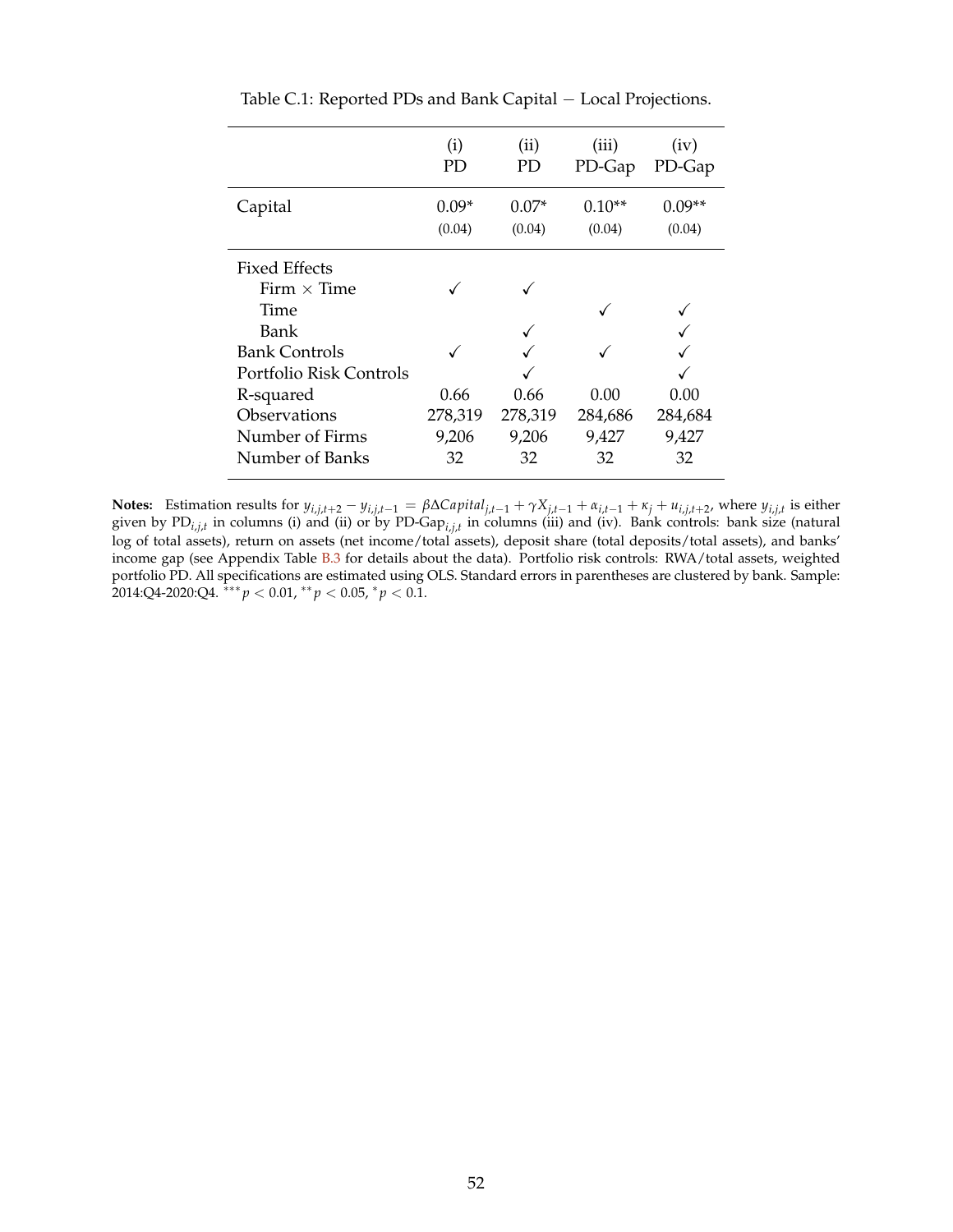<span id="page-53-0"></span>

|                              | PD                | PD                   | PD                  | <b>PD</b>           | PD                   | PD                 |
|------------------------------|-------------------|----------------------|---------------------|---------------------|----------------------|--------------------|
| Capital $\times$ log(Loan)   | $-0.00$<br>(0.01) |                      |                     |                     |                      | $-0.00$<br>(0.01)  |
| Capital $\times$ log(Assets) |                   | $-0.03***$<br>(0.01) |                     |                     |                      | $-0.01$<br>(0.01)  |
| Capital $\times$ mean(PD)    |                   |                      | $0.08***$<br>(0.02) |                     |                      | $0.06**$<br>(0.03) |
| Capital $\times$ Syndicated  |                   |                      |                     | $0.12***$<br>(0.02) |                      | $0.06**$<br>(0.03) |
| Capital $\times$ Public      |                   |                      |                     |                     | $-0.06***$<br>(0.02) | $-0.05*$<br>(0.03) |
| <b>Fixed Effects</b>         |                   |                      |                     |                     |                      |                    |
| Bank $\times$ Time           |                   |                      |                     |                     |                      |                    |
| Firm $\times$ Time           |                   |                      |                     |                     |                      |                    |
| R-squared<br>Observations    | 0.8<br>412,537    | 0.74<br>253,417      | 0.8<br>412,537      | 0.8<br>373,996      | 0.8<br>412,537       | 0.74<br>224,954    |
| Number of Firms              | 12,189            | 8,599                | 12,189              | 11,889              | 12,189               | 8,318              |
| Number of Banks              | 32                | 32                   | 32                  | 32                  | 32                   | 32                 |

Table C.2: Reported PDs and Bank Capital − Interactions.

**Notes:** Estimation results for  $PD_{i,j,t} = \beta Capital_{j,t-1} \times X_{i,j,t} + \alpha_{i,t} + \kappa_{j,t} + u_{i,j,t}$ , where  $X_{i,j,t}$  is either given by loan size (natural log of used credit), firm size (natural log of total assets), the average PD for firm *i* (weighted average across all loans), or binary variables indicating whether the loan is syndicated or the firm is publicly traded. All specifications include firm-time *αi*,*<sup>t</sup>* and bank-time *κj*,*<sup>t</sup>* fixed effects and are estimated using OLS. Standard errors in parentheses are clustered at the bank-firm level. Sample: 2014:Q4-2020:Q4. ∗∗∗ *p* < 0.01, ∗∗ *p* < 0.05, <sup>∗</sup> *p* < 0.1.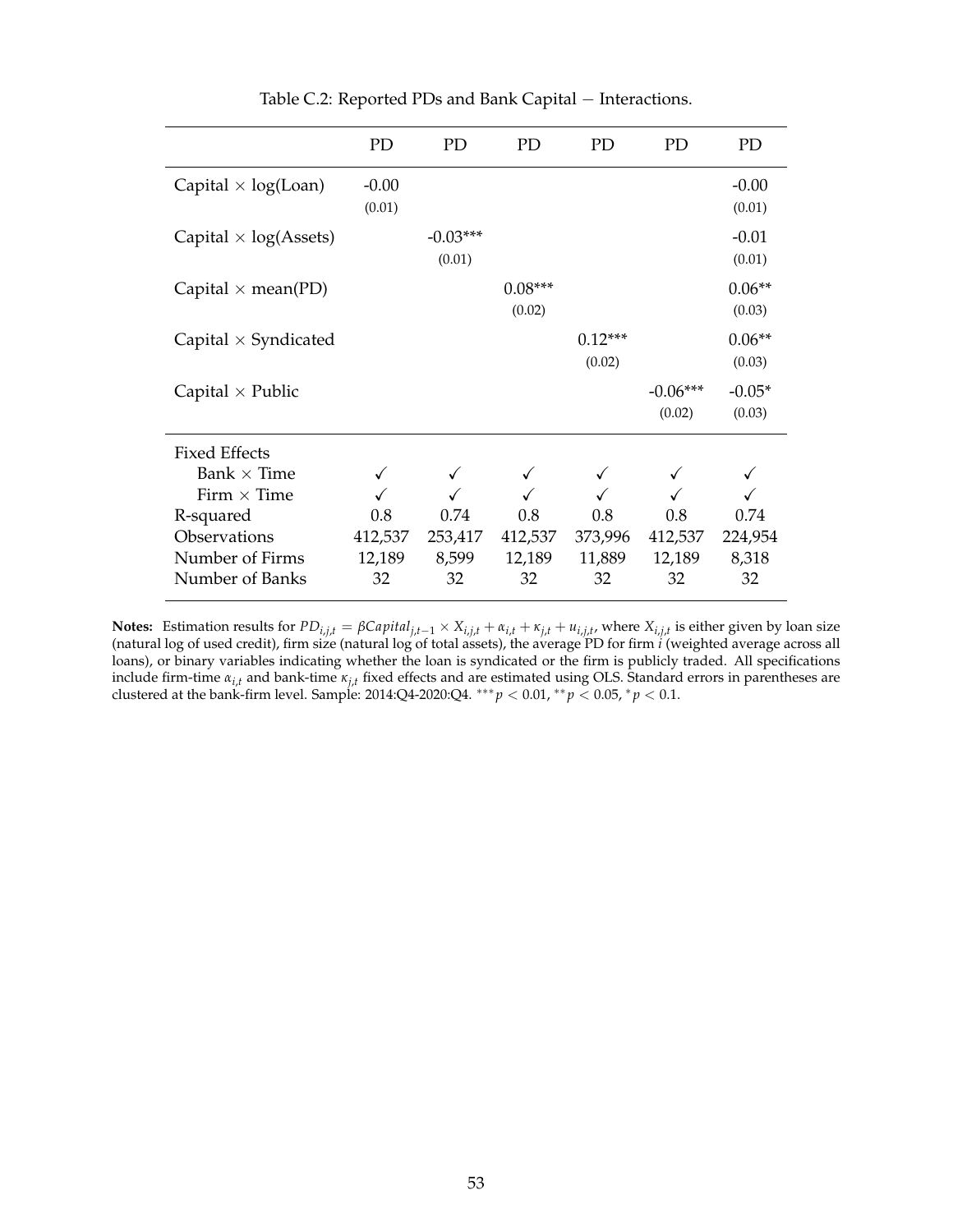# <span id="page-54-2"></span><span id="page-54-0"></span>**D PDs, Bank Capital, and Credit Supply**



Figure D.1: Graphical Illustration of Regression Coefficients.

<span id="page-54-1"></span>**Notes:** The figure plots the regression estimates from column (iv) of Table [3.2,](#page-19-0)  $\beta_1 = 2.27$ ,  $\beta_2 = 9.86$ ,  $\beta_3 = -2.16$ , constant=0. Bank capital buffers in 2019:Q4 range from 1.66 to 10.19 among the Y14-banks in our sample.



Figure D.2: Bank Capital Ratios.

**Notes:** For each date, the figure shows the median of the CET1, Tier 1, and total capital ratios across the Y14-banks. Gray bars denote NBER recessions.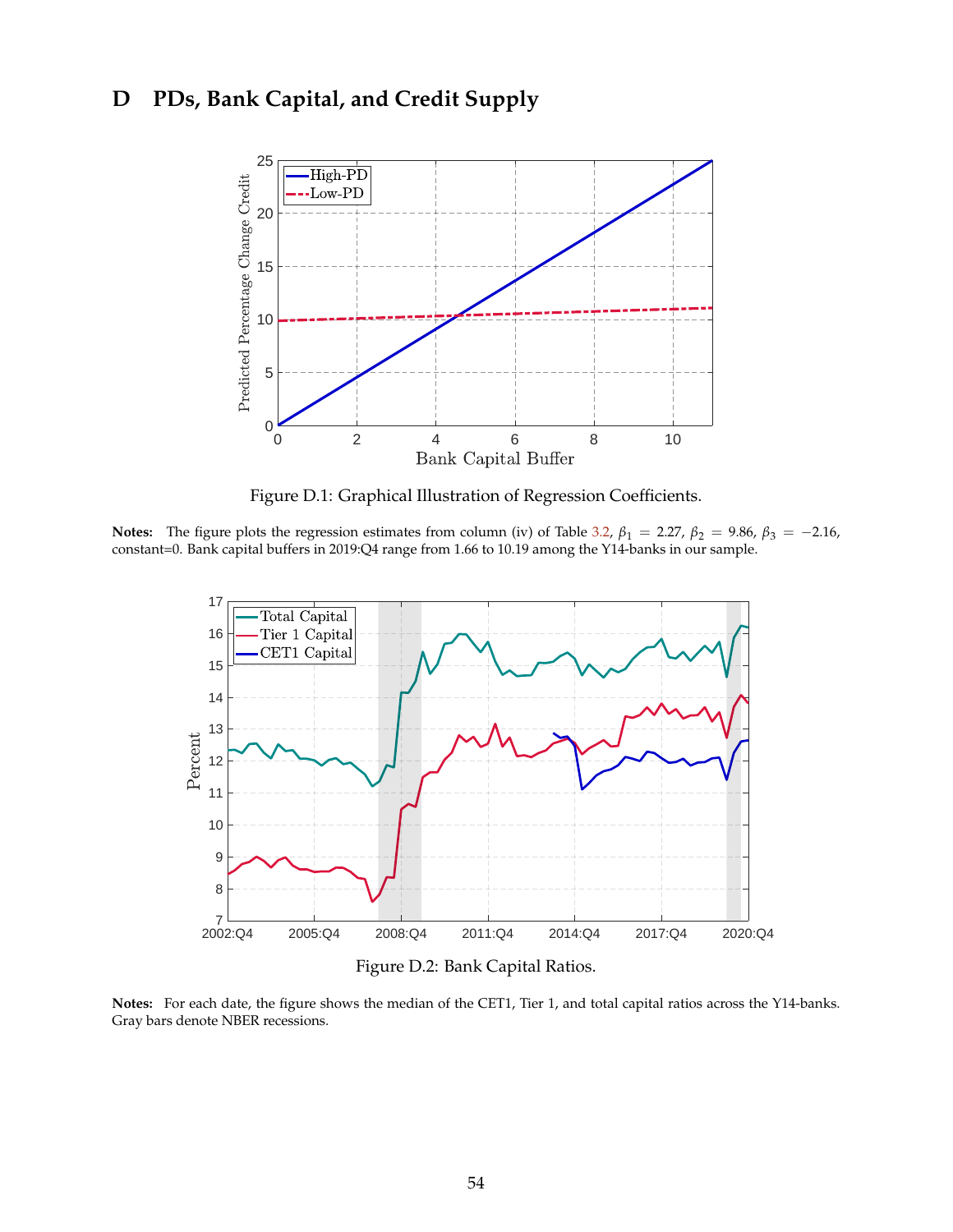<span id="page-55-0"></span>

Figure D.3: Bank Capital Requirements.

**Notes:** For each date, the figure shows the median of the CET1, Tier 1, and total capital requirements across the Y14-banks. Gray bars denote NBER recessions.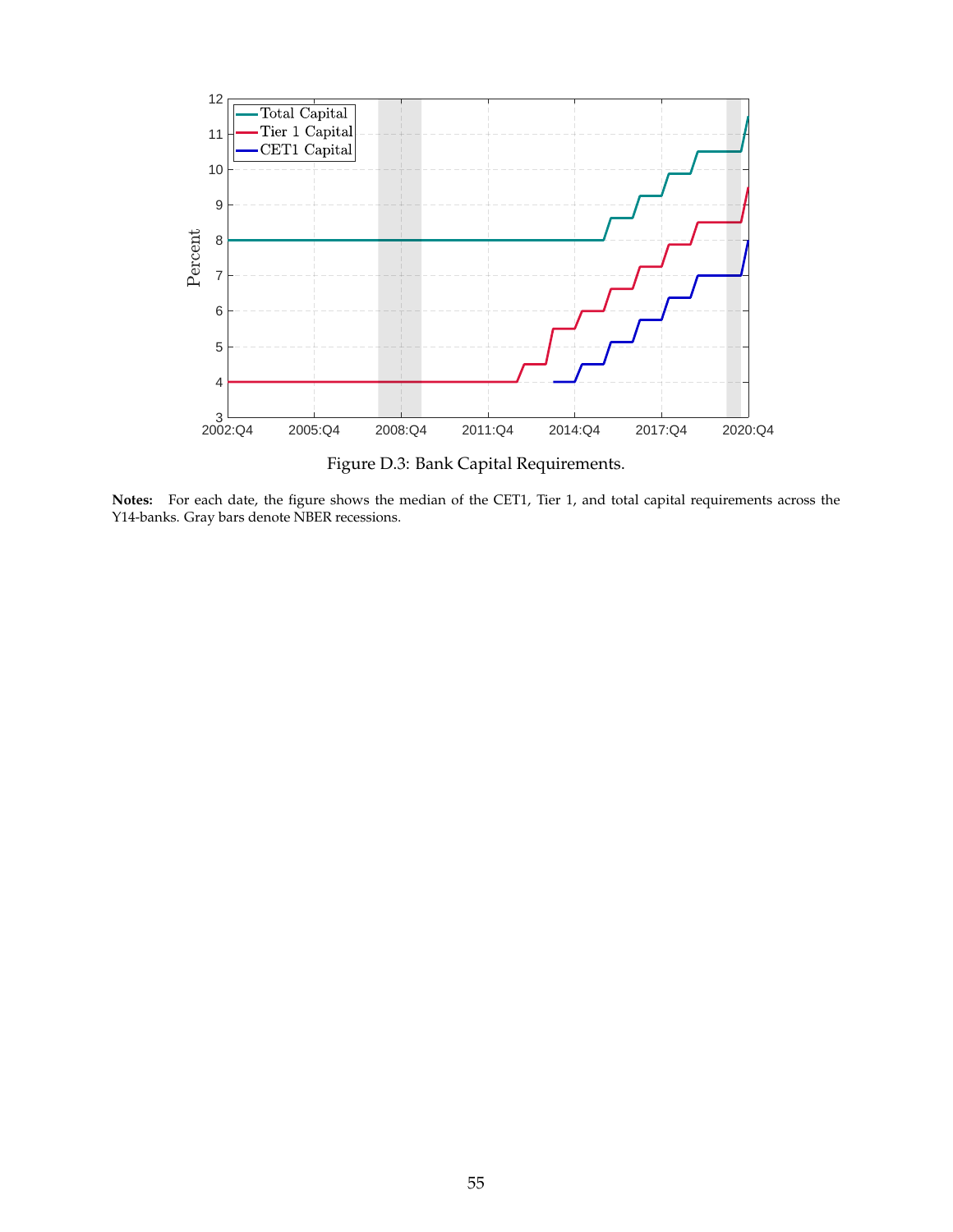<span id="page-56-0"></span>

|                                                | (i)     | (ii)    | (iii)      | (iv)       | (v)       | (vi)    |
|------------------------------------------------|---------|---------|------------|------------|-----------|---------|
| Capital                                        | $-0.20$ | $-0.18$ | 0.58       | $0.85*$    | 1.09      |         |
|                                                | (0.34)  | (0.42)  | (0.48)     | (0.47)     | (0.76)    |         |
| Low-PD                                         |         | 0.04    | $4.98**$   | $4.95*$    | $5.96*$   | 3.71    |
|                                                |         | (1.38)  | (2.39)     | (2.53)     | (3.23)    | (2.89)  |
| Capital $\times$ Low-PD                        |         |         | $-1.27***$ | $-1.54***$ | $-1.55**$ | $-0.93$ |
|                                                |         |         | (0.43)     | (0.46)     | (0.69)    | (0.54)  |
| <b>Fixed Effects</b>                           |         |         |            |            |           |         |
| Firm $\times$ Rate $\times$ Time               |         |         |            |            |           |         |
| Firm $\times$ Rate $\times$ Syn. $\times$ Time |         |         |            |            |           |         |
| Firm $\times$ Rate $\times$ Pur. $\times$ Time |         |         |            |            | ✓         |         |
| Bank $\times$ Time                             |         |         |            |            |           |         |
| <b>Bank Controls</b>                           |         | ✓       |            | ✓          |           |         |
| R-squared                                      | 0.5     | 0.53    | 0.53       | 0.53       | 0.52      | 0.56    |
| Observations                                   | 5,292   | 3,477   | 3,477      | 3,097      | 2,663     | 3,456   |
| Number of Firms                                | 606     | 422     | 422        | 386        | 335       | 420     |
| Number of Banks                                | 28      | 25      | 25         | 25         | 24        | 23      |

Table D.1: Low Capital Buffers Excluding COVID − Credit Supply.

**Notes:** Estimation results for regression [\(3.2\)](#page-18-0). All specifications include firm-time fixed effects that additionally vary by rate type (adjustable- or fixed-rate) and whether the loan is syndicated (column iv) or the loan purpose (column v). Columns (i)-(v) include various bank controls at time *t*: bank size (natural log of total assets), return on assets (net income/total assets), deposit share (total deposits/total assets), banks' income gap, and the ratio of unused credit lines to assets (see Appendix Table [B.3](#page-49-0) for details about the data). Column (vi) includes bank-time fixed effects. All specifications are estimated using OLS. Standard errors in parentheses are clustered by bank. Sample: 2018:Q1 - 2019:Q4. ∗∗∗ *p* < 0.01, ∗∗ *p* < 0.05, <sup>∗</sup> *p* < 0.1.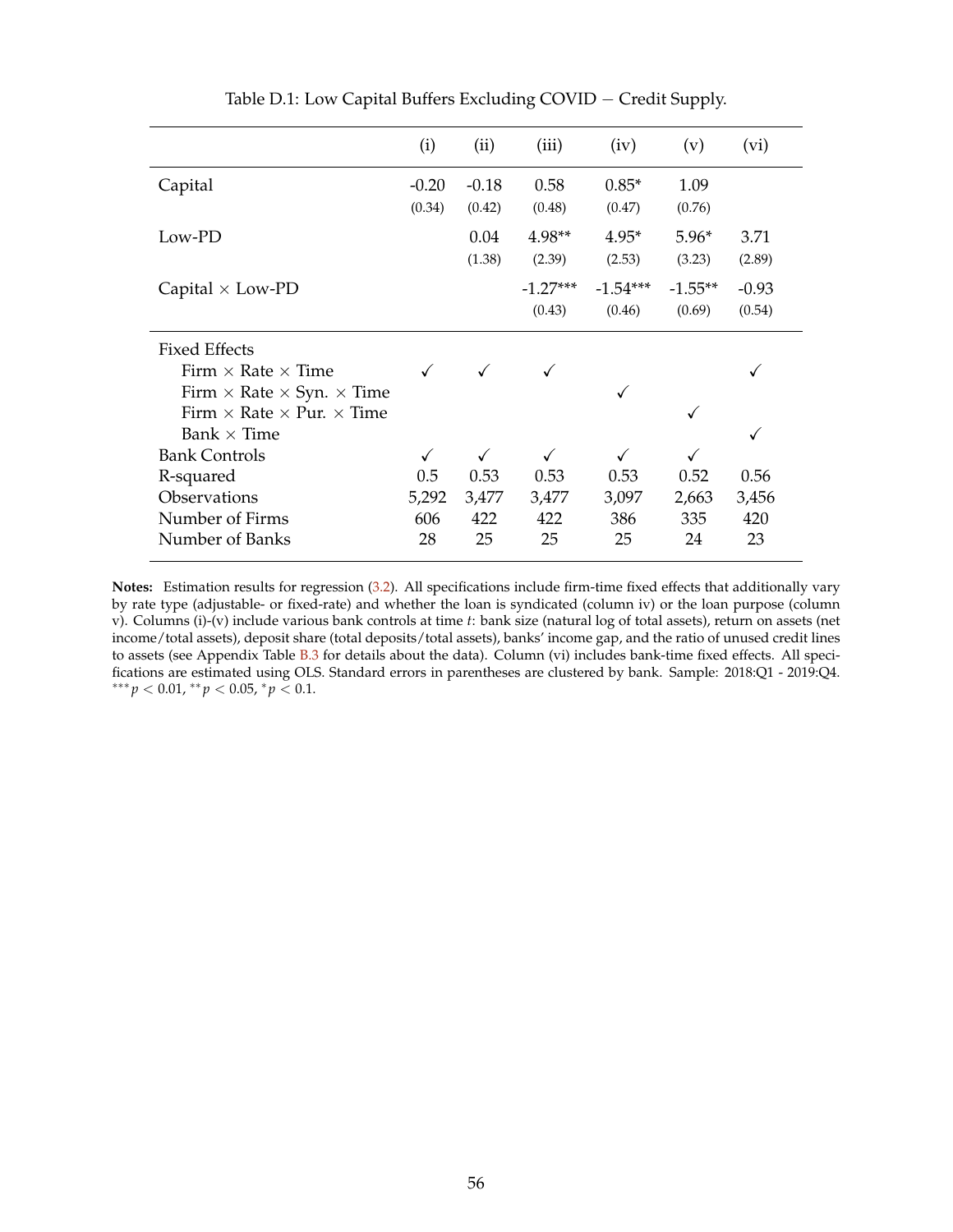<span id="page-57-0"></span>

|                                                          | (i)               | (ii)               | (iii)               | (iv)                | (v)                 | (vi)                 |
|----------------------------------------------------------|-------------------|--------------------|---------------------|---------------------|---------------------|----------------------|
| Capital                                                  | $-0.00$<br>(0.00) | $-0.00$<br>(0.00)  | $-0.01*$<br>(0.00)  | $-0.01**$<br>(0.00) | $-0.01**$<br>(0.00) |                      |
| Low-PD                                                   |                   | $0.01**$<br>(0.00) | $-0.02**$<br>(0.01) | $-0.02**$<br>(0.01) | $-0.03**$<br>(0.01) | $-0.03***$<br>(0.01) |
| Capital $\times$ Low-PD                                  |                   |                    | $0.01***$<br>(0.00) | $0.01***$<br>(0.00) | $0.01***$<br>(0.00) | $0.01***$<br>(0.00)  |
| <b>Fixed Effects</b><br>Firm $\times$ Rate $\times$ Time |                   |                    |                     |                     |                     |                      |
| Firm $\times$ Rate $\times$ Syn. $\times$ Time           |                   |                    |                     |                     |                     |                      |
| Firm $\times$ Rate $\times$ Pur. $\times$ Time           |                   |                    |                     |                     | ✓                   |                      |
| Bank $\times$ Time                                       |                   |                    |                     |                     |                     | √                    |
| <b>Bank Controls</b>                                     |                   | $\checkmark$       |                     |                     |                     |                      |
| R-squared                                                | 0.88              | 0.89               | 0.89                | 0.88                | 0.87                | 0.91                 |
| Observations                                             | 6,538             | 4,399              | 4,399               | 3,944               | 3,416               | 4,368                |
| Number of Firms                                          | 652               | 474                | 474                 | 433                 | 379                 | 470                  |
| Number of Banks                                          | 29                | 27                 | 27                  | 26                  | 27                  | 24                   |

Table D.2: Low Capital Buffers − Interest Rates.

**Notes:** Estimation results for regression [\(3.2\)](#page-18-0), where the dependent variable is given by changes in interest rates  $i^k_{i,j,t+2} - i^k_{i,j,t}$ . Interest rates are weighted by used credit and observations within the 1% tails of the dependent variable are excluded. All specifications include firm-time fixed effects that additionally vary by rate type (adjustable- or fixedrate) and whether the loan is syndicated (column iv) or the loan purpose (column v). Columns (i)-(v) include various bank controls at time *t*: bank size (natural log of total assets), return on assets (net income/total assets), deposit share (total deposits/total assets), banks' income gap, and the ratio of unused credit lines to assets (see Appendix Table [B.3](#page-49-0) for details about the data). Column (vi) includes bank-time fixed effects. All specifications are estimated using OLS. Standard errors in parentheses are clustered by bank. Sample: 2018:Q1 - 2020:Q2. ∗∗∗ *p* < 0.01, ∗∗ *p* < 0.05, <sup>∗</sup> *p* < 0.1.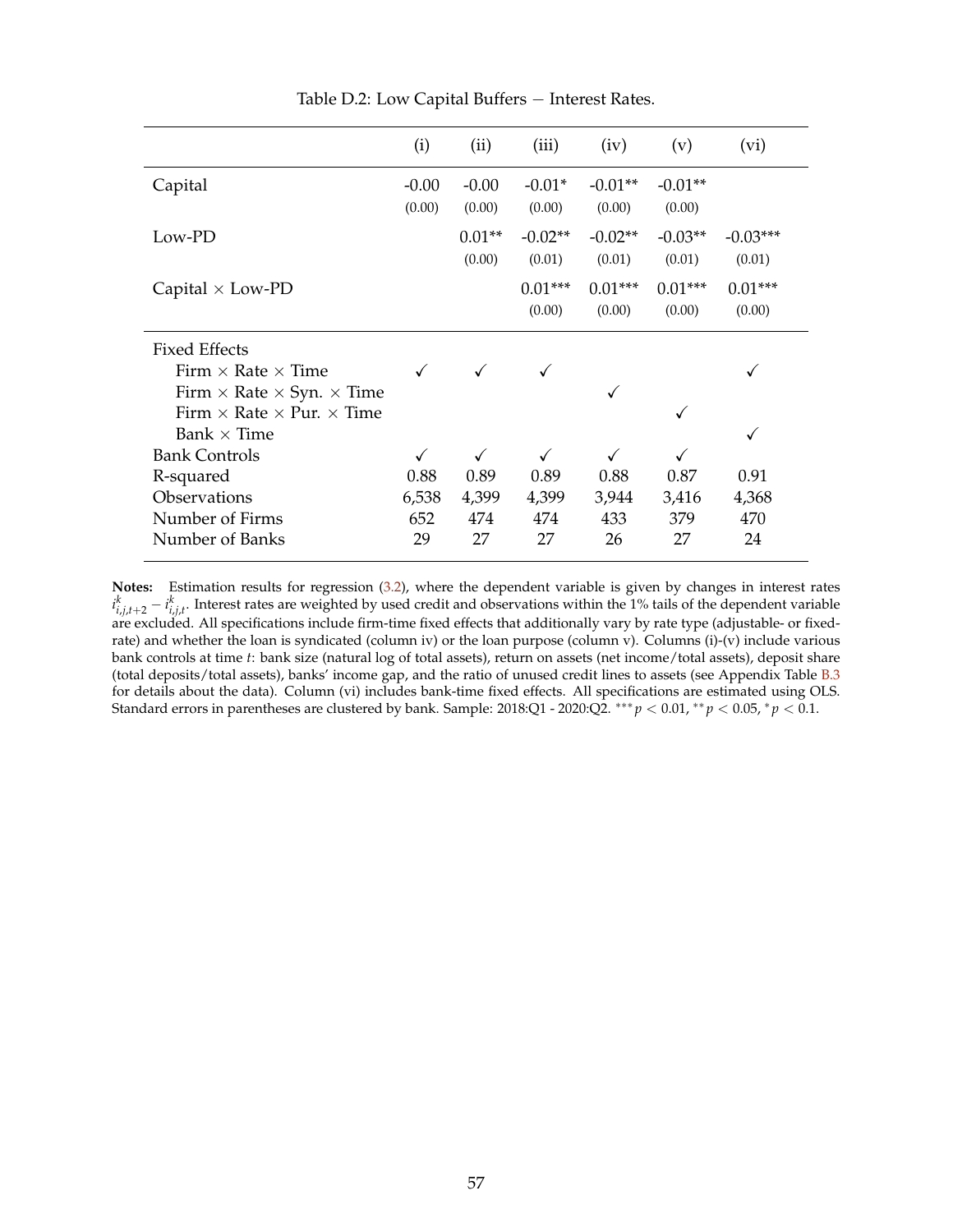<span id="page-58-0"></span>

|                                  | (i)    | (ii)     | (iii)     | (iv)       | (v)        | (vi)      |
|----------------------------------|--------|----------|-----------|------------|------------|-----------|
| Capital                          | 0.13   | $0.54**$ | $0.92***$ | $1.05***$  | $1.14***$  |           |
|                                  | (0.17) | (0.24)   | (0.29)    | (0.31)     | (0.29)     |           |
| Low-PD                           |        | $-0.07$  | $2.37*$   | $2.97**$   | $2.85**$   | $2.93**$  |
|                                  |        | (0.97)   | (1.22)    | (1.22)     | (1.29)     | (1.07)    |
| Capital $\times$ Low-PD          |        |          | $-0.66**$ | $-0.81***$ | $-0.73***$ | $-0.65**$ |
|                                  |        |          | (0.24)    | (0.18)     | (0.26)     | (0.25)    |
| <b>Fixed Effects</b>             |        |          |           |            |            |           |
| Rate $\times$ Time               |        |          |           |            |            |           |
| Rate $\times$ Syn. $\times$ Time |        |          |           |            |            |           |
| Rate $\times$ Pur. $\times$ Time |        |          |           |            |            |           |
| Bank $\times$ Time               |        |          |           |            |            |           |
| <b>Bank Controls</b>             |        | ✓        | ✓         |            |            |           |
| R-squared                        | 0.01   | 0.02     | 0.02      | 0.02       | 0.03       | 0.05      |
| Observations                     | 84,274 | 8,033    | 8,033     | 7,529      | 7,996      | 8,022     |
| Number of Firms                  | 15,258 | 1,135    | 1,135     | 1,093      | 1,133      | 1,135     |
| Number of Banks                  | 31     | 27       | 27        | 27         | 27         | 27        |

Table D.3: Low Capital Buffers − Omitting Firm Fixed Effects.

**Notes:** Estimation results for regression [\(3.2\)](#page-18-0). All specifications include time fixed effects that additionally vary by rate type (adjustable- or fixed-rate) and whether the loan is syndicated (column iv) or the loan purpose (column v). Columns (i)-(v) include various bank controls at time *t*: bank size (natural log of total assets), return on assets (net income/total assets), deposit share (total deposits/total assets), banks' income gap, and the ratio of unused credit lines to assets (see Appendix Table [B.3](#page-49-0) for details about the data). Column (vi) includes bank-time fixed effects. All specifications are estimated using OLS. Standard errors in parentheses are two-way clustered by bank and firm. Sample: 2018:Q1 - 2020:Q2. ∗∗∗ *p* < 0.01, ∗∗ *p* < 0.05, <sup>∗</sup> *p* < 0.1.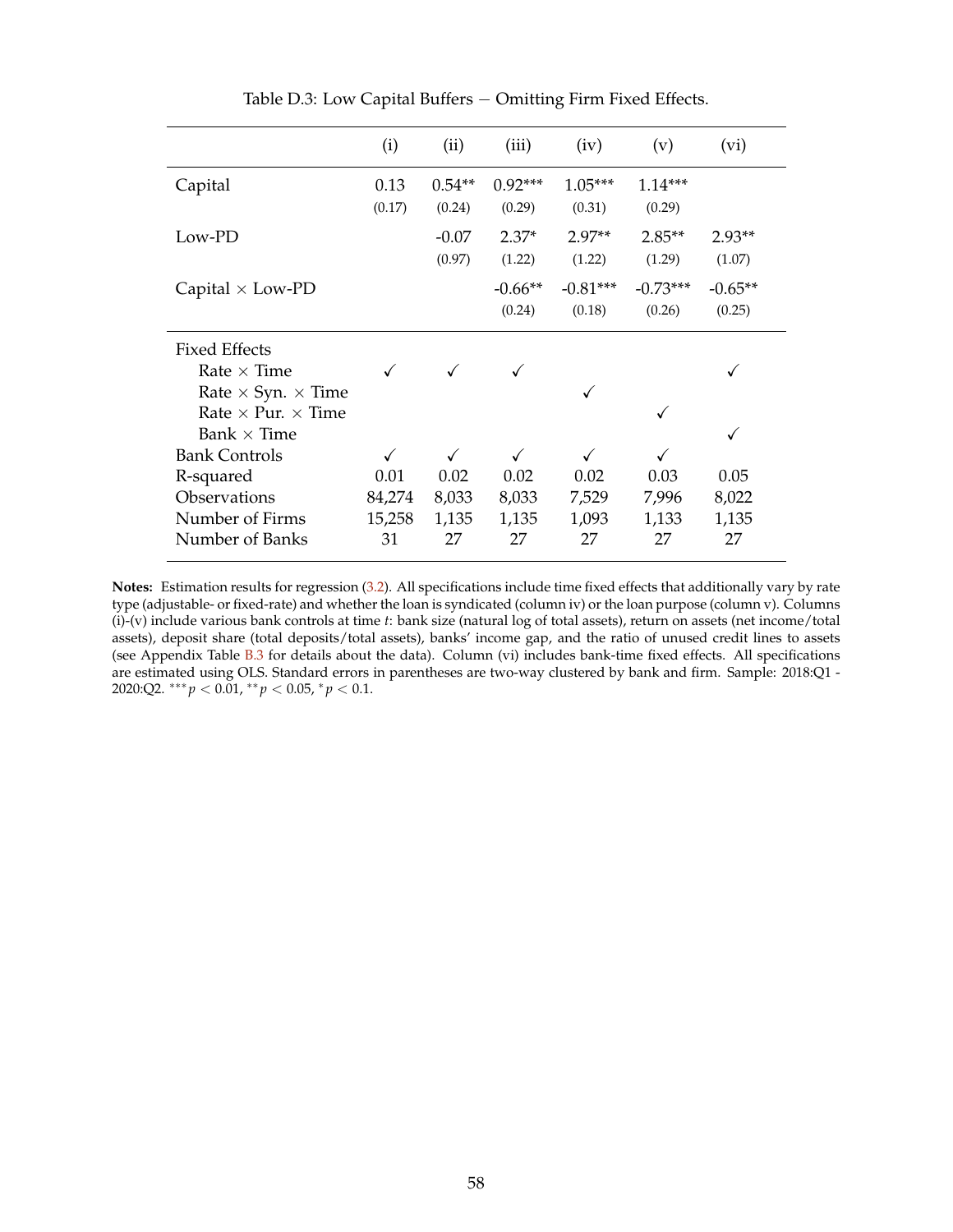<span id="page-59-0"></span>

|                                                                                                                                                                            | (i)                                    | (ii)                 | (iii)                | (iv)                 |
|----------------------------------------------------------------------------------------------------------------------------------------------------------------------------|----------------------------------------|----------------------|----------------------|----------------------|
| Capital                                                                                                                                                                    | $1.02***$<br>(0.25)                    | $0.86***$<br>(0.29)  | $0.73**$<br>(0.34)   | $0.77**$<br>(0.36)   |
| Low-PD                                                                                                                                                                     | $2.78*$<br>(1.35)                      | $2.60*$<br>(1.44)    | 2.38<br>(1.45)       | 1.27<br>(1.33)       |
| Capital $\times$ Low-PD                                                                                                                                                    | $-0.77***$<br>(0.25)                   | $-0.78**$<br>(0.29)  | $-0.75**$<br>(0.31)  | $-0.75**$<br>(0.30)  |
| <b>Fixed Effects</b><br>Time<br>Location $\times$ Time                                                                                                                     |                                        |                      |                      |                      |
| Location $\times$ Industry $\times$ Time<br>Location $\times$ Industry $\times$ Size $\times$ Time<br><b>Bank Controls</b><br>R-squared<br>Observations<br>Number of Firms | $\checkmark$<br>0.01<br>8,033<br>1,135 | 0.09<br>5,822<br>833 | 0.29<br>5,388<br>736 | 0.42<br>3,536<br>570 |
| Number of Banks                                                                                                                                                            | 27                                     | 27                   | 27                   | 26                   |

Table D.4: Low Capital Buffers − Alternative Fixed Effects.

**Notes:** Estimation results for regression [\(3.2\)](#page-18-0). All specifications include time fixed effects that additionally vary by location (state-level) in columns (ii)-(iv), industry (two-digit NAICS code) in columns (iii) and (iv), and firm size (deciles of the unconditional firm size distribution) in column (iv). All regressions include various bank controls at time *t*: bank size (natural log of total assets), return on assets (net income/total assets), deposit share (total deposits/total assets), banks' income gap, and the ratio of unused credit lines to assets (see Appendix Table [B.3](#page-49-0) for details about the data). All specifications are estimated using OLS. Standard errors in parentheses are two-way clustered by bank and firm. Sample: 2018:Q1 - 2020:Q2. ∗∗∗ *p* < 0.01, ∗∗ *p* < 0.05, <sup>∗</sup> *p* < 0.1.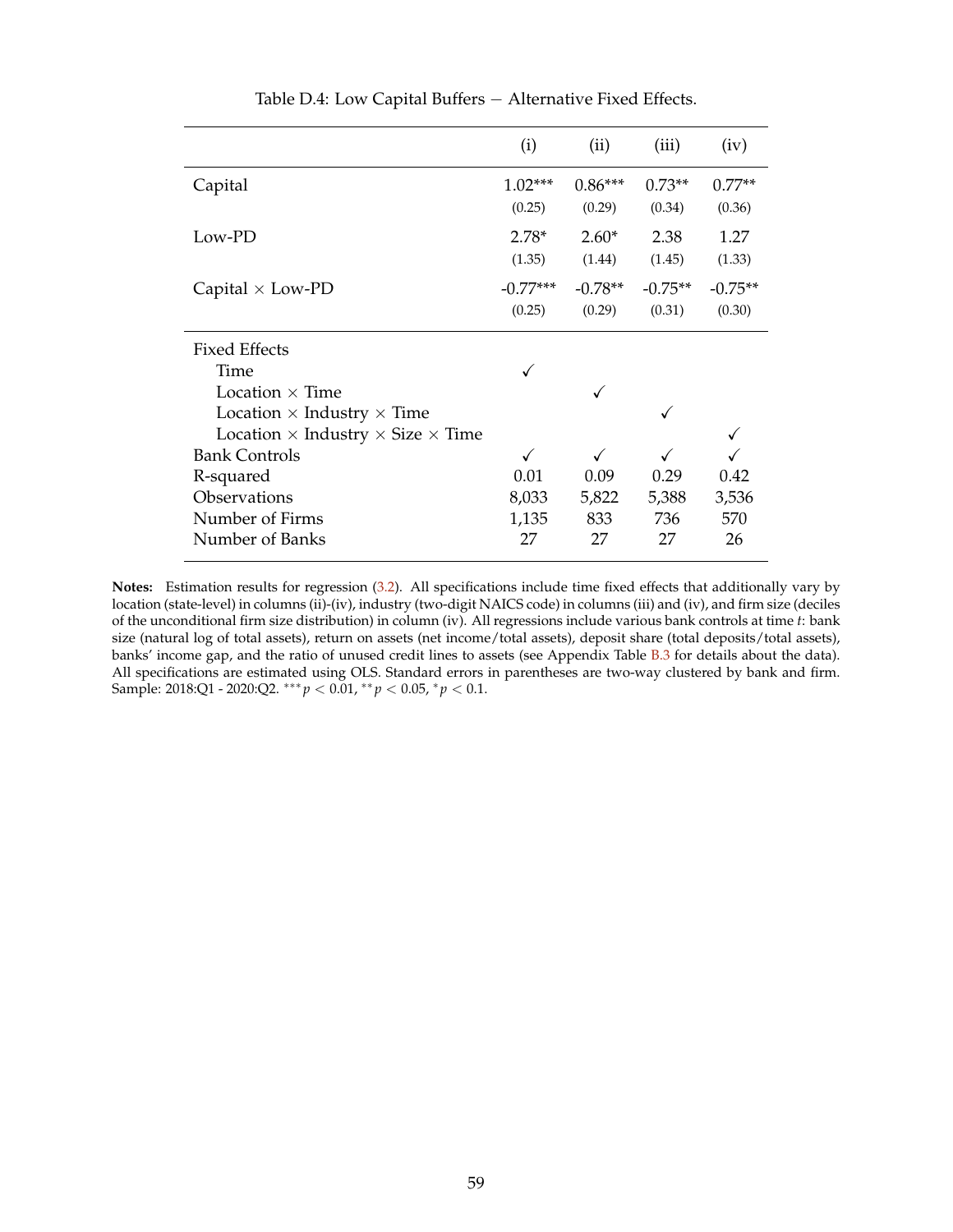<span id="page-60-0"></span>

|                                                                                                            | (i)                 | (ii)                      | (iii)                     | (iv)                      | (v)                  | (vi)                 |
|------------------------------------------------------------------------------------------------------------|---------------------|---------------------------|---------------------------|---------------------------|----------------------|----------------------|
| Capital                                                                                                    | 0.07<br>(0.37)      | 0.11<br>(0.35)            | 0.07<br>(0.35)            | 0.13<br>(0.30)            | 0.36<br>(0.40)       |                      |
| <b>PD</b>                                                                                                  |                     | $-0.11$<br>(0.10)         | $-0.27*$<br>(0.14)        | $-0.27**$<br>(0.12)       | $-0.21$<br>(0.13)    | $-0.28$<br>(0.17)    |
| Capital $\times$ PD                                                                                        |                     |                           | 0.05<br>(0.04)            | 0.04<br>(0.04)            | $-0.01$<br>(0.03)    | 0.05<br>(0.05)       |
| <b>Fixed Effects</b><br>Firm $\times$ Rate $\times$ Time<br>Firm $\times$ Rate $\times$ Syn. $\times$ Time |                     |                           |                           | ✓                         |                      |                      |
| Firm $\times$ Rate $\times$ Pur. $\times$ Time<br>Bank $\times$ Time                                       |                     |                           |                           |                           | ✓                    |                      |
| <b>Bank Controls</b><br>R-squared<br>Observations<br>Number of Firms                                       | 0.5<br>9,930<br>969 | ✓<br>0.51<br>7,263<br>754 | ✓<br>0.51<br>7,263<br>754 | ✓<br>0.52<br>6,348<br>674 | 0.51<br>5,701<br>606 | 0.54<br>7,251<br>752 |
| Number of Banks                                                                                            | 29                  | 27                        | 27                        | 27                        | 27                   | 26                   |

Table D.5: Low Capital Buffers − Probability of Default.

**Notes:** Estimation results for regression [\(3.2\)](#page-18-0), where Low-PD $_{i,j,t}^k$  is replaced by PD $_{i,j,t}^k$ . All specifications include firmtime fixed effects that additionally vary by rate type (adjustable- or fixed-rate) and whether the loan is syndicated (column iv) or the loan purpose (column v). Columns (i)-(v) include various bank controls at time *t*: bank size (natural log of total assets), return on assets (net income/total assets), deposit share (total deposits/total assets), banks' income gap, and the ratio of unused credit lines to assets (see Appendix Table [B.3](#page-49-0) for details about the data). Column (vi) includes bank-time fixed effects. All specifications are estimated using OLS. Standard errors in parentheses are clustered by bank. Sample: 2018:Q1 - 2020:Q2. ∗∗∗ *p* < 0.01, ∗∗ *p* < 0.05, <sup>∗</sup> *p* < 0.1.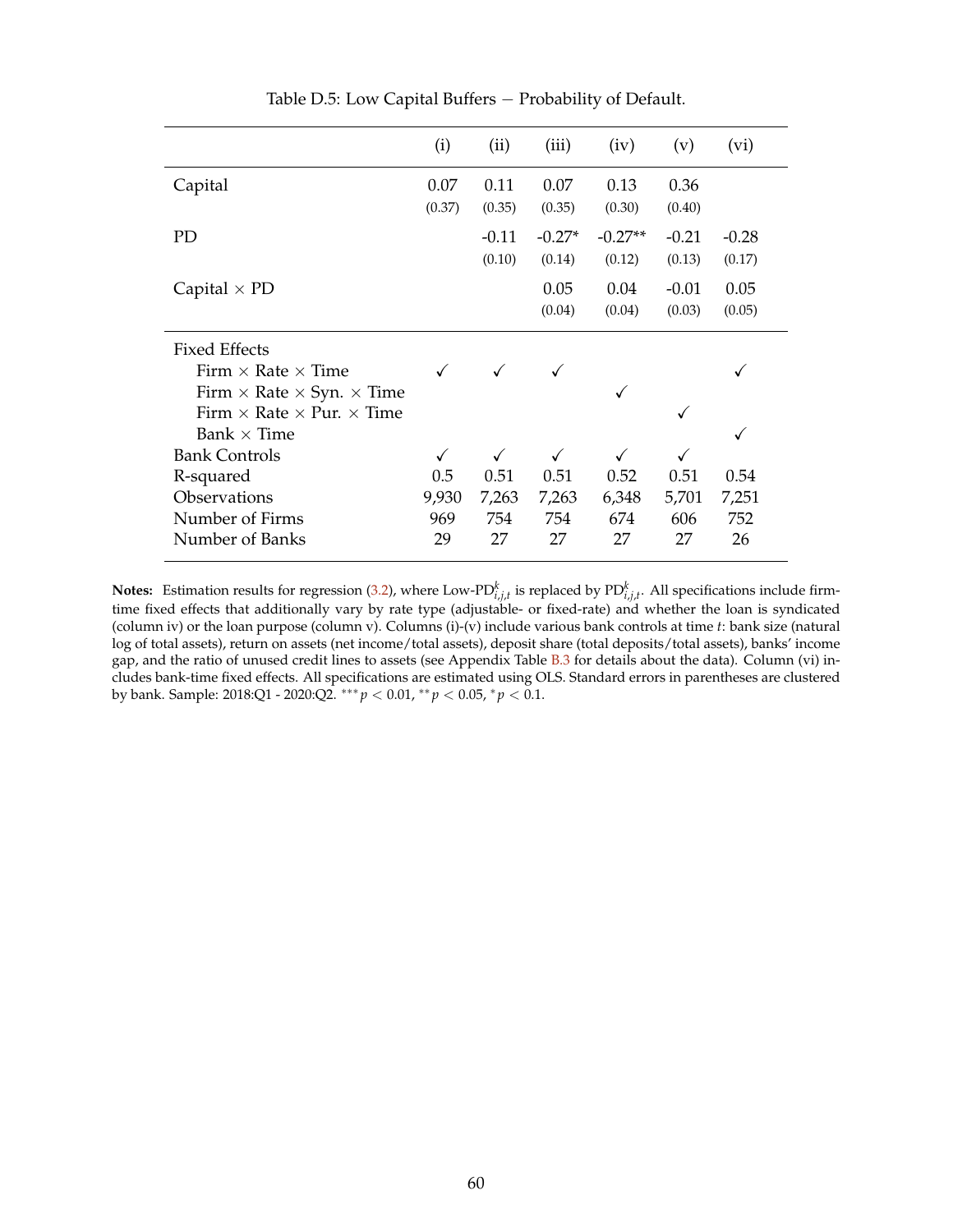<span id="page-61-0"></span>

|                                                                                                                                                              | (i)                        | (ii)                       | (iii)                      | (iv)                       | (v)                        | (vi)                       |
|--------------------------------------------------------------------------------------------------------------------------------------------------------------|----------------------------|----------------------------|----------------------------|----------------------------|----------------------------|----------------------------|
| Capital                                                                                                                                                      | 0.28<br>(0.33)             | 0.30<br>(0.30)             | $1.18*$<br>(0.65)          | $1.29**$<br>(0.60)         | $2.04**$<br>(0.80)         |                            |
| Low-PD                                                                                                                                                       |                            | $-23.52$<br>(58.28)        | 29.03<br>(71.36)           | 20.58<br>(87.25)           | 68.99<br>(72.53)           | 44.40<br>(63.60)           |
| Capital $\times$ Low-PD                                                                                                                                      |                            |                            | $-1.62*$<br>(0.83)         | $-1.93**$<br>(0.86)        | $-2.23**$<br>(0.98)        | $-1.69*$<br>(0.89)         |
| <b>Fixed Effects</b><br>Firm $\times$ Rate $\times$ Time<br>Firm $\times$ Rate $\times$ Syn. $\times$ Time<br>Firm $\times$ Rate $\times$ Pur. $\times$ Time |                            |                            |                            |                            |                            |                            |
| Bank $\times$ Time<br><b>Bank Controls</b><br>Bank Controls $\times$ Low-PD<br>R-squared<br>Observations<br>Number of Firms<br>Number of Banks               | 0.54<br>4,674<br>495<br>27 | 0.54<br>4,674<br>495<br>27 | 0.54<br>4,674<br>495<br>27 | 0.54<br>4,188<br>455<br>26 | 0.54<br>3,617<br>396<br>27 | 0.57<br>4,649<br>491<br>24 |

Table D.6: Low Capital Buffers − Low-PD Interactions.

**Notes:** Estimation results for regression [\(3.2\)](#page-18-0). All specifications include firm-time fixed effects that additionally vary by rate type (adjustable- or fixed-rate) and whether the loan is syndicated (column iv) or the loan purpose (column v). Columns (i)-(v) include various bank controls at time *t*: bank size (natural log of total assets), return on assets (net income/total assets), deposit share (total deposits/total assets), banks' income gap, and the ratio of unused credit lines to assets (see Appendix Table [B.3](#page-49-0) for details about the data). All specifications include interaction terms of each of the bank controls with Low-PD. Column (vi) includes bank-time fixed effects. All specifications are estimated using OLS. Standard errors in parentheses are clustered by bank. Sample: 2018:Q1 - 2020:Q2. ∗∗∗ *p* < 0.01, ∗∗ *p* < 0.05, <sup>∗</sup> *p* < 0.1.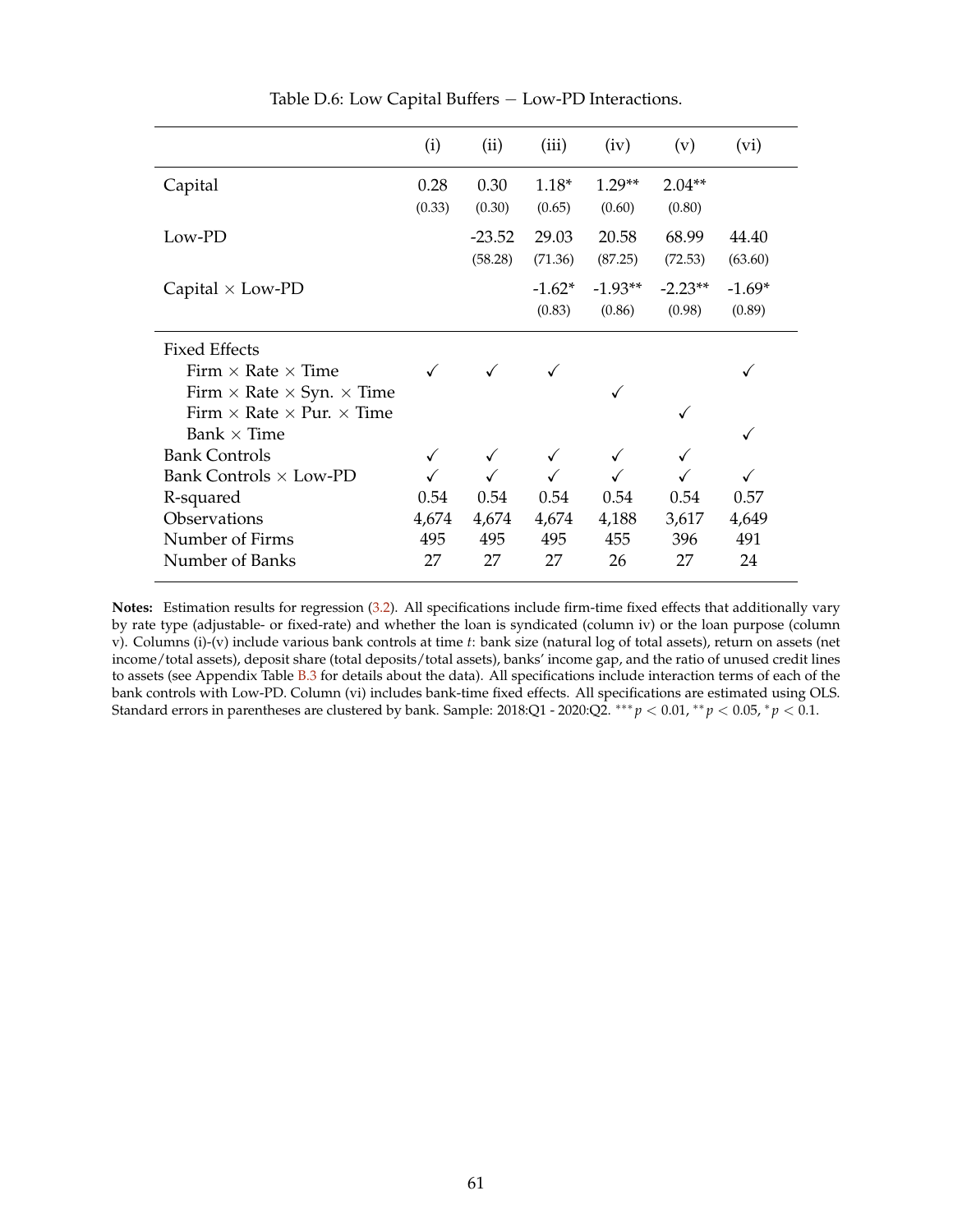<span id="page-62-0"></span>

|                                                            | (i)    | (ii)   | (iii)      | (iv)       | (v)       | (vi)      |
|------------------------------------------------------------|--------|--------|------------|------------|-----------|-----------|
| Capital                                                    | 0.12   | 0.16   | $0.39**$   | $0.48**$   | $0.66**$  |           |
|                                                            | (0.14) | (0.15) | (0.18)     | (0.20)     | (0.27)    |           |
| Low-PD                                                     |        | 0.38   | $2.22**$   | $2.67***$  | $2.97***$ | $1.75*$   |
|                                                            |        | (0.52) | (0.81)     | (0.80)     | (1.07)    | (0.96)    |
| Capital $\times$ Low-PD                                    |        |        | $-0.50***$ | $-0.69***$ | $-0.63**$ | $-0.42**$ |
|                                                            |        |        | (0.17)     | (0.21)     | (0.26)    | (0.19)    |
| <b>Fixed Effects</b>                                       |        |        |            |            |           |           |
| Firm $\times$ CL $\times$ Rate $\times$ Time               |        |        |            |            |           |           |
| Firm $\times$ CL $\times$ Rate $\times$ Syn. $\times$ Time |        |        |            | √          |           |           |
| Firm $\times$ CL $\times$ Rate $\times$ Pur. $\times$ Time |        |        |            |            |           |           |
| Bank $\times$ Time                                         |        |        |            |            |           |           |
| <b>Bank Controls</b>                                       |        | ✓      |            | ✓          |           |           |
| R-squared                                                  | 0.61   | 0.63   | 0.64       | 0.63       | 0.63      | 0.64      |
| Observations                                               | 18,451 | 15,048 | 15,048     | 11,095     | 10,127    | 15,042    |
| Number of Firms                                            | 1,573  | 1,307  | 1,307      | 1,068      | 912       | 1,306     |
| Number of Banks                                            | 30     | 28     | 28         | 27         | 28        | 27        |

Table D.7: Low Capital Buffers − Credit Lines and Loan Commitments.

**Notes:** Estimation results for regression [\(3.2\)](#page-18-0), where the dependent variable covers term loan and credit line commitments. All specifications include firm-time fixed effects that additionally vary by whether the loan is a term loan or a credit line (CL), the rate type (adjustable- or fixed-rate) and whether the loan is syndicated (column iv) or the loan purpose (column v). Columns (i)-(v) include various bank controls at time *t*: bank size (natural log of total assets), return on assets (net income/total assets), deposit share (total deposits/total assets), banks' income gap, and the ratio of unused credit lines to assets (see Appendix Table [B.3](#page-49-0) for details about the data). Column (vi) includes bank-time fixed effects. All specifications are estimated using OLS. Standard errors in parentheses are clustered by bank. Sample: 2018:Q1 - 2020:Q2. ∗∗∗ *p* < 0.01, ∗∗ *p* < 0.05, <sup>∗</sup> *p* < 0.1.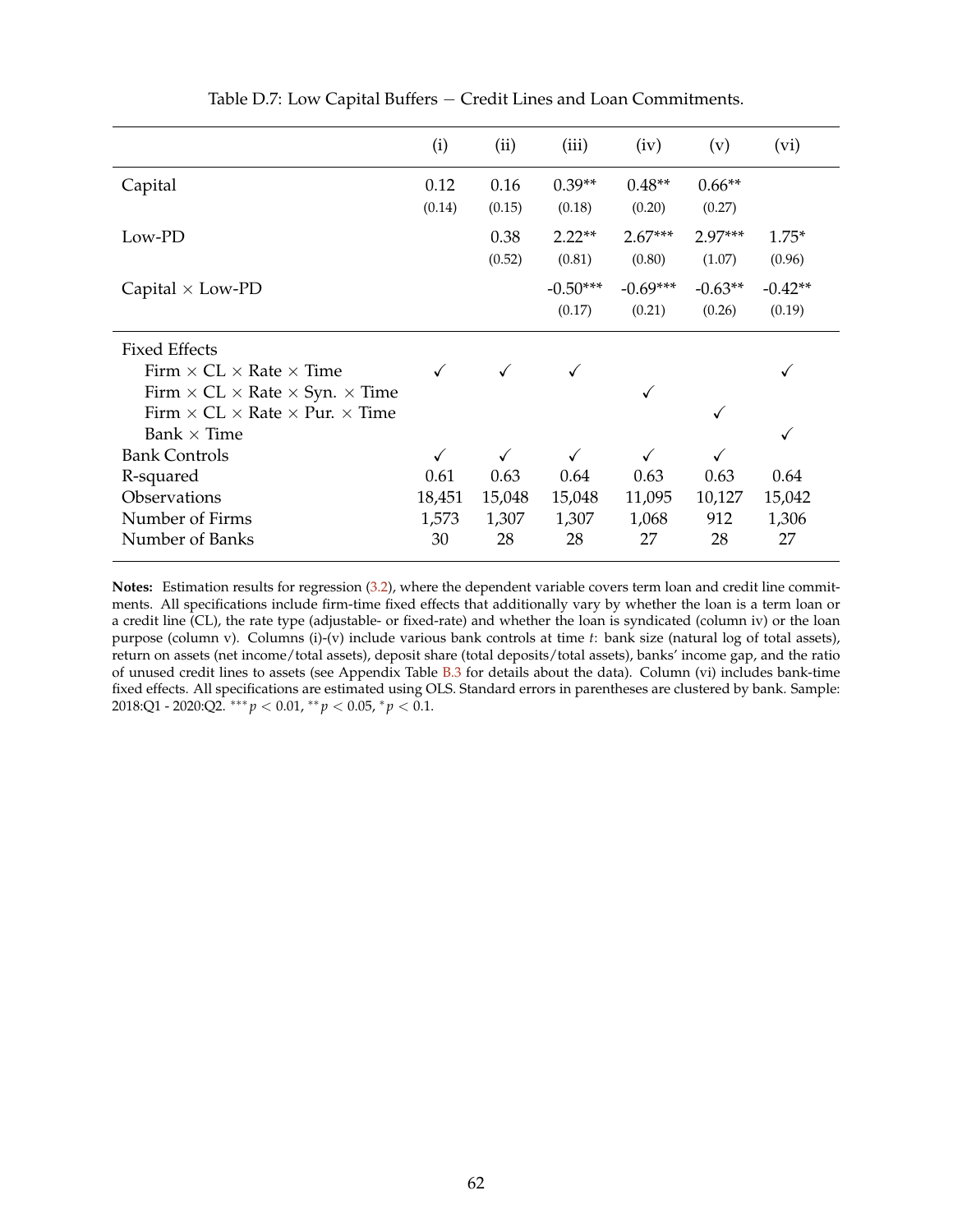|                                  | $h=1$                           | $h=3$                          | $h=5$                          | $h=7$               |
|----------------------------------|---------------------------------|--------------------------------|--------------------------------|---------------------|
| Capital                          | $0.63***$<br>(0.21)             | $1.07**$<br>(0.46)             | $1.68***$<br>(0.56)            | 1.61<br>(1.36)      |
| Low-PD                           | $2.88**$                        | $5.79**$                       | $10.58**$                      | 15.06*              |
| Capital $\times$ Low-PD          | (1.23)<br>$-(0.74***$<br>(0.20) | (2.43)<br>$-1.42***$<br>(0.41) | (4.46)<br>$-2.54***$<br>(0.82) | (8.50)<br>$-3.51**$ |
| Fixed Effects                    |                                 |                                |                                | (1.68)              |
| Firm $\times$ Rate $\times$ Date |                                 |                                |                                |                     |
| <b>Bank Controls</b>             |                                 |                                |                                |                     |
| R-squared                        | 0.53                            | 0.56                           | 0.56                           | 0.56                |
| Observations                     | 5,311                           | 4,126                          | 2,728                          | 1,473               |
| Number of Firms                  | 559                             | 445                            | 328                            | 202                 |
| Number of Banks                  | 27                              | 27                             | 23                             | 21                  |

<span id="page-63-0"></span>Table D.8: Low Capital Buffers − Credit Supply Impulse Responses.

**Notes:** Estimation results for regression 2  $(L_{i,j,t+h}^k - L_{i,j,t}^k)/(L_{i,j,t+h}^k + L_{i,j,t}^k) = \alpha_{i,t}^{k,h} + \beta_1^h$ Capital $_{j,t} + \beta_2^h$ Low-PD $_{i,j,t}^{k,h}$  +  $\beta_3$ Low-PD $_{i,j,t}^{k,h}$   $\times$  Capital $_{j,t}$  +  $\gamma^h X_{j,t}$  +  $u_{i,j,t'}^{k,h}$ , where  $h=1,3,5,7.$  All specifications include firm-time fixed effects that additionally vary by rate type (adjustable- or fixed-rate). All estimations include various bank controls: bank size (natural log of total assets), return on assets (net income/total assets), deposit share (total deposits/total assets), banks' income gap, and the ratio of unused credit lines to assets (see Appendix Table [B.3](#page-49-0) for details about the data). All specifications are estimated using OLS. Standard errors in parentheses are clustered by bank. Sample: 2018:Q1 - 2020:Q2. ∗∗∗ *p* < 0.01, ∗∗ *p* < 0.05, <sup>∗</sup> *p* < 0.1.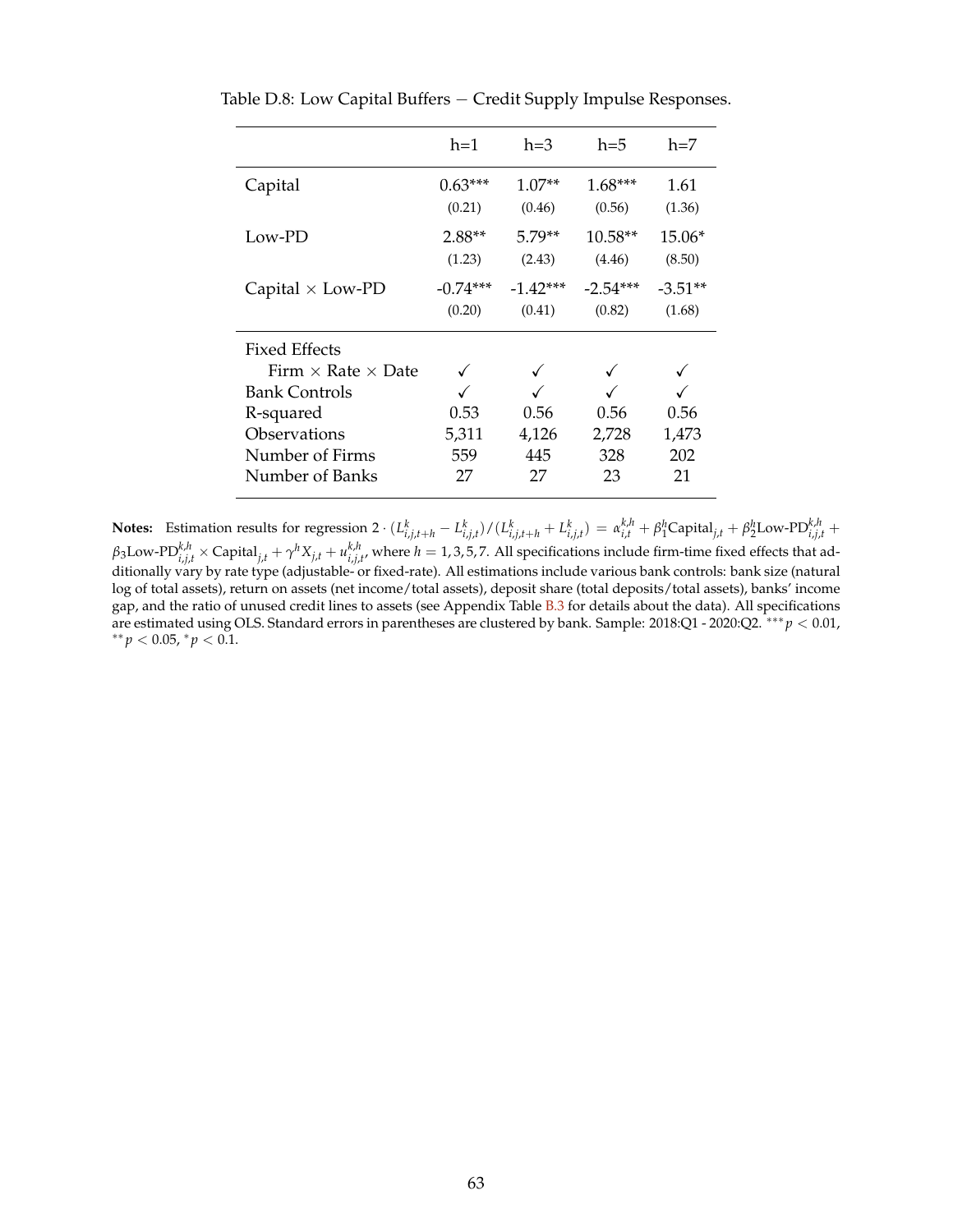<span id="page-64-0"></span>

|                                              | (i)<br>Low Prod. | (ii)<br>High Prod. | (iii)<br>Large Loans | (iv)<br>Small Loans | (v)<br>Low Payout | (vi)<br>High Payout |
|----------------------------------------------|------------------|--------------------|----------------------|---------------------|-------------------|---------------------|
| Capital                                      | 0.55             | $-0.12$            | 0.67                 | 2.22                | $0.45*$           | 0.26                |
|                                              | (0.36)           | (0.18)             | (0.50)               | (1.45)              | (0.24)            | (0.27)              |
| Low-PD                                       | $3.29**$         | 0.82               | $7.01**$             | 6.12                | $2.23**$          | 1.37                |
|                                              | (1.23)           | (1.24)             | (2.63)               | (4.34)              | (1.04)            | (1.18)              |
| Capital $\times$ Low-PD                      | $-0.70**$        | $-0.03$            | $-1.44***$           | $-2.24$             | $-0.48*$          | $-0.20$             |
|                                              | (0.30)           | (0.32)             | (0.41)               | (1.36)              | (0.28)            | (0.30)              |
| Fixed Effects                                |                  |                    |                      |                     |                   |                     |
| Firm $\times$ CL $\times$ Rate $\times$ Time |                  | √                  |                      |                     | ✓                 |                     |
| <b>Bank Controls</b>                         |                  |                    |                      |                     |                   |                     |
| R-squared                                    | 0.65             | 0.66               | 0.63                 | 0.5                 | 0.63              | 0.64                |
| Observations                                 | 4,307            | 4,281              | 1,672                | 1,642               | 3,462             | 3,442               |
| Number of Firms                              | 560              | 487                | 197                  | 225                 | 470               | 455                 |
| Number of Banks                              | 27               | 27                 | 27                   | 19                  | 27                | 27                  |

Table D.9: Low Capital Buffers − Extended Sample Splits.

**Notes:** Estimation results for regression [\(3.2\)](#page-18-0), where the dependent variable is the change in used term loans in columns (iii)  $\&$  (iv), and committed credit lines and term loans in the remaining columns. The samples are split at the median at time *t* according to net income relative to assets in columns (i) & (ii), the size of the loan in columns (iii) & (iv), and payouts relative to assets (v)  $\&$  (vi). All specifications include firm-time fixed effects that additionally vary by whether the loan is a credit line or a term loan (CL), the rate type (adjustable- or fixed-rate) and various bank controls at time *t*: bank size (natural log of total assets), return on assets (net income/total assets), deposit share (total deposits/total assets), banks' income gap, and the ratio of unused credit lines to assets (see Appendix Table [B.3](#page-49-0) for details about the data). All specifications are estimated using OLS. Standard errors in parentheses are clustered by bank. Sample: 2018:Q1 - 2020:Q2. ∗∗∗ *p* < 0.01, ∗∗ *p* < 0.05, <sup>∗</sup> *p* < 0.1.